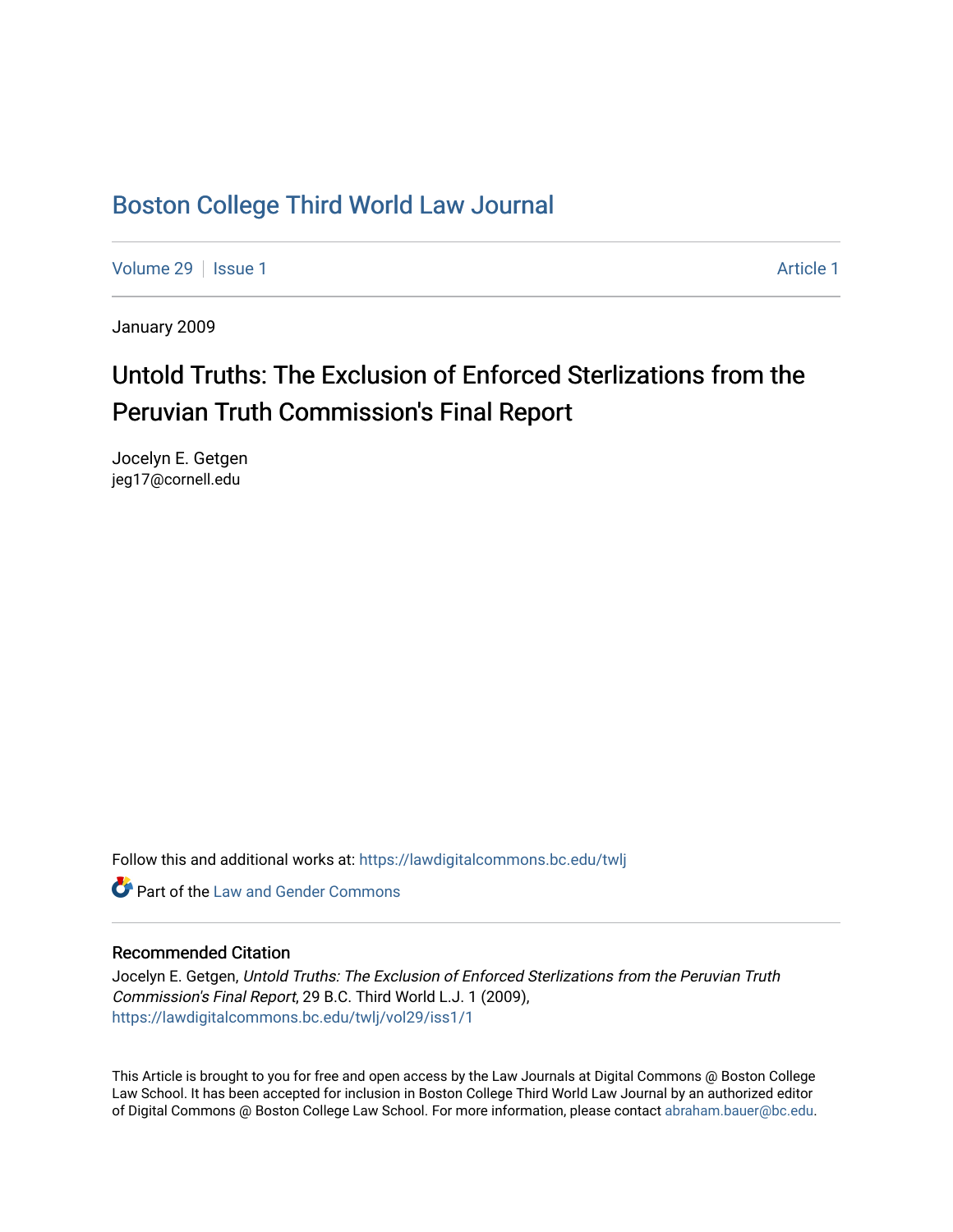## **UNTOLD TRUTHS: THE EXCLUSION OF ENFORCED STERILIZATIONS FROM THE PERUVIAN TRUTH COMMISSION'S FINAL REPORT**

## JOCELYN E. GETGEN[\\*](#page-1-0)

**Abstract:** This Article argues that the exclusion of enforced sterilization cases from the Peruvian Truth Commission's investigation and Final Report effectively erases State responsibility and decreases the likelihood for justice and reparations for women victims-survivors of Statesponsored violence in Peru. In a context of deep cultural and economic divides and violent conflict, this Article recounts how the State's Family Planning Program violated Peruvian women's reproductive rights by sterilizing low-income, indigenous Quechua-speaking women without informed consent. This Article argues that these systematic reproductive injustices constitute an act of genocide, proposes an independent inquiry, and advocates for a more inclusive investigation and final report for future truth commissions whose goals include truth, accountability, and justice for all victims-survivors of state-sponsored violence. Leaders responsible for the enforced sterilization of more than 200,000 Peruvian women, including former President Alberto Ken'ya Fujimori, must be held accountable for past violations in order to fully realize future reconciliation and justice in Peru.

<span id="page-1-0"></span><sup>\*</sup> J.D., Cornell Law School; M.P.H., Johns Hopkins Bloomberg School of Public Health; B.A., Cornell University. Women and Justice Fellow, Cornell Law School. The author would like to thank Lisa Laplante for her essential support and contributions to research conducted in Peru. In addition, the author would like to recognize Professor Billie Jean Isbell, Dr. Carlos Iván Degregori Caso, Dr. Salomón Lerner Febres and Eduardo González Cueva for their meaningful contributions toward an understanding of the context of the internal conflict in Peru. Also, the author thanks her family and friends for their undying love and support. Finally, the author would like to dedicate this Article to the women of the world who have suffered and died as a result of government campaigns of enforced sterilization. May their voices be heard and may we move toward a world where reproductive justice and freedom are rights enjoyed by all.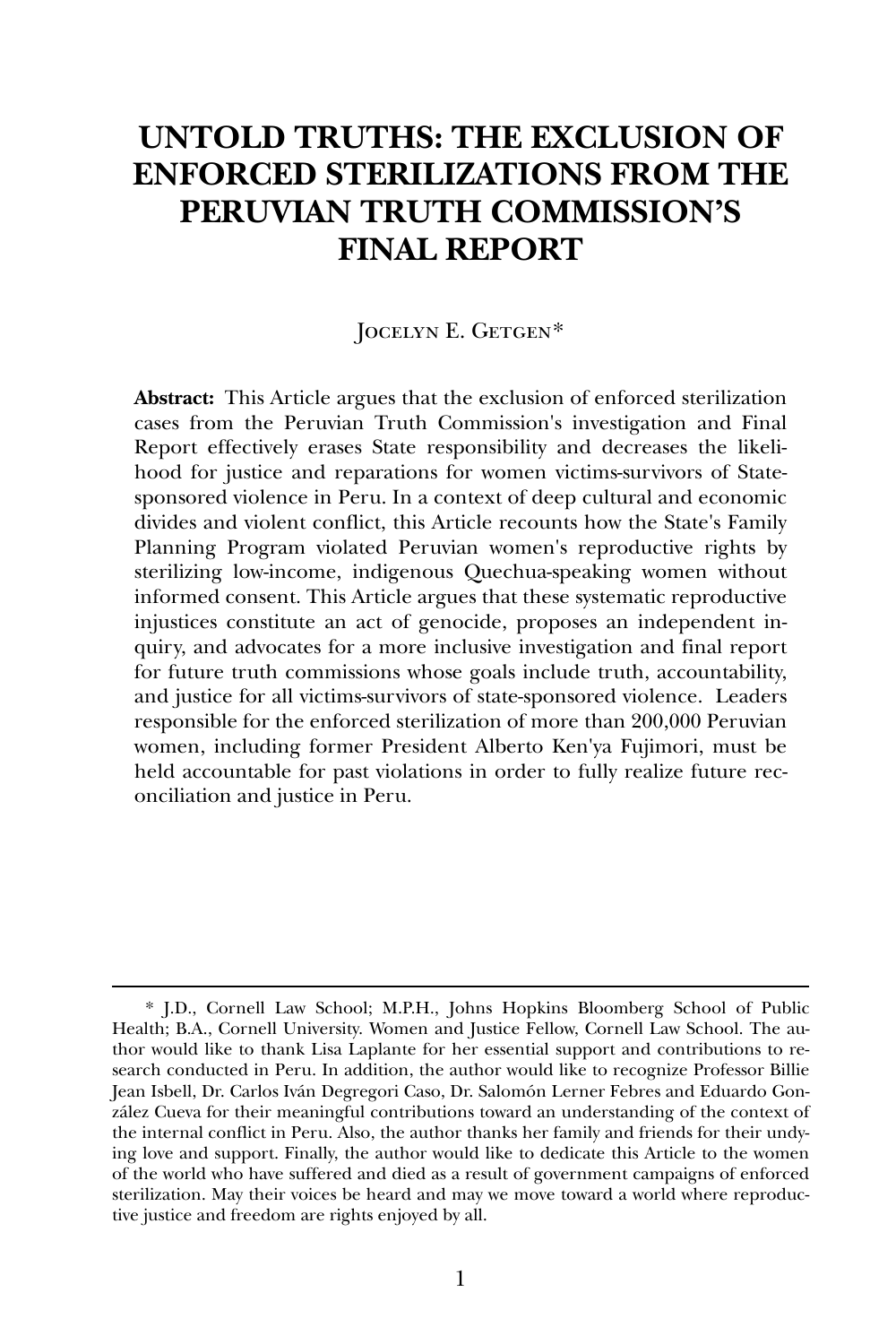*"[E]very society has the inalienable right to know the truth about past events, as well as the motives and circumstances in which aberrant crimes came to be committed . . . ."*[1](#page-2-0)

#### **INTRODUCTION**

 Does time heal all wounds? Can a transitioning democratic society move forward without fully facing the human rights violations that plague its past? Or can only truth and justice reconcile large-scale abuses? Difficult lessons from the recent past have taught societies and nations that legitimate democracies require political and personal accountability reinforced by the rule of law.[2](#page-2-1) International human rights treaties thus impose upon states a duty to investigate, criminally prosecute, and punish perpetrators of crimes against humanity.[3](#page-2-2) Although state actions taken in response to gross violations of human rights are never truly adequate when communities, families, and individuals suffer irreparable harms, inaction is invariably worse.[4](#page-2-3) A state's failure to respond appropriately and justly to gross human rights abuses can give victims the sense that their perpetrators emerged either victorious or with clean hands.<sup>[5](#page-2-4)</sup>

 The Peruvian government's response to twenty years of human rights abuses from 1980 to 2000 included creating a truth commission with a broad mandate to "promote national reconciliation, the rule of justice and the strengthening of the constitutional democratic regime."[6](#page-2-5) By forming the Peruvian Truth and Reconciliation Commission (*CVR*),<sup>[7](#page-2-6)</sup> the State initiated a process of achieving national reconciliation through an attempt to correct the historical record, provide a collective memory and preserve the possibility of criminal accountability and justice.[8](#page-2-7)

<span id="page-2-0"></span><sup>&</sup>lt;sup>1</sup> Geoffrey Robertson, Crimes Against Humanity: The Struggle for Global Justice 328 (The New Press 2006) (1999) (quoting the IAC Annual Report 193 (Sept. 26, 1986)).

<span id="page-2-1"></span><sup>2</sup> *See* John Borneman, Settling Accounts: Violence, Justice, and Accountability in Postsocialist Europe 3 (1997).

<sup>3</sup> *See* Robertson, *supra* note 1, at 327–28.

<span id="page-2-4"></span><span id="page-2-3"></span><span id="page-2-2"></span><sup>4</sup> *See* Martha Minow, Breaking the Cycles of Hatred: Memory, Law, and Repair 15–16 (2002).

<sup>5</sup> *See id.* at 16.

<sup>6</sup> Supreme Decree 065–2001-PCM art. 1 ( June 2, 2001) (Peru).

<sup>7</sup> *Comisión de la Verdad y Reconciliación.*

<span id="page-2-7"></span><span id="page-2-6"></span><span id="page-2-5"></span><sup>8</sup> *See* Amnesty Int'l, *Peru: The Truth and Reconciliation Commission—A First Step Towards a Country Without Injustice*, AI Index AMR 46/003/2004, 1–2 (Aug. 2004); Priscilla B. Hayner, Unspeakable Truths: Facing the Challenge of Truth Commissions 24–31 (2002) (discussing the basic objectives of a truth commission: "to discover, clarify, and for-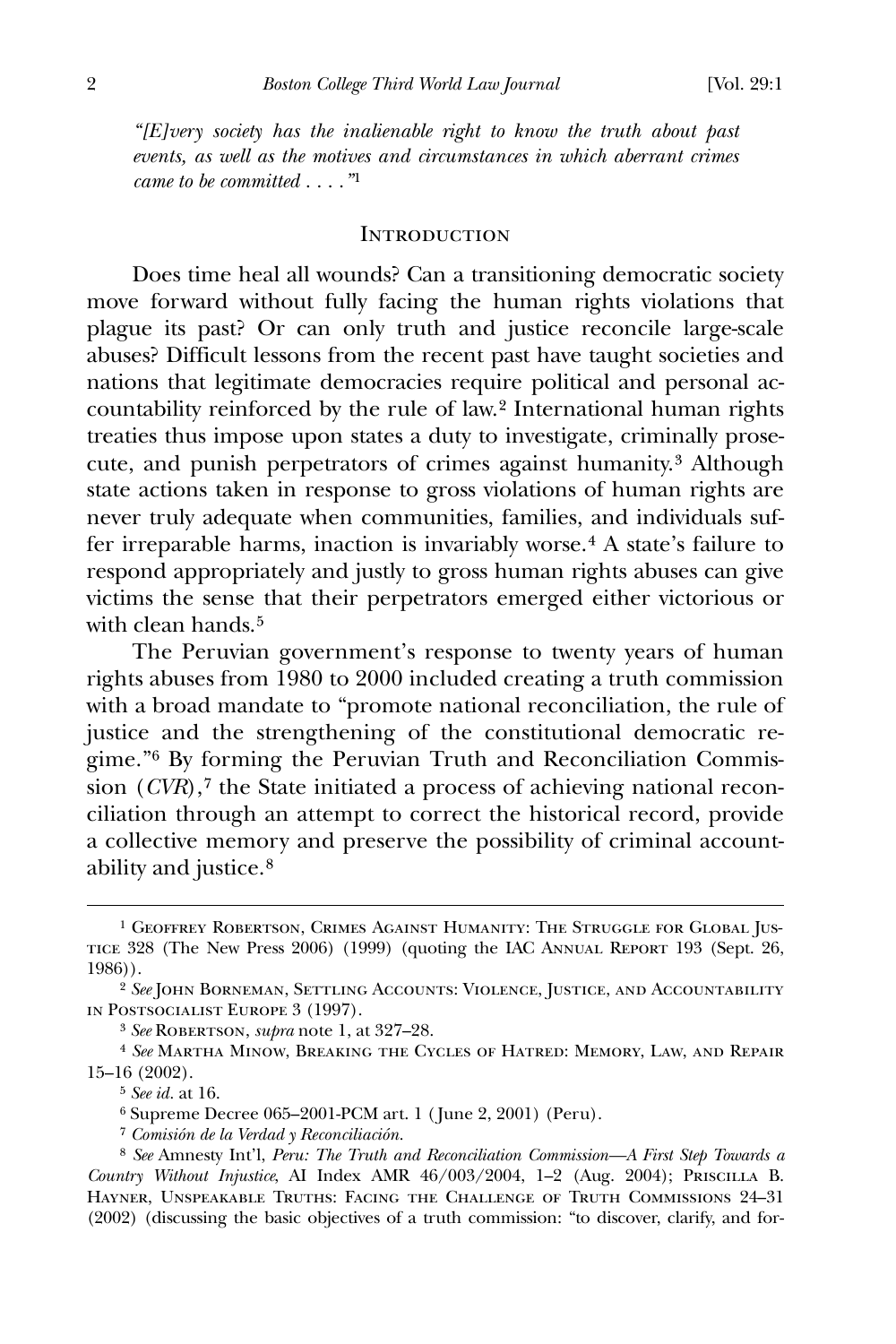$\overline{a}$ 

 In many respects, the *CVR* is a model for future truth commissions that strive to end impunity, attend to the needs of victims, initiate state investigations and systemic reforms, gain a critical perspective to confront internal conflict, and condemn individuals and institutions for abuses.[9](#page-3-0) Although this Commission serves as an ambitious and inclusive mechanism for accountability and truth-telling, it fails to provide a record and voice to more than 200,000 marginalized, indigenous Quechua-speaking women in Peru who were victims of a Statesponsored enforced sterilization campaign.[1](#page-3-1)0 The exclusion of largescale reproductive rights abuses committed against the poorest and most marginalized sectors of Peruvian society demonstrates a weakness of the *CVR*, impedes justice for these individuals, and provides further lessons for truth commissions of the future.[1](#page-3-2)1 With large-scale human rights abuses occurring in conflicts and transitioning regimes around the world—the internal and international conflicts in Iraq, for example[12](#page-3-3)—the transitional justice community must responsibly ensure that the collective memory includes all victims and that their voices are not

mally acknowledge past abuses; to respond to specific needs of victims; to contribute to justice and accountability; to outline institutional responsibility and recommend reforms; and to promote reconciliation and reduce conflict over the past"); Minow, *supra* note 4, at 24–27. *See generally* Richard A. Wilson, The Politics and Reconciliation in South Africa: Legitimizing the Post-Apartheid State (2001) (describing the truth-telling and reconciliation functions of the South African Truth and Reconciliation Commission).

<span id="page-3-0"></span><sup>9</sup> *See* Comisión de Entrega de la Comisión de la Verdad y Reconciliación, Hatun Willakuy: Versión Abreviada del Informe Final de la Comisión de la Verdad y Reconciliación 433–65 (2004); Truth and Reconciliation Comm'n, Final Report, General Conclusions *passim* (2003) *available at* http://www.cverdad.org.pe/ingles/ifinal/conclusiones.php [hereinafter Final Report].

<span id="page-3-1"></span><sup>10</sup> Amnesty Int'l, *supra* note 8, at 19–20. *See generally* Final Report, *supra* note 9. These women predominantly lived in rural areas in the Andes and Peruvian Amazon. Amnesty Int'l, *supra* note 8, at 20.

<sup>11</sup> *See* discussion *infra* Part III.

<span id="page-3-3"></span><span id="page-3-2"></span><sup>12</sup> *See, e.g.*, M. Cherif Bassiouni, *Postconflict Justice in Iraq*, 33 Hum. Rts. 15 *passim* (2006) (highlighting the violent and widespread conflict in Iraq and advocating for a post-conflict justice strategy that includes prosecution of offenders, a victim compensation scheme, the creation of a historic commission, and revamping the Iraqi legal system); Jennifer Moore, *Collective Security with a Human Face: An International Legal Framework for Coordinated Action to Alleviate Violence and Poverty*, 33 Denv. J. Int'l L. & Pol'y 43 *passim* (2004) (finding a legal obligation to promote human security in certain international human rights documents and arguing that security will not be established until political and civil liberties and secure and basic economic and social needs are met); NGO Coordination Comm. in Iraq & Oxfam Int'l, *Rising to the Humanitarian Challenge in Iraq*, Briefing Paper 105, July 2007, *available at* http://news.bbc.co.uk/1/shared/bsp/hi/pdfs/18\_07\_07\_oxfam\_iraq.pdf (calling for an increase in humanitarian assistance to the people of Iraq and estimating that eight million Iraqis are in need of emergency aid).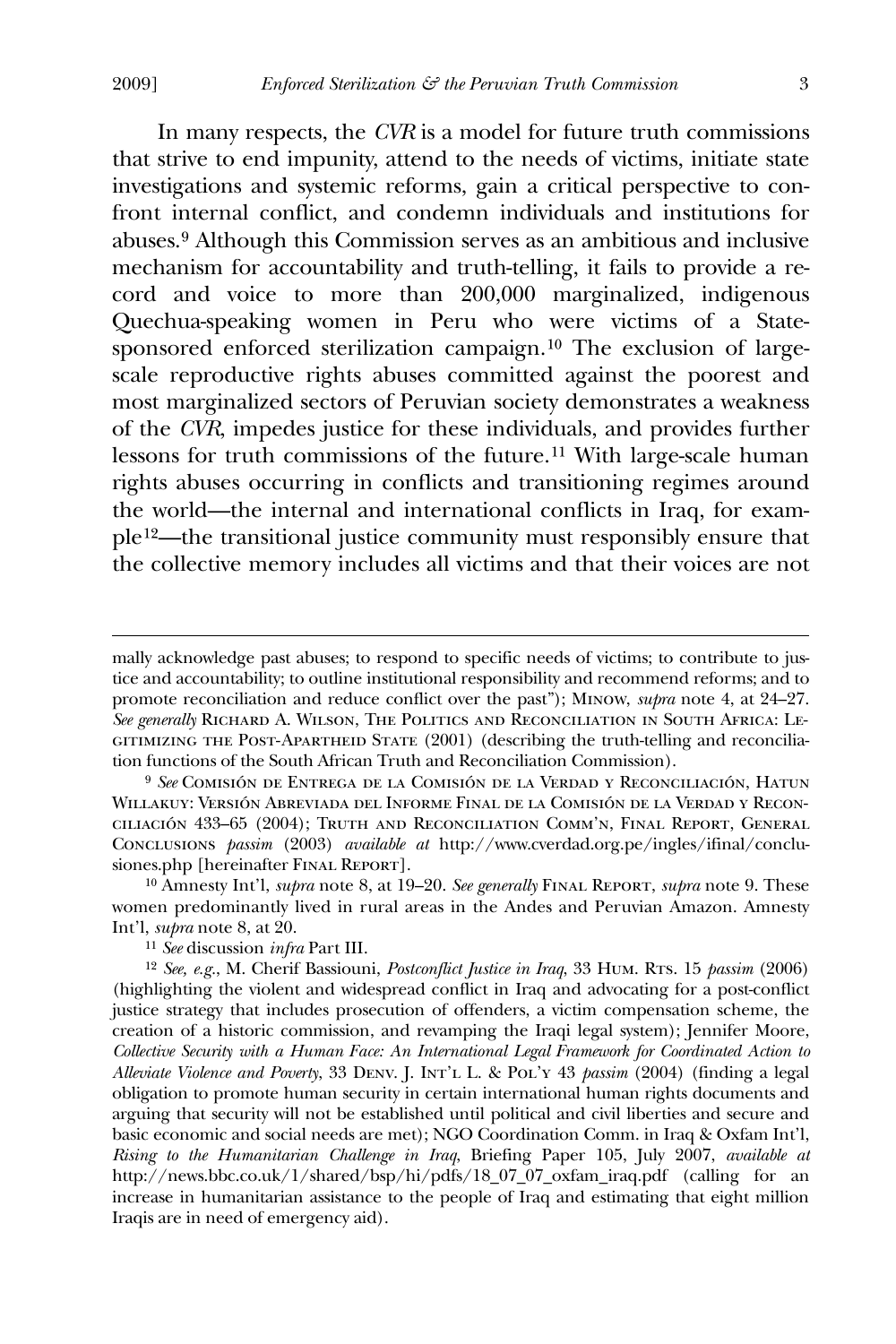silenced in the future processes of truth and reconciliation.[13](#page-4-0) Furthermore, with Peru's current step toward accountability and transitional justice—the trial of former President Alberto Ken'ya Fujimori— advocates and other members of civil society must push for reproductive justice for the victims-survivors of enforced sterilization in Peru in order to move toward truth, justice, and reconciliation for all.[1](#page-4-1)4

 This Article argues that the exclusion of enforced sterilizations cases in the *CVR*'s investigation and Final Report effectively erases State responsibility and greatly decreases the likelihood that Peru will seek justice for the victims of these violations of reproductive rights. Part I provides an overview of the sharp cultural and economic divides in Peruvian society, examines the history of violent conflict in Peru from 1980 to 2000, and recounts how healthcare providers violated Peruvian women's reproductive rights when they sterilized low-income, indigenous Quechua-speaking women either against their will or without informed consent through the State's Family Planning Program. Part II discusses the creation and implementation of the *CVR* through its executive mandate. Part III challenges the reasons for excluding these cases in the Commission's investigation and Final Report and also examines the effects of these omissions. Part IV proposes an independent inquiry with regard to these abuses and advocates for a more inclusive investigation and final report for future truth commissions whose goals include truth, accountability, and justice.

<span id="page-4-0"></span><sup>13</sup> *Cf.* David M. Crane, *White Man's Justice: Applying International Justice After Regional Third World Conflicts*, 27 CARDOZO L. REV. 1683, 1684 (2006) (advocating for victims' central role in the truth, reconciliation, and justice process). See generally KADER ASMAL ET AL., Reconciliation Through Truth: A Reckoning of Apartheid's Criminal Governance (1997) (discussing the need for reconciliation through collective memory and corrective action); James L. Gibson, Overcoming Apartheid: Can Truth Reconcile a Divided Nation? (2004) (discussing the truth and reconciliation process of transitional justice in South Africa); RUTI G. TEITEL, TRANSITIONAL JUSTICE (2000) (discussing various concepts of transitional justice and the rule of law in times of political change); Ruti Teitel, *The Law*  and Politics of Contemporary Transitional Justice, 38 CORNELL INT'L L.J. 837 (2005) (reviewing contemporary developments in transitional justice).

<span id="page-4-1"></span><sup>14</sup> *See supra* notes 8, 12; Fujimori on Trial: Accountability in Action, http://fujimorion trial.org (last visited Nov. 24, 2008) (providing news and analysis regarding the Fujimori trial).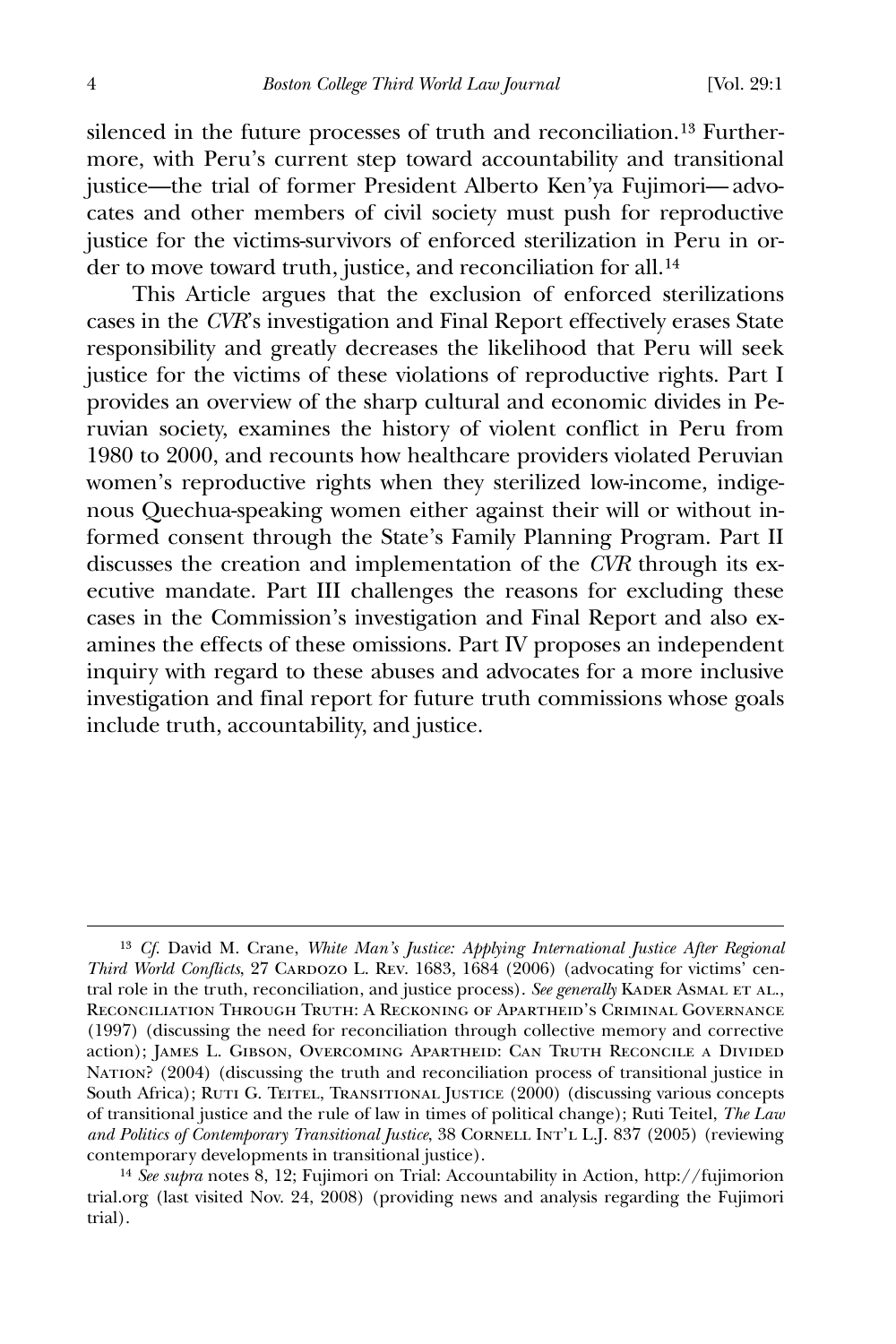## I. The Paths to Violent Conflict

## A. *Indigenous Peoples in Peruvian Society*

*Tawantinsuyu'*s[15](#page-5-0) destruction and Peru's birth began when the Spanish Conquistadors invaded Incan lands, captured the last Incan ruler, Atahualpa, and massacred thousands of Incan warriors in the Andean city of Cajamarca in 1532.[1](#page-5-1)6 During the first one hundred years of colonial rule and oppression in Peru, the indigenous population in the Andes region plummeted from nine million to six hundredthousand people.[1](#page-5-2)7 From this swift defeat and near destruction of the highland indigenous peoples of Peru emerged the myth of the "vanquished race": that the Incas and their descendants lacked decisionmaking ability and individual initiative and, thus, "could or should be exterminated, 'civilized,' instructed, or saved."[1](#page-5-3)8

 Spanish colonial rule guaranteed impoverishment and death for many indigenous Peruvians and perpetuated the fragmented and divided structures that continue to exist in Peruvian society today.[1](#page-5-4)9 First, a geographical divide exists between the coastal region—predominately urban, white and Spanish-speaking—and the highlands—mostly rural, indigenous and Quechua-speaking.[2](#page-5-5)0 In addition, the coastal region boasts an overwhelming majority of the nation's wealth and political power, and, as a result, political and economic programs in past regimes have largely ignored or neglected the needs of the indigenous peoples in the highlands and rainforest regions.[2](#page-5-6)1 Moreover, there are racial and ethnic gaps that divide Peruvian society among groups of Spanish descent (*criollos*), mixed Spanish and indigenous descent (*mestizos*), indigenous of Andean origin who have moved to the urban cen-

<span id="page-5-0"></span><sup>&</sup>lt;sup>15</sup> *Tawantinsuyu* is the name of the pre-colonial Incan Empire. ENCYCLOPEDIA BRItanica, Scurlock—Tirah IX, 845 (15th ed. 1983).

<span id="page-5-2"></span><span id="page-5-1"></span><sup>16</sup> *See* The Peru Reader: History, Culture, Politics 81, 102–06 (Orin Starn et al. eds., 1995).

<sup>17</sup> *Id.* at 82.

<sup>18</sup> *Id.* at 81–82.

<span id="page-5-4"></span><span id="page-5-3"></span><sup>19</sup> *See id.* at 112; Americas Watch, Peru Under Fire: Human Rights Since the Return to Democracy 1 (1992).

<span id="page-5-6"></span><span id="page-5-5"></span><sup>20</sup> Americas Watch, *supra* note 19, at 1; Carlos Iván Degregori, Comm'r, Peruvian Truth & Reconciliation Comm'n, Questions of Violence and Racism in a Diverse Society: The Findings of the Peruvian Truth and Reconciliation Commission, Address at Cornell Law School (Nov. 28, 2005) (transcript available with the author).

<sup>21</sup> Americas Watch, *supra* note 19, at 1.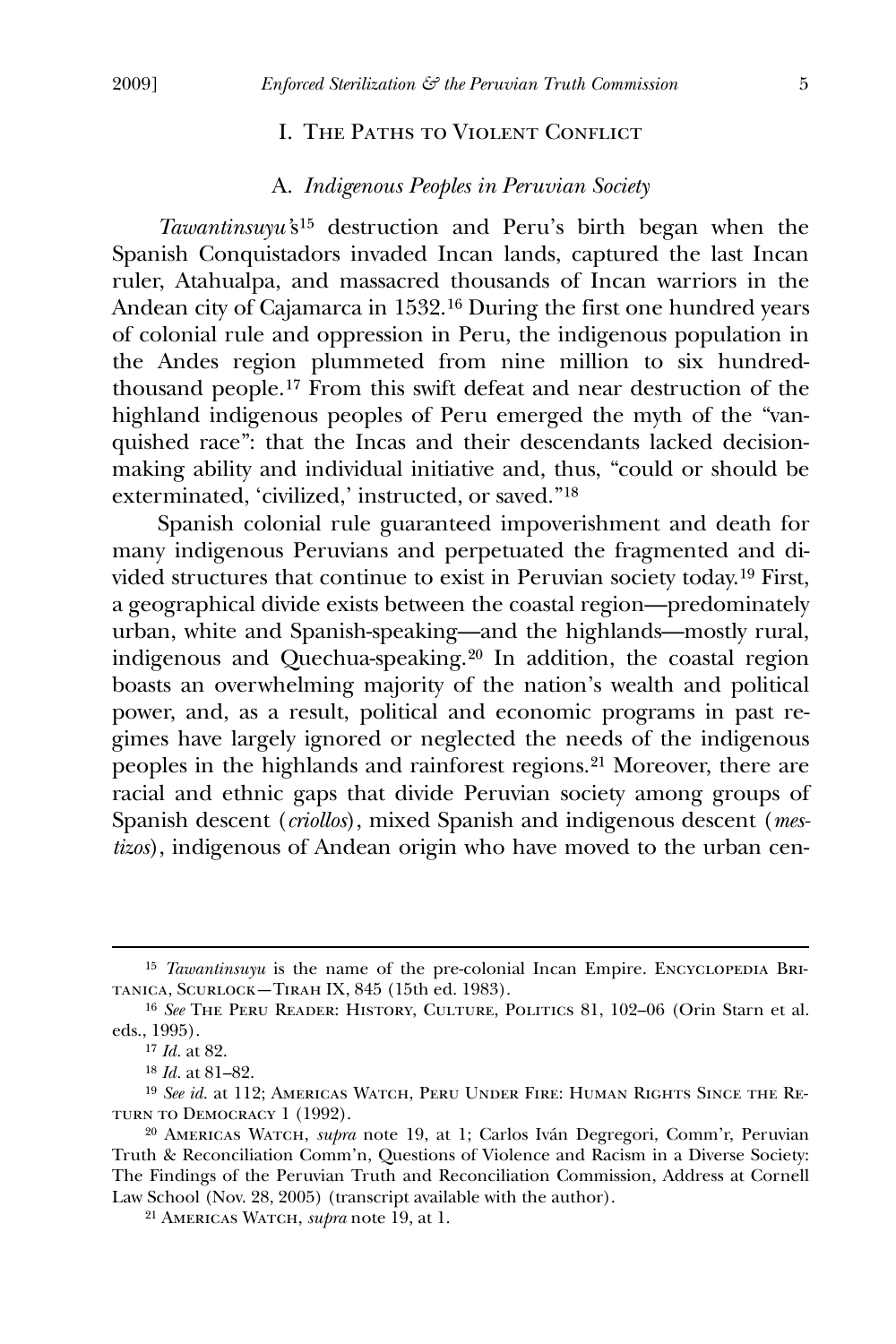ters of the country (*cholos*) and indigenous who continue to live a more traditional way of life in the highlands (*indígenas*).[22](#page-6-0)

 Although today indigenous groups are beginning to organize politically and socially to demand individual and collective rights from the State,<sup>[23](#page-6-1)</sup> invidious discrimination and economic, cultural and social divides still exist at all levels of Peruvian society.[2](#page-6-2)4 In Peru, indigenous peoples continue to be seen as second-class citizens, a racist view established through these divides, their situations of extreme poverty, and the inadequate access to basic health care and education.[2](#page-6-3)5

#### B. *Twenty Years of Violent Internal Conflict in Peru*

## 1. Setting the Stage for State-Sponsored Violence

 Before the Peruvian government committed more than 200,000 enforced sterilizations against indigenous Quechua-speaking women through its Family Planning Program during the 1990s, the internal conflict between insurgent groups and the State created an environment of fear in which few openly questioned government policies.[2](#page-6-4)6 At first, violence in Peru erupted in 1980 when the Maoist armed gov-ernment opposition group, the Shining Path,<sup>[27](#page-6-5)</sup> initiated a political, "popular" war against the State.[2](#page-6-6)8 At that time, Peru had begun its tran-

27 *Sendero Luminoso.*

<span id="page-6-0"></span><sup>22</sup> *See* Maria Elena García, Making Indigenous Citizens: Identity, Development, and Multicultural Activism in Peru 27–29 (2005); Degregori, *supra* note 20.

<span id="page-6-1"></span><sup>23</sup> *See generally* García, *supra* note 22 (discussing the issues surrounding indigenous mobilization and citizenship in Peru).

<span id="page-6-2"></span><sup>24</sup> *See* Americas Watch, *supra* note 19, at 1–3; Enrique Mayer, The Articulated Peasant: Household Economies in the Andes 322 (2002); Degregori, *supra* note 20.

<span id="page-6-3"></span><sup>25</sup> *See* Americas Watch, *supra* note 19, at 1–3; Mayer, *supra* note 24, at 322–23; Degregori, *supra* note 20.

<span id="page-6-4"></span><sup>26</sup> *See* Eduardo González Cueva, *The Peruvian Truth and Reconciliation Commission and the Challenge of Impunity*, *in* Transitional Justice in the Twenty-First Century: Beyond Truth versus Justice 70, 71–72 (Naomi Roht-Arriaza & Javier Mariezcurrena eds., 2006); Degregori, *supra* note 20.

<span id="page-6-6"></span><span id="page-6-5"></span><sup>28</sup> *See* Steve J. Stern, *Introduction to Part III*, *in* Shining and Other Paths: War and Society in Peru, 1980–1995, at 262–63 (Steve J. Stern ed., 1998); Degregori, *supra* note 20 (arguing that the *CVR*'s final report highlighted the political will of the Shining Path rather than digging deeper into the "structural violence" and poverty of the State). Although the *CVR*'s report acknowledged that these structural concepts formed the background of the conflict, the concepts alone were not seen as enough to explain the extent of the violence suffered. *See* Degregori, *supra* note 20. In addition, many social movements of the time used the structural factors and widespread poverty to justify violence. *See id.* The Shining Path actually argued that the State and the Peruvian people should not chastise the group for killing some reactionaries when many more multitudes of people were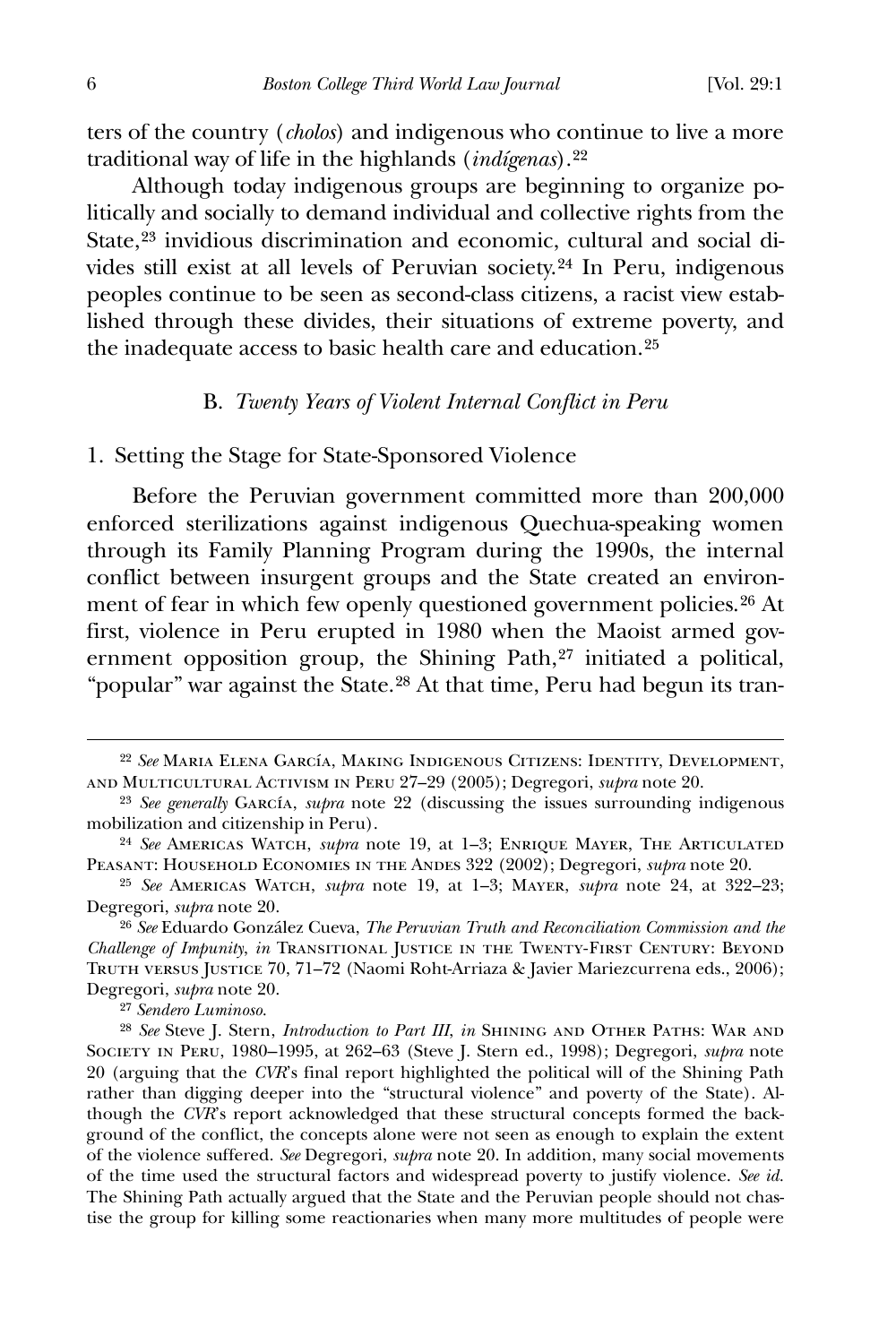sition from a military regime to a civilian democracy; however, the Maoist faction did not participate in the left's incorporation into the political system.[29](#page-7-0) Instead of taking part in elections, Shining Path members launched their communist-Maoist campaign by attacking the voter registration office in Chuschi, a small town in the central highlands of the Ayacucho province, before dawn on Election Day in 1980.[3](#page-7-1)0 This political spark ignited a fire in a country with great disparity between rich and poor, abject rural poverty, geographic exclusion in the Andes and Amazon regions, and invidious discrimination and racism among ethnic and racial groups.[31](#page-7-2)

 Next, the absence of a strong, unchallenged democratic transition, combined with the presence of the revolutionary movement of the Shining Path, caused the government to react with authoritarian rule and military force, which then served to escalate the initial outbreaks of violence.[32](#page-7-3) Fernando Belaúnde's newly-elected government, in response to increasing social unrest, imposed states of emergency in departments throughout the country.[33](#page-7-4) In addition, the Armed Forces used racial profiling and killed indiscriminately in areas of conflict with the Peruvian government's knowledge and acquiescence.[3](#page-7-5)4 In this context, the Shining Path gained support and momentum as some rural peasant communities began to view the guerillas as the lesser of two evils during the beginning of the armed struggle.[35](#page-7-6)

 At first, certain peasant communities, such as those in the district of Chuschi, also backed the Shining Path's efforts because the Shining Path's short-term goals aligned with their own: to drive out enemies in their towns who were gaining power, to establish better-quality

<span id="page-7-1"></span><sup>30</sup> GORRITI, *supra* note 29, at 17; Billie Jean Isbell, *Shining Path and Peasant Responses in Rural Ayacucho*, *in* The Shining Path of Peru 77, 89–90 (David Scott Palmer ed., 2d ed. 1994).

31 *See* Degregori, *supra* note 20.

<span id="page-7-3"></span><span id="page-7-2"></span>32 *See id.*; González Cueva, *supra* note 26, at 71–72 (noting that "[t]he combined action of guerilla organizations, military units and local self-defense groups acting under the command, or with the acquiescence of the state" actually caused the bulk of the deaths that the *CVR* estimates occurred during the whole twenty-year period).

33 *See* Americas Watch, *supra* note 19, at 6.

34 *See* Degregori, *supra* note 20.

<span id="page-7-6"></span><span id="page-7-5"></span><span id="page-7-4"></span>35 *See id.* The slogan at the time was that the "Shining Path has one thousand eyes and one thousand ears," while the State fights blindly. *Id.*

dying of hunger and malnutrition each day in Peru. *See id.*; González Cueva, *supra* note 26, at 71.

<span id="page-7-0"></span><sup>29</sup> Anna-Britt Coe, *From Anti-Natalist to Ultra-Conservative: Restricting Reproductive Choice in Peru*, 12 Reprod. Health Matters 56, 59 (2004); *see* Gustavo Gorriti, The Shining PATH: A HISTORY OF THE MILLENARIAN WAR IN PERU 10-11 (Robin Kirk trans., The University of North Carolina Press 1999) (1990).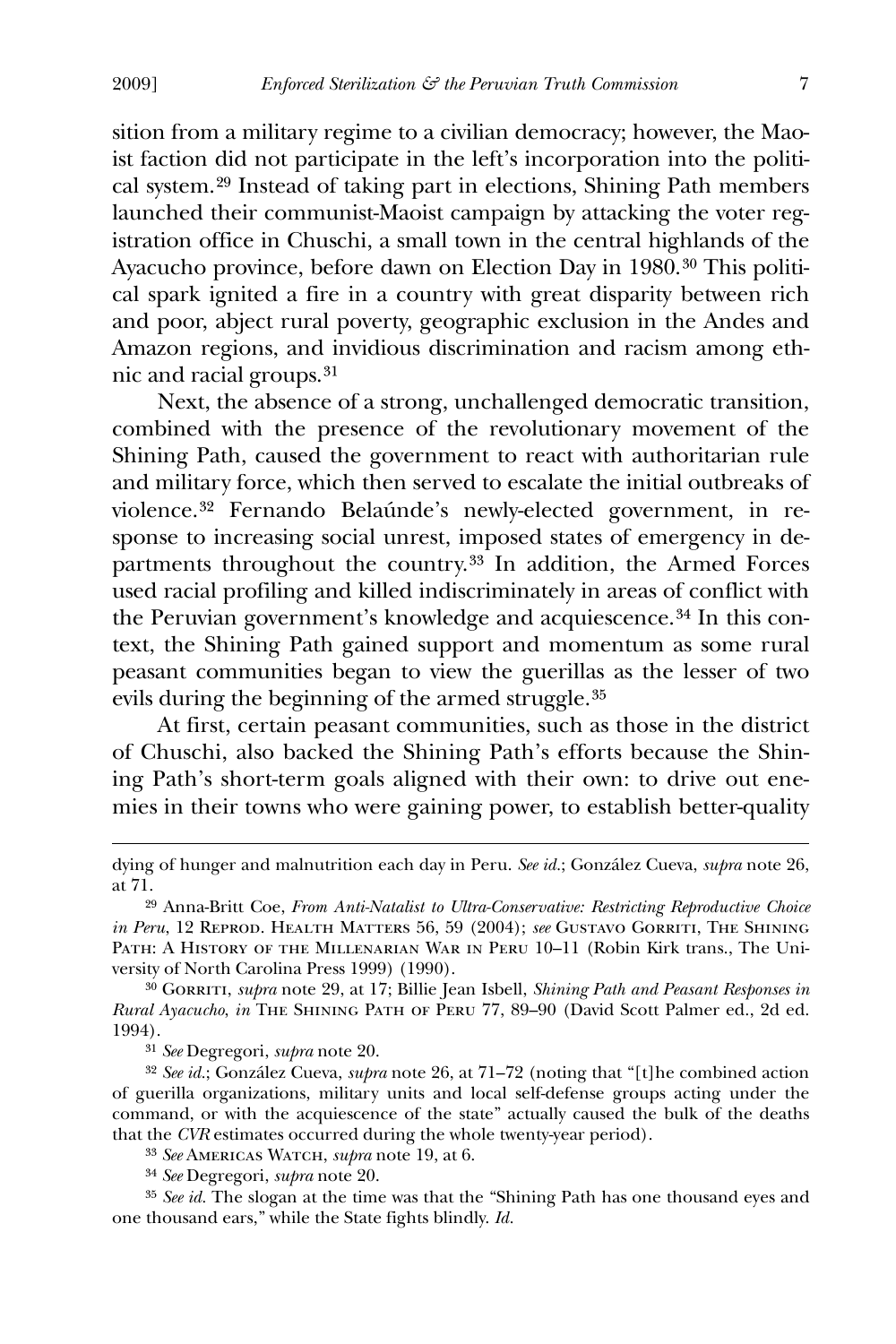schools, and to end government corruption.<sup>[3](#page-8-0)6</sup> To some communities, the revolution and "New Peru" meant that they would finally free themselves from abusive bureaucrats and public officials and return to the consensus framework with which traditional authorities governed in the past.[37](#page-8-1) In time, however, the Shining Path began to reorganize peasant communities toward its ideology of a "future without distinctions" in class or wealth and to assume authoritarian power over them; as a result, the Andean people came to see the Shining Path as nothing more than new oppressors.<sup>[3](#page-8-2)8</sup> "[I]nstead of becoming the revolutionary vanguard in the communities, Shining Path [was] perceived . . . as a new form of *ñaqa*, the supernatural being that robs body fat" in Andean mythology to pay off a debt.<sup>[39](#page-8-3)</sup> The Shining Path eventually lost what little peasant community support it had, and Andean citizens complied with military orders to organize civil defense patrols in order to resist the efforts of Shining Path insurgents.[40](#page-8-4)

 The Shining Path focused its class war in the countryside, the "principal theater" of its actions, and complemented these efforts by supporting armed strikes and mobilizations in the city.<sup>[41](#page-8-5)</sup> At first, the Shining Path's motives remained a mystery to most urban Peruvians; the cryptic messages— "Teng Hsiao-ping, son of a bitch" —wrapped around dead dogs hanging from streetlamps in Lima seemed to them to border on insanity.[4](#page-8-6)2 Soon, however, the dynamite attacks and killings intensified, and the uprising turned into a bloodbath that could no longer be underestimated or ignored.[43](#page-8-7)

 While the Armed Forces devised new strategies to defeat the Shining Path, the nation's social and political composition shifted under the structural factors of a modernizing Peru.[44](#page-8-8) First, a significant number of Peruvians migrated from the rural areas to the cities, largely due to the development of a market economy, increased transportation, and as displaced persons of the armed conflict.[4](#page-8-9)5 In addition, the relatively

<span id="page-8-2"></span><span id="page-8-1"></span><span id="page-8-0"></span> $\overline{a}$ 

<span id="page-8-9"></span><span id="page-8-8"></span>45 *See id*. The number of *desplazados* (internally displaced persons) exceeded 600,000 at the height of the armed conflict. *Id.*

<sup>36</sup> Isbell, *supra* note 30, at 89–90.

<sup>37</sup> *Id.*

<sup>38</sup> *See id.* at 90–92.

<span id="page-8-3"></span><sup>39</sup> *Id.* at 92.

<sup>40</sup> *See id.* at 79–80, 87.

<sup>41</sup> Gorroti, *supra* note 29, at 68.

<sup>42</sup> *Id.* at 76, 78.

<span id="page-8-7"></span><span id="page-8-6"></span><span id="page-8-5"></span><span id="page-8-4"></span><sup>43</sup> *See id.* at 94–95, 104. The Shining Path developed the idea of the "quota": the willingness and expectation of its members to sacrifice their own lives when asked to do so by the party. *Id.* at 104.

<sup>44</sup> *See* Degregori, *supra* note 20.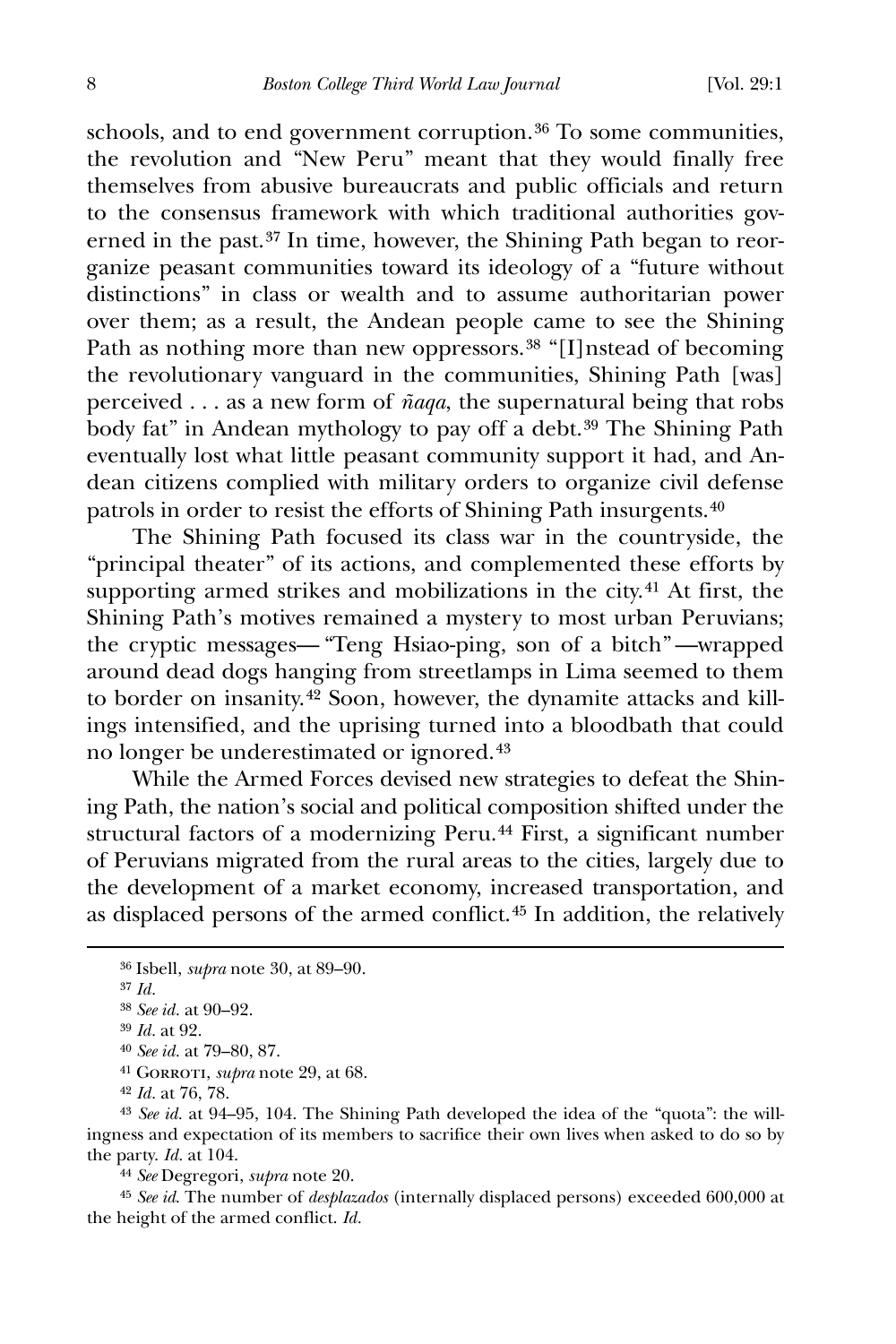independent media and political and social organizations proved that some level of democracy existed and fostered a rejection of the totalitarianism of the Shining Path movement.[4](#page-9-0)6 Finally, in 1992, the Peruvian police antiterrorism unit captured Abimael Guzmán, the leader of the Shining Path, who subsequently negotiated peace accords with the Fujimori government and facilitated the fast demoralization and defeat of Shining Path sympathizers.[47](#page-9-1)

 Guzmán's capture followed Alberto Fujimori's election in 1990 and "self-coup" (*autogolpe*), which abruptly ended the rule of law in 1992.[4](#page-9-2)8 Fujimori implemented a strategy to combat an economic crisis and government subversion; he suppressed civil liberties and eroded political institutions and notions of accountability.[49](#page-9-3) Then, when faced with congressional opposition to his oppressive measures, he joined forces with the military, suspended the Constitution, censored the media, dissolved the National Congress, and incapacitated the judiciary.[50](#page-9-4) Even after the capture of the leading subversives and the awareness of a crumbling insurgency, Fujimori's repressive authoritarian regime used public fear and isolated incidences of violence to justify continued hu-man rights abuses and political suppression throughout the 1990s.<sup>[51](#page-9-5)</sup>

<span id="page-9-0"></span><sup>46</sup> *See* Americas Watch, *supra* note 19, at 3 (describing the media as investigators, "informal ombudsmen," and as a channel for opinion and information in Peruvian society); Degregori, *supra* note 20. In addition, the Shining Path did not have an alternative to offer the peasant populations after the destruction of the "old order." Degregori, *supra* note 20. Most significantly, the movement ignored the needs of the peasant families in the Andes. Degregori, *supra* note 20.

<span id="page-9-1"></span><sup>47</sup> *See* Degregori, *supra* note 20; González Cueva, *supra* note 26, at 72; *see also* Stern, *supra* note 28, at 297.

<span id="page-9-2"></span><sup>48</sup> *See* González Cueva, *supra* note 26, at 72; Stern, *supra* note 28, at 417; *see also* Interview with Eduardo González Cueva, Senior Associate, International Center for Transitional Justice, former Director, Public Hearings and Victims and Witnesses Protection Unit, Peruvian Truth and Reconciliation Commission, in N.Y., N.Y. (Oct. 27, 2005) [hereinafter González Cueva Interview].

<span id="page-9-3"></span><sup>49</sup> Final Report, *supra* note 9, § II(D); *see* Catherine M. Conaghan, Fujimori's PERU: DECEPTION IN THE PUBLIC SPHERE 29, 252-53 (2005).

<span id="page-9-4"></span><sup>50</sup> *See* Kent Anderson, *An Asian Pinochet?—Not Likely: The Unfulfilled International Law Promise in Japan's Treatment of Former Peruvian President Alberto Fujimori*, 38 Stan. J. Int'l L. 177, 180–81 (2002); González Cueva, *supra* note 26, at 72.

<span id="page-9-5"></span><sup>51</sup> *See* Anderson, *supra* note 50, at 181; González Cueva, *supra* note 26, at 73; González Cueva Interview, *supra* note 48.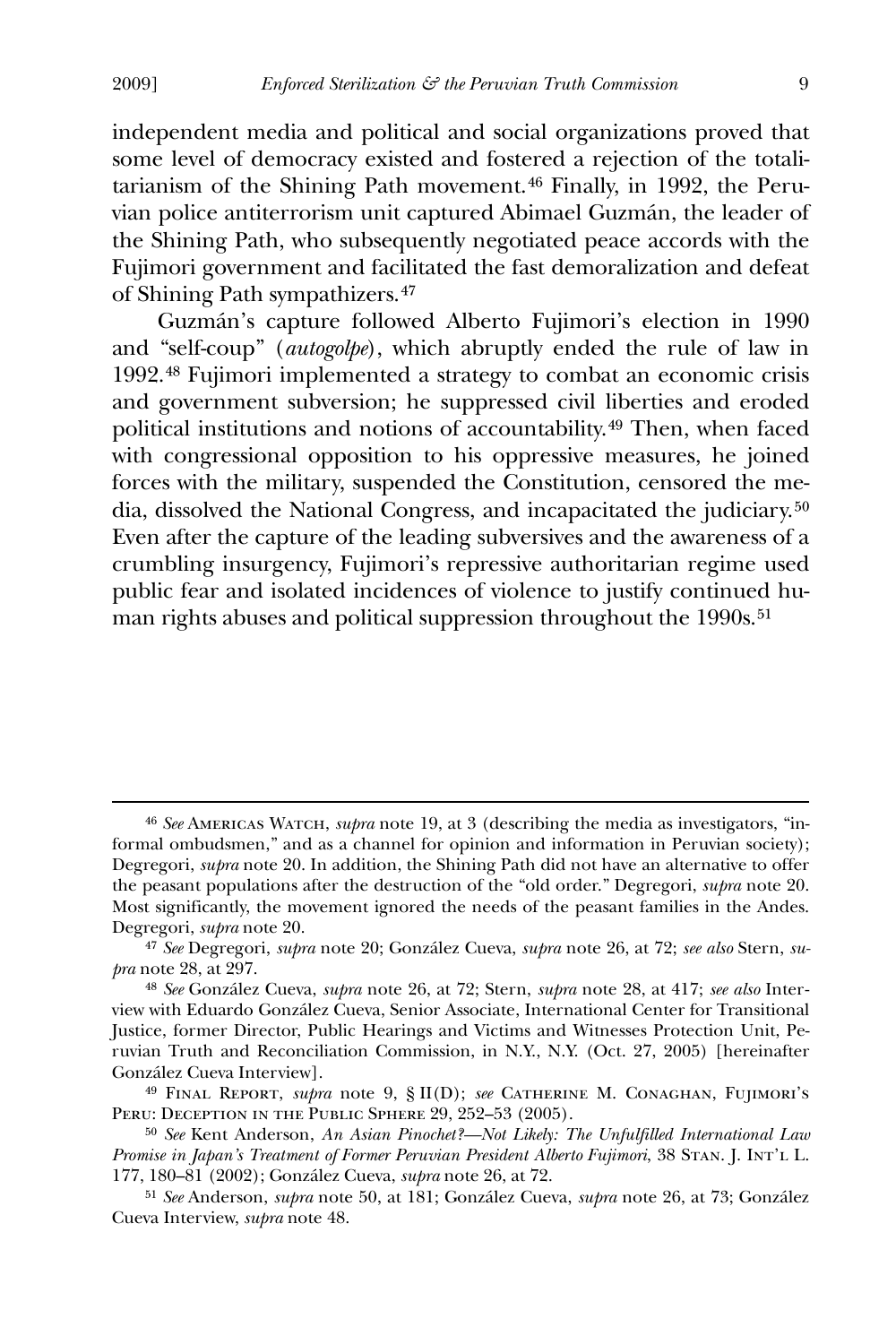2. State-Sponsored Enforced Sterilizations Under the Family Planning Program: "Voluntary" Surgical Contraception (*Anticoncepción Quirúrgica Voluntaria—AQV* )

 Three months after President Fujimori took office in 1990, he announced a "birth control policy" as a way to bring equal access to contraception for the nation's poor.[52](#page-10-0) At that time, however, high inflation, a lack of public funding, a focus on the internal conflict, and legal barriers in place against sterilizations forced the government to proceed slowly despite its support for reforms in family planning programs in Peru.[5](#page-10-1)3 Fujimori's reelection gave his regime a strong mandate for implementing its plans, and in 1995, Congress approved a modification of the National Population Law of 1985 to permit sterilization as a family planning method.[5](#page-10-2)4 At the same time, Fujimori garnered support from feminists and advocates for the rights of women when, in 1995, he attended and spoke in Beijing at the Fourth International World Conference on Women.[5](#page-10-3)5

 In 1996, after finding an inverse relationship between population growth and economic growth, Fujimori's administration quietly implemented a demographic policy for population control.[5](#page-10-4)6 A stable economy and widespread political support allowed Fujimori's regime to openly confront the Catholic Church and its strong political positions with regard to reproductive rights and choice.<sup>[57](#page-10-5)</sup> Additionally, interna-

<span id="page-10-0"></span><sup>52</sup> Carlos E. Aramburu, Politics and Reproductive Health: A Dangerous Connection 7 (2002), *available at* http://www.cicred.org/Eng/Seminars/Details/Seminars/ Bangkok2002/03BangkokAramburu.pdf; Carlos Cáceres et al., *Sexual and Reproductive Rights Policies in Peru: Unveiling False Paradoxes*, *in* SexPolitics: Reports from the Front Lines 127, 137 (Richard Parker et al. eds., 2006). The traditional demographic argument was coupled with the argument advocating for equal rights, which focused on individual and family rights. Aramburu, *supra*, at 8.

<sup>53</sup> *See* Aramburu, *supra* note 51, at 8.

<sup>54</sup> *See id.* at 7–8.

<span id="page-10-3"></span><span id="page-10-2"></span><span id="page-10-1"></span><sup>55</sup> *See* Maruja Barrig, The Persistence of Memory: Feminism and the State in Peru in the 1990s, Civil Society and Democratic Governance in the Andes and the Southern Cone Comparative Regional Project 12–13 (1999).

<span id="page-10-4"></span><sup>56</sup> *See* Subcomisión Investigadora de Personas e Instituciones Involucradas en Acciones de Anticoncepción Quirúrgica Voluntaria [Sub-Comm'n to Investigate People and Insts. Involved in Voluntary Surgical Contraception Proc.], Informe Final Sobre la Aplicación de la Anticoncepción Quirúrgica Voluntaria 11 (2002) [hereinafter *AQV*]; Cáceres et al., *supra* note 52, at 138; Coe, *supra* note 29, at 61.

<span id="page-10-5"></span><sup>57</sup> *See* Coe, *supra* note 29, at 59 (asserting that when Fujimori first took power, he faced many challenges, including violent internal conflict, a weak economy, and inflation. To address these concerns, Fujimori needed the backing of the Catholic Church (which opposed modern contraceptive methods)); COMITÉ DE AMERICA LATINA Y EL CARIBE PARA la Defensa de los Derechos de la Mujer [Latin American and Caribbean Commit-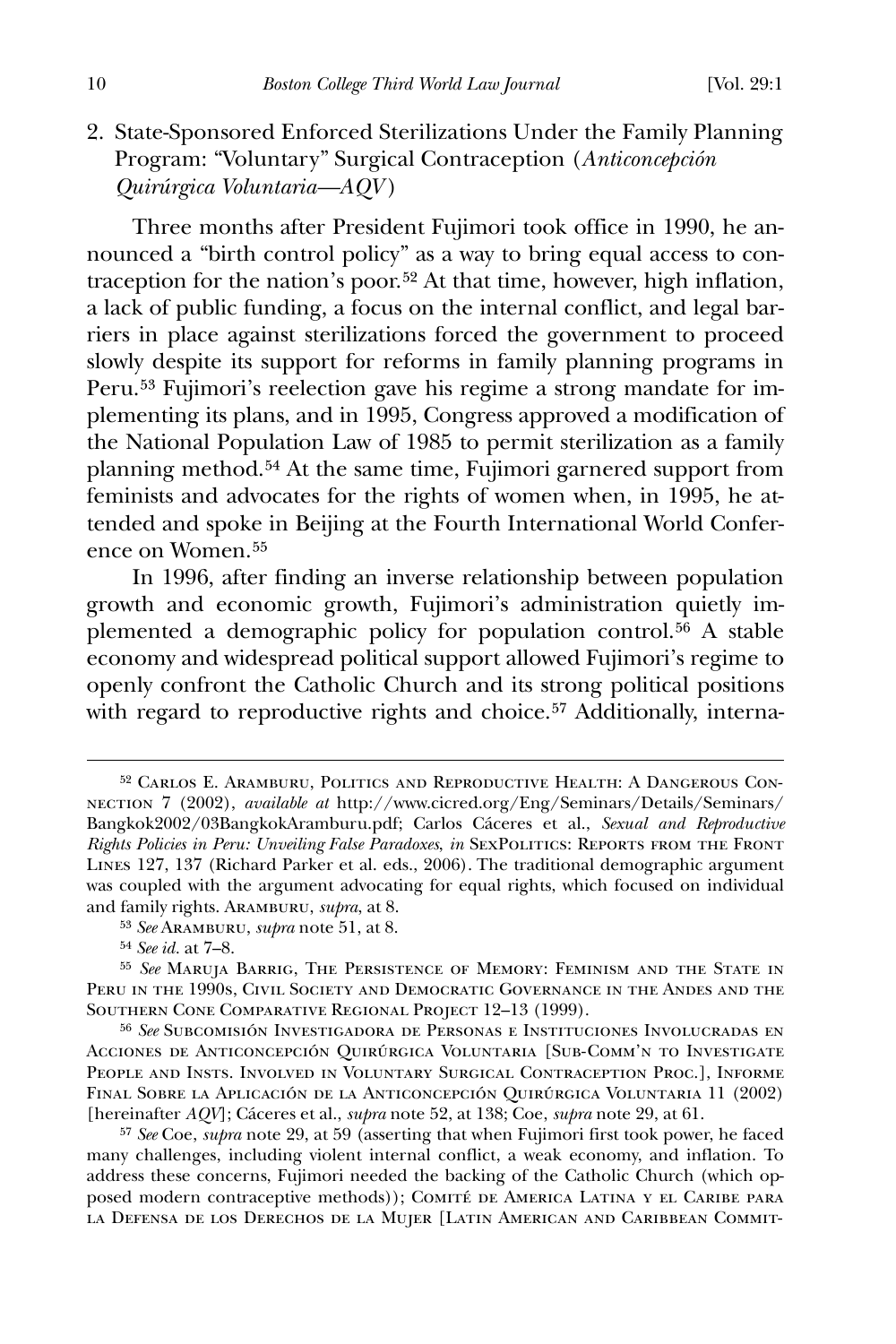tional and domestic pressures existed to address the widening gap among socio-economic classes of Peruvians; thus, Fujimori's government promoted contraceptive services to "the most deprived sectors of society" in a stated effort to alleviate poverty on a massive scale.<sup>[58](#page-11-0)</sup>

 During this time, Fujimori continued to actively promote universal access to contraception for women.[5](#page-11-1)9 His political discourse invoked principles of social justice and human rights; his rhetoric even included using the reproductive justice movement's language, stating that "poor women deserved the same opportunity as wealthier women to regulate their fertility, and [that] all women had the right to control their bodies and use contraceptives if they wished."[6](#page-11-2)0 With Fujimori's control over Congressional action, the Ministry of Health soon drafted its first com-prehensive reproductive health program.<sup>[61](#page-11-3)</sup> Additional government measures—including creating agencies and passing laws—also stressed the importance of equality between men and women.<sup>[62](#page-11-4)</sup>

 The government's aggressive Family Planning Program focused on increasing the number of sterilizations performed on Peruvian women and specifically targeted the low-income, indigenous women at the margins of society.[63](#page-11-5) Moreover, government officials determined annual numeric goals and targets for the sterilization programs and initiated an obligatory quota system for health care providers to meet as program employees in order to remain employed, obtain monetary compensation, or receive a promotion.<sup>[6](#page-11-6)4</sup> Later investigations revealed that health care provider practices included compensating women and subjecting them to aggression, intimidation, and

The fertility rate among poor women is 6.9 children—they are poor and are producing more poor people. The president is aware that the government cannot fight poverty without reducing poor people's fertility. Thus, demographic goals are a combination of the population's right to access family planning and the government's anti-poverty strategy.

<span id="page-11-3"></span><span id="page-11-2"></span><span id="page-11-1"></span>Coe, *supra* note 29, at 61–62.

59 Coe, *supra* note 29, at 60; *see* Cáceres et al., *supra* note 52, at 138.

60 Coe, *supra* note 29, at 60; *see* Cáceres et al., *supra* note 52, at 138–39.

61 Coe, *supra* note 29, at 60.

62 *Id.* at 61.

 $\overline{a}$ 

63 *Id.* at 62; *see* Amnesty Int'l, *supra* note 8, at 20; Cáceres et al., *supra* note 52, at 138.

<span id="page-11-6"></span><span id="page-11-5"></span><span id="page-11-4"></span>64 *See* Amnesty Int'l, *supra* note 8, at 20; Cáceres et al., *supra* note 52, at 140; CLADEM & CRLP, *supra* note 57, at 63; Coe, *supra* note 29, at 62.

tee for the Defense of Women's Rights] (CLADEM) & Ctr. for Reprod. L. and Pol'y (CRLP), Silence and Complicity: Violence Against Women in Peruvian Public HEALTH FACILITIES 36 (1999) [hereinafter CLADEM & CRLP].

<span id="page-11-0"></span><sup>58</sup> Amnesty Int'l, *supra* note 8, at 20. *See* Coe, *supra* note 29, at 59. A Program Manager at the Ministry of Health made the following statement in 1998: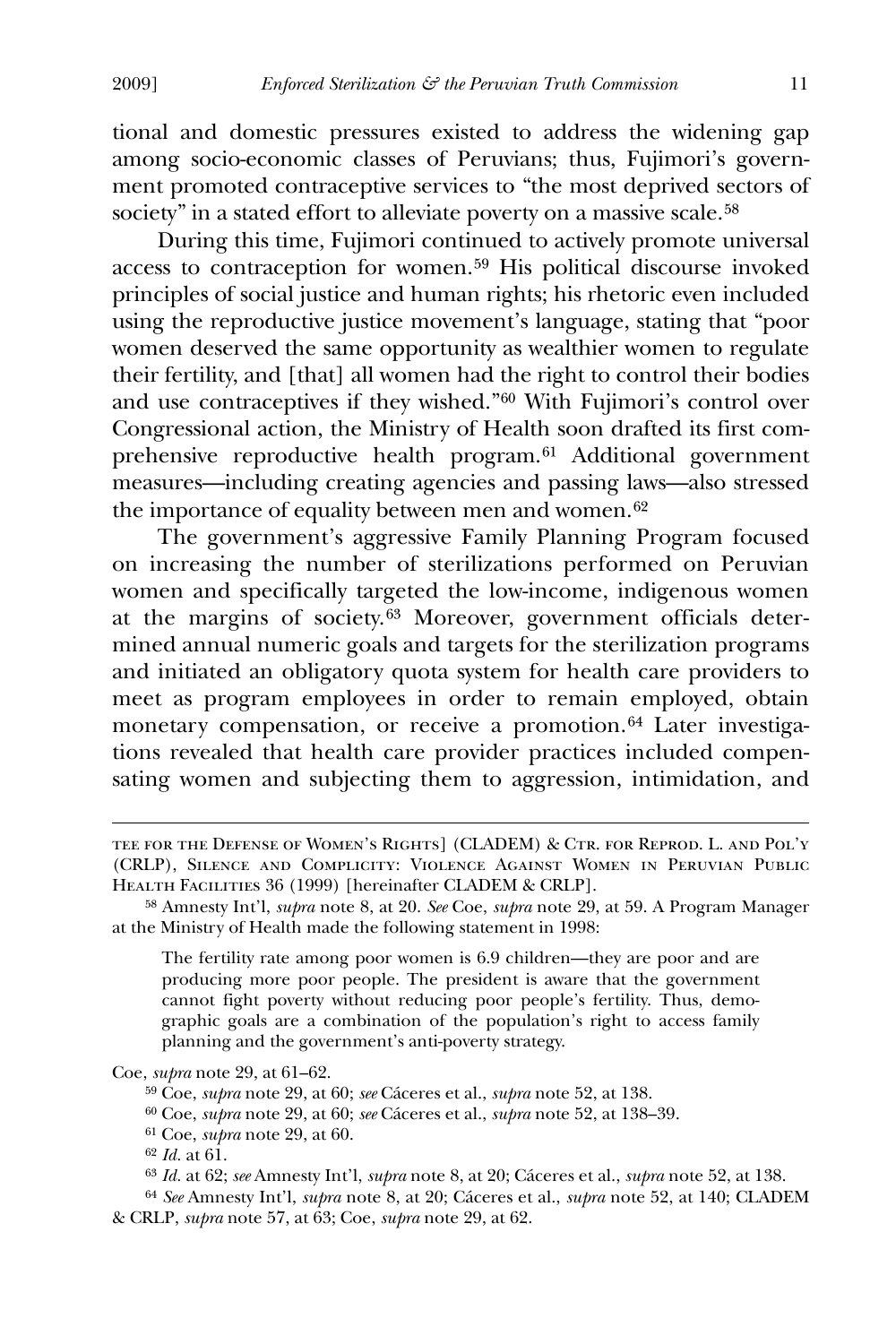humiliation—all measures that did not include informed consent.<sup>[6](#page-12-0)5</sup> For example, health care providers denied women their fundamental rights to informed consent when professionals pressured women to undergo surgical sterilization during "Tubal Ligation Festivals" and at locations designated for food aid distribution.<sup>[6](#page-12-1)6</sup> Some providers offered women surgical sterilization as the only free method of contraception available.[6](#page-12-2)7 Other health workers did not provide women with information regarding other available birth control methods and many times deliberately gave inaccurate information about the risks and consequences of surgical sterilization procedures.[6](#page-12-3)8 Some women even reported that professionals in clinics and hospitals intimidated them as they sought medical attention for abortion complications.<sup>[69](#page-12-4)</sup>

 The practice of State-sponsored enforced sterilization also caused numerous deaths due to medical negligence and malpractice.[70](#page-12-5) Human rights groups brought one illustrative case, *María Mamérita Mestanza Chávez v. Perú*, to the Inter-American Commission on Human Rights when a thirty-three-year-old, low-income, illiterate woman with seven children died after a coerced surgical sterilization procedure.[7](#page-12-6)1 Health officials falsely accused Mestanza of violating the law by having more than five children and threatened to report her to the authorities if she did not submit to surgical sterilization.[72](#page-12-7) Health care providers succeeded in coercing Mestanza to undergo a tubal ligation procedure and failed to examine her prior to the surgery.[7](#page-12-8)3 Following the tubal ligation procedure, the health center released Mestanza

<span id="page-12-0"></span><sup>65</sup> *See* Coe, *supra* note 29, at 62. Coe treads lightly on blame when talking about the abuses that occurred. *See id.* She shows how sterilization was promoted through services that withheld temporary methods of birth control, such as injections and birth control pills. *Id.* She does conclude by saying that "[b]latant deception, economic incentives and threats were also used," but she does not mention the extent of the abuses. *See id.*

<span id="page-12-2"></span><span id="page-12-1"></span><sup>66</sup> *See* Cáceres et al., *supra* note 52, at 140; CLADEM & CRLP, *supra* note 57, at 63–64 (information taken from collective interviews of health care providers).

<sup>67</sup> *See* CLADEM & CRLP, *supra* note 57, at 63–64.

<sup>68</sup> *See id.*

<sup>69</sup> *See id.* at 64.

<span id="page-12-5"></span><span id="page-12-4"></span><span id="page-12-3"></span><sup>70</sup> *See* Cáceres et al., *supra* note 52, at 140; Gonzalo E. Gianella, *¿Por qué Tendría que Haber Sucedido de Otro Modo? Notas Sobre Esterilizaciones y Genocidio en el Perú*, Ciberayllu, Aug. 30, 2004, http://www.andes.missouri.edu/andes/Ciberayllu.shtml.

<span id="page-12-6"></span><sup>71</sup> María Mamérita Mestanza Chávez v. Perú, Case 12.191, Inter-Am. C.H.R., Report No. 71/03, OEA/Ser.L/V/II.118, doc. 70 rev. 2 (2003). *See* Ctr. for Reprod. Rts., Briefing Paper: Reproductive Rights in the Inter-American System for the Promotion and PROTECTION OF HUMAN RIGHTS 15 (2002), *available at* http://www.reproductiverights.org/ pdf/pub\_bp\_rr\_interamerican.pdf. [hereinafter CTR. FOR REPROD. RTS.].

<span id="page-12-8"></span><span id="page-12-7"></span><sup>72</sup> *See* Ctr. for Reprod. Rts., *supra* note 71, at 15.

<sup>73</sup> *See id.*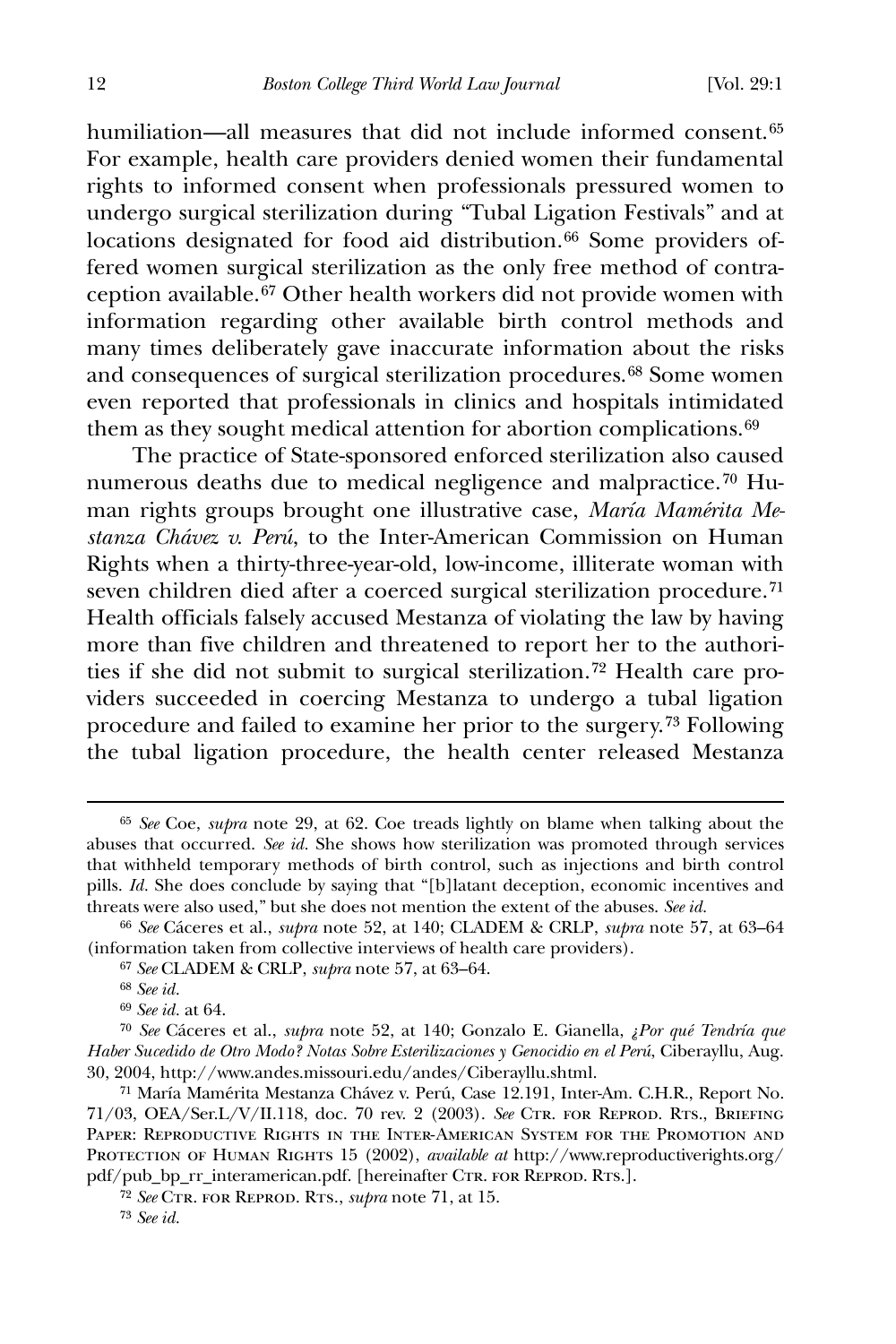even though they were aware that she suffered from serious complications as a result of the surgery.[74](#page-13-0) A few days later, Mestanza's partner attempted to seek emergency medical care from physicians at the health center, but the physicians refused and reassured him that the effects of the anesthesia had not yet worn off.[7](#page-13-1)5 As a result, Mestanza died in her home nine days after her surgical sterilization.[76](#page-13-2)

 Coerced and forced sterilization practices contradict Peru's constitutional and legal protections for its citizens.[77](#page-13-3) At first, human rights activists and non-governmental organizations criticized the government's focus on high numeric goals that were bound to lead to abuses, as the practices were extremely secretive.[7](#page-13-4)8 Later, women's advocacy groups documented the specific instances of abuse and sent their findings to the Public Ombudsman on Women's Rights.[79](#page-13-5) Finally, in December 1997, *La República*, one of Peru's major newspapers, reported an independent investigation and detailed findings on the population policy implementation that shocked the public.<sup>[8](#page-13-6)0</sup>

 Once the general public became aware of the extent of Fuji-mori's demographic policy, a heated debate ensued.<sup>[8](#page-13-7)1</sup> The Ombudsman's office released a report in 1998 of its findings of abuse and recommended reforms in the government's family planning programs.[82](#page-13-8)

<span id="page-13-0"></span> $\overline{a}$ 

76 *See id.*

<span id="page-13-3"></span><span id="page-13-2"></span><span id="page-13-1"></span>77 *See* Coe, *supra* note 29, at 62. These acts could be considered genocide, as will be discussed herein. *See infra* notes 135–171 and accompanying text. The Convention on the Prevention and Punishment of the Crime of Genocide defines genocide to include measures intended to prevent births within the group committed with intent to destroy, in whole or in part, a national, ethnical, racial or religious group, as such. *See* Convention on the Prevention and Punishment of the Crime of Genocide, Dec. 9, 1948, 102 Stat. 3045, 78 U.N.T.S. 277 [hereinafter Genocide Convention]. The difficulty with proving these sterilizations as genocide is proving the specific intent to destroy the Quechua people. *See* Genocide Convention, *supra*; *see also* Part III(B), *infra*, for further discussion.

78 *See* Coe, *supra* note 29, at 63.

<span id="page-13-5"></span><span id="page-13-4"></span>79 *See id.* Today, groups of victims-survivors exist to provide support and document the abuses. *See* Emily Koren, *Contra Su Voluntad*: The Involuntary Sterilizations of Peru's Family Planning Program International Human Rights Advocacy Report 8 (May 22, 2008) (unpublished report, The Center for International Human Rights Advocacy at the University of Denver) (on file with the author). For instance, *La Organización de Mujeres Esterilizadas Contra Su Voluntad* (The Association of Women Sterilized Against Their Will) provides support to more than 1000 women members in the Cusco region. *Id.*

<span id="page-13-6"></span>80 *See* Coe, *supra* note 29, at 63. The title of the article was "Ligations in exchange for food." *Id.* at 63 n.38.

81 *Id.* at 63.

<span id="page-13-8"></span><span id="page-13-7"></span>82 *Id.*; Defensoría del Pueblo, Serie Informes Defensiorales No. 7, Anticoncepción Quirúrgica Voluntaria I: Casos Investigados por la Defensoría del Pueblo (1998).

<sup>74</sup> *See id.*

<sup>75</sup> *See id.*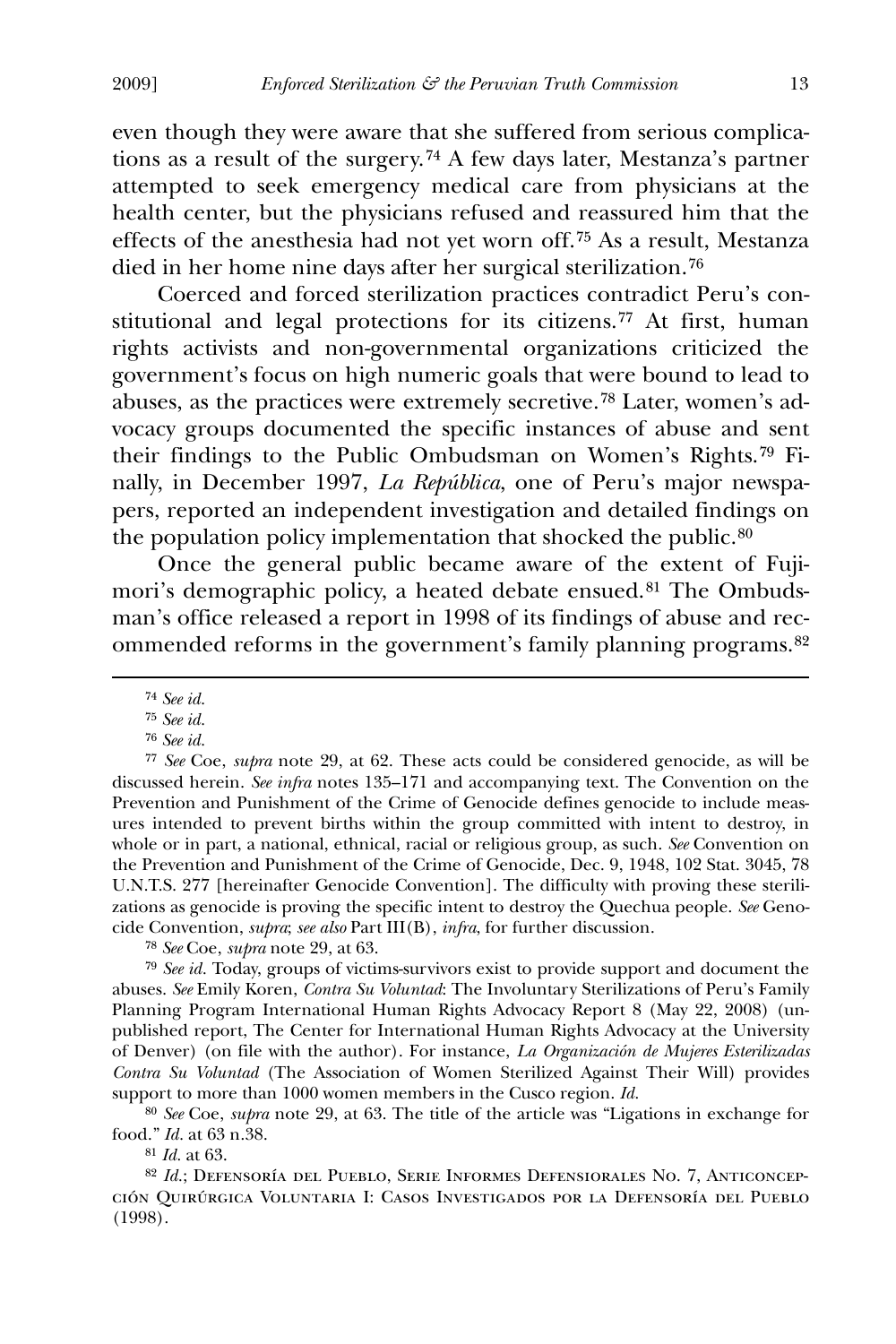Other organizations then backed the report and also pressured the Peruvian government to take action to reform its policies.<sup>[8](#page-14-0)3</sup> In March 1998, the Ministry of Health agreed to make changes and reform sterilization services; it eliminated the quotas and implemented new counseling guidelines, a consent form, a three-day waiting period before the procedure, a day to recover in a hospital after the surgery, and certification of health care facilities and physicians.<sup>[84](#page-14-1)</sup> Additionally, in 2001, the Peruvian government agreed to settle the case pending in the Inter-American Commission on Human Rights by compensating María Mestanza's family and by taking responsibility for violating individual human rights, including the rights to life, physical integrity and humane treatment, equal protection, and the right to be free from gender-based violence.[8](#page-14-2)5 As part of the settlement, the government promised to investigate other enforced sterilization cases and to punish those who had violated Peruvian and international law.[8](#page-14-3)6 At the time of this writing, however, the Peruvian government has not fully complied with its commitments under the Mestanza set-tlement.<sup>[87](#page-14-4)</sup>

## II. The Peruvian Truth and Reconciliation Commission: ITS MANDATE AND FINDINGS

 Soon after the government reformed its Family Planning Program, Peru's transition to democracy began in September 2000.<sup>[8](#page-14-5)8</sup> This regime change was not due, however, to public outrage at the atrocities committed during Fujimori's regime, but was largely the result of televised videos that uncovered a political corruption scandal and implicated high-level government and military officials, including the head of Peru's intelligence service, Servicio de Inteligencia Nacional (*SIN*), Vladimiro Montesinos.[89](#page-14-6) Fujimori fled the country in November 2000 and resigned as president via fax from Japan.[90](#page-14-7) Thus, unlike the Chil-

<span id="page-14-1"></span><span id="page-14-0"></span> $\overline{a}$ 

89 *See id.* at 228.

<sup>83</sup> Coe, *supra* note 29, at 63.

<sup>84</sup> *Id.*

<sup>85</sup> Ctr. for Reprod. Rts., *supra* note 71, at 16.

<sup>86</sup> *Id.*

<span id="page-14-4"></span><span id="page-14-3"></span><span id="page-14-2"></span><sup>87</sup> Inter-Am. Comm'n on Hum. Rts., Annual Report of the IACHR 2007: Status of Compliance with the Recommendations of the IACHR (2007), http://www.cidh.org/ annualrep/2007eng/Chap.2.htm.

<sup>88</sup> *See* Conaghan, *supra* note 49, at 227–34.

<span id="page-14-7"></span><span id="page-14-6"></span><span id="page-14-5"></span><sup>90</sup> *See* González Cueva, *supra* note 29, at 74. In the end, Congress did not accept Fujimori's letter of resignation and declared him morally unfit to serve as president. Conaghan, *supra* note 49, at 241.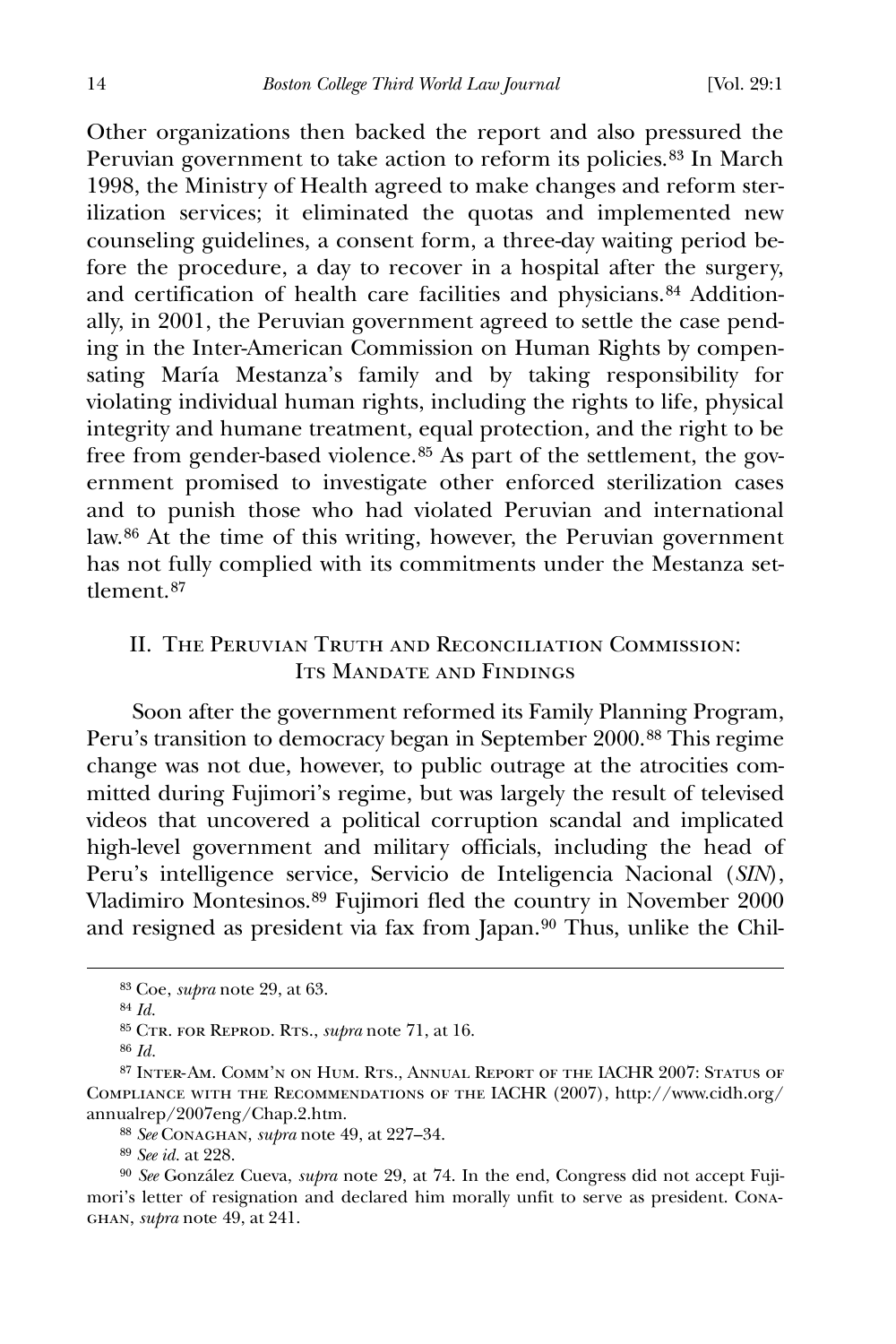ean or El Salvadoran transitions, Peru's was a total regime collapse without a negotiated arrangement, peace accord, or guarantee of impunity.[9](#page-15-0)1 The peaceful transition to Valentín Paniagua's interim government and the favorable conditions for democratic transition—the complete collapse of authoritarian rule and the absence of a powerful insurgency—provided an opportunity to critically examine the past and to establish a legitimate democratic regime that would guarantee future individual and collective human rights—including reproductive rights—in Peru.[9](#page-15-1)2

 In response to public and social group pressure, the newly-formed government established the Peruvian Truth and Reconciliation Commission (*CVR*)[93](#page-15-2) in June 2001 to investigate human rights abuses committed during the twenty-year internal conflict.[9](#page-15-3)4 The *CVR*—composed of ten men, two women, and one Quechua-speaker[95](#page-15-4)—was responsible for determining the conditions that precipitated the violent conflict, assisting with judicial investigations, drafting reparations proposals, and recommending reforms.[9](#page-15-5)6 Specifically, the *CVR* mandate charged the Commission with "clarifying the process, facts and responsibilities of the terrorist violence and human rights violations produced from May 1980 to November 2000, whether imputable to terrorist organizations or State agents, as well as proposing initiatives destined to affirm peace and harmony among Peruvians."[97](#page-15-6) This broad and inclusive directive included interpreting and writing the collective memory of the historical period and fact-finding in individual cases.[9](#page-15-7)8 The mandate also allowed the Commission to determine the appropriateness of identifying perpetrators who violated criminal law on condition that the responsibilities for such actions would be presumptive and were meant to assist

<span id="page-15-0"></span><sup>91</sup> González Cueva, *supra* note 26, at 73–74. Fujimori, unlike Pinochet, was an exile without credibility or impunity. See ROBERTSON, *supra* note 1, at 332-39.

<span id="page-15-2"></span><span id="page-15-1"></span><sup>92</sup> *See* Supreme Resolution 304–2000-JUS. (2000) (Peru); González Cueva, *supra* note 26, at 74–76.

<sup>93</sup> *Comisión de la Verdad y Reconciliación del Perú.*

<sup>94</sup> *See* Hayner, *supra* note 8, at 260.

<span id="page-15-4"></span><span id="page-15-3"></span><sup>95</sup> *See* Degregori, *supra* note 20. The one Quechua-speaker was Alberto Morote Sánchez, a former Rector of the University of Huamanga in Ayacucho. Comisión de la Verdad y Reconcilación, Nuestra Labor: Comisionado, http://www.cverdad.org.pe/lacomision/ nlabor/comisionado.php (last visited Nov. 1, 2008); Sabrina Marian Reisinger, Truth, Race and Reconciliation; Ayacucho and the Peruvian Truth and Reconciliation Commission (Nov. 8, 2005) (unpublished M.S. thesis, Florida State University), http://etd.lib.fsu.edu/theses/ available/etd-11082005-203231/.

<sup>96</sup> Hayner, *supra* note 8, at 260–61.

<span id="page-15-7"></span><span id="page-15-6"></span><span id="page-15-5"></span><sup>97</sup> Supreme Decree 065–2001-PCM art. 1, *translated in* González Cueva, *supra* note 26, at 75.

<sup>98</sup> *See* Supreme Decree 065–2001-PCM art. 2; González Cueva, *supra* note 26, at 75.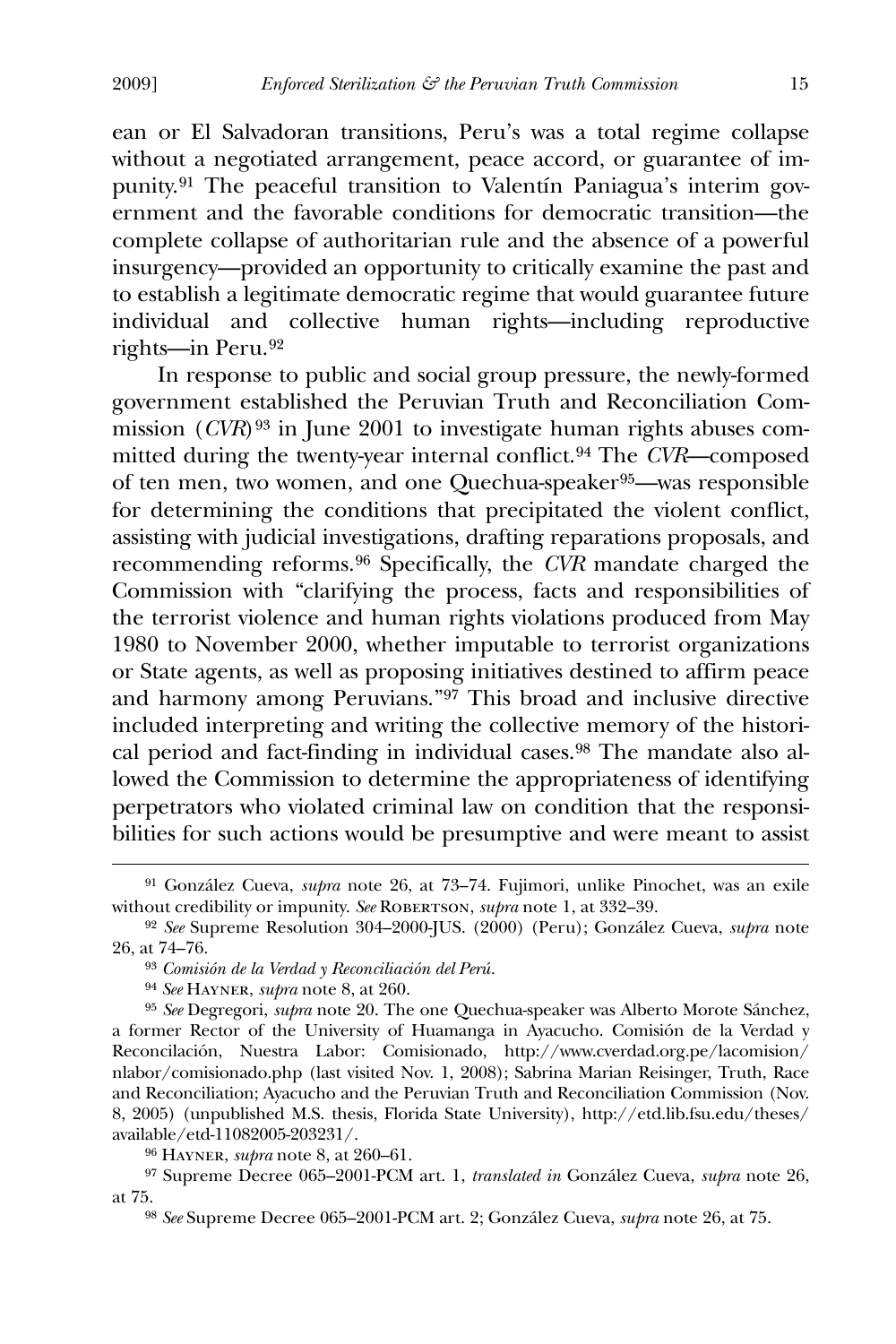the Public Prosecutor<sup>[9](#page-16-0)9</sup> and the courts in their constitutionally granted duties.[10](#page-16-1)0

 One example of the expansive nature of the *CVR* mandate is the Commission's sweeping subject-matter jurisdiction.[10](#page-16-2)1 The list of crimes included the phrase "and other serious injuries" after the crime of torture, and the phrase "[o]ther crimes and serious violations of the rights of individuals" to possibly include further abuses of State power, such as sex crimes, forced internal displacements, due process violations and genocide.[10](#page-16-3)2 Similarly, the decree authorized the *CVR* to focus on "[v]iolations of the collective rights of the country's Andean and native communities."[1](#page-16-4)03 Moreover, the mandate broadly defined personal jurisdiction to leave open the possibility to examine acts committed by State agents, members of "terrorist organizations" and members of paramilitary organizations.[10](#page-16-5)4 This grant of jurisdiction was in direct opposition to Fujimori's 1995 amnesty laws and signified a possible end to the impunity that security forces had enjoyed under Fujimori's re $g$ ime.<sup>[1](#page-16-6)05</sup>

 The *CVR* embarked on the country's largest and most ambitious human rights project in Peruvian history and clarified the magnitude

<span id="page-16-0"></span> $\overline{a}$ 

- (a) Murders and kidnappings;
- (b) Forced disappearances;
- (c) Torture and other serious injuries;
- (d) Violations of the collective rights of the country's Andean and native communities;
- (e) Other crimes and serious violations of the rights of individuals."

*Id.*, *translated in* González Cueva, *supra* note 26, at 92.

<span id="page-16-3"></span>102 *Id.*; González Cueva, *supra* note 26, at 76 (noting that the question as to what law to apply was hotly debated in the Commission's Working Group). The Ministry of Justice included the application of International Human Rights Law and International Humanitarian Law. *See* González Cueva, *supra* note 26, at 76. The representatives of the security forces rejected the inclusion of the laws of war, as these laws would implicitly give the twenty-year conflict internal armed conflict status. *See id.*

<span id="page-16-4"></span>103 Supreme Decree 065–2001-PCM art. 3, *translated in* González Cueva, *supra* note 26, at 92.

<span id="page-16-5"></span>104*Id.* arts. 1 & 3; González Cueva, *supra* note 26, at 76. Later talks would apply the "paramilitary groups" category to the several death squads that emerged during the two decades of conflict either indirectly or directly under the auspices of the Armed Forces. *See*  González Cueva, *supra* note 26, at 76*.*

<span id="page-16-6"></span>105 *See* Law 26479 of June 14, 1995 (Peru); Law 26492 of June 28, 1995 (Peru); González Cueva, *supra* note 26, at 72–73; González Cueva Interview, *supra* note 48.

<sup>99</sup> *Ministerio Público.*

<sup>100</sup> González Cueva, *supra* note 26, at 75, 80; González Cueva Interview, *supra* note 48.

<span id="page-16-2"></span><span id="page-16-1"></span><sup>101</sup> *See* Supreme Decree 065–2001-PCM art. 3. "The Truth Commission shall focus its work on . . .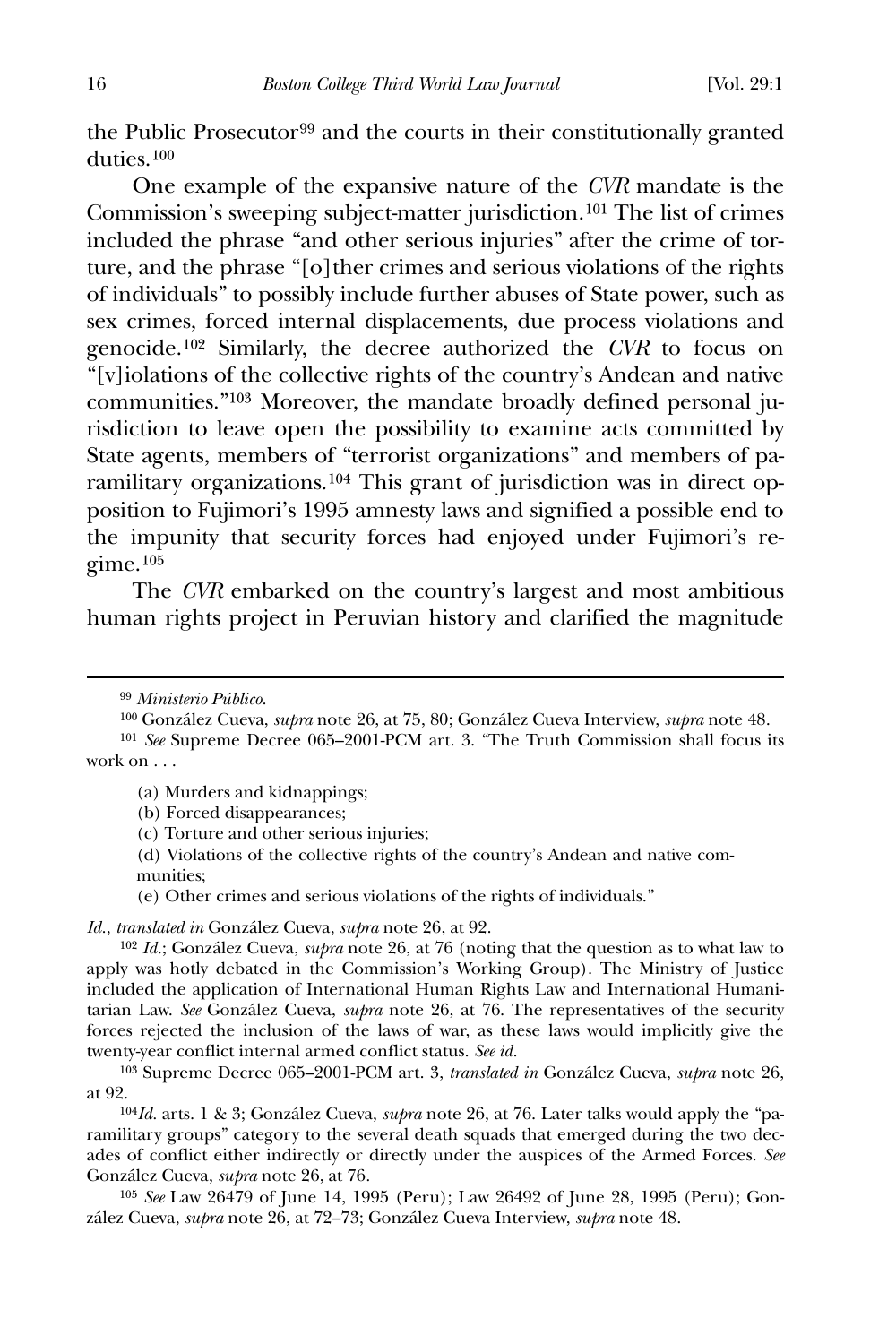of the atrocities committed by and against fellow Peruvians.[1](#page-17-0)06 The Commission's findings in its August 2003 Final Report included statistics showing that almost 70,000 people were killed or "disappeared," and of those, more than ninety percent came from the eight poorest Andean and Amazonian regions.[1](#page-17-1)07 In addition, more than seventy percent of victims spoke Quechua as their native language.[1](#page-17-2)08 Thus, the findings demonstrated that victims of the armed conflict were overwhelmingly low-income, rural, indigenous peasants with little or no political or economic power in Peruvian society.[1](#page-17-3)09

 As for those responsible for the conflict and its outcomes, the *CVR* promoted a comprehensive and inclusive notion of accountability.[1](#page-17-4)10 The Final Report found State limitations in protecting fundamental rights of its citizens and securing the public order, as well as breaches of the constitutional order and rule of law in numerous moments of crisis throughout the internal conflict.[1](#page-17-5)11 Although the two terrorists groups the Shining Path and the Túpac Amaru Revolutionary Movement (*MRTA*)—carried the bulk of the responsibility for systematic abuses and violence during the armed conflict, the Report also held state, political, and social entities responsible for many of the gross human rights violations.[11](#page-17-6)2

## III. Truth Omissions from the *CVR*'s Final Report

#### A. *Broad Mandate, Restricted Interpretation*

 Even with the *CVR*'s comprehensive and inclusive notions of accountability, various organizations criticized and questioned the Commission's decision to exclude cases of violations with ambiguous or tan-

<span id="page-17-0"></span><sup>106</sup> *See* Degregori, *supra* note 20. The *CVR* collected nearly 17,000 testimonies from across the country, conducted almost 2000 interviews and talked to the main national political and military leaders during the years 1980–2000. *Id.*

<sup>107</sup> *See* Degregori, *supra* note 20.

<span id="page-17-2"></span><span id="page-17-1"></span><sup>108</sup> *Id.* The Final Report also gives the astonishing statistic that according to the 1993 census, only sixteen percent of the Peruvian population were native Quechua-speakers. Final Report, *supra* note 9, at I(6). Also, the people from these regions together represent only nine percent of the income of all Peruvian families. Amnesty Int'l, *supra* note 8, at 15.

<sup>109</sup> *See* Final Report, *supra* note 9, at I(6); Degregori, *supra* note 20.

<span id="page-17-4"></span><span id="page-17-3"></span><sup>110</sup> *See* Final Report, *supra* note 9, *passim* (holding accountable the Shining Path, the *MRTA*, Peruvian police and Armed Forces, self-defense committees, the various government parties in power during the conflict, the Peruvian legislature and judiciary, trade organizations, the educational system, the Church, human rights organizations, and the media).

<span id="page-17-5"></span><sup>111</sup> *See id.* at I(10)–(11).

<span id="page-17-6"></span><sup>112</sup> *See id.* at II–V.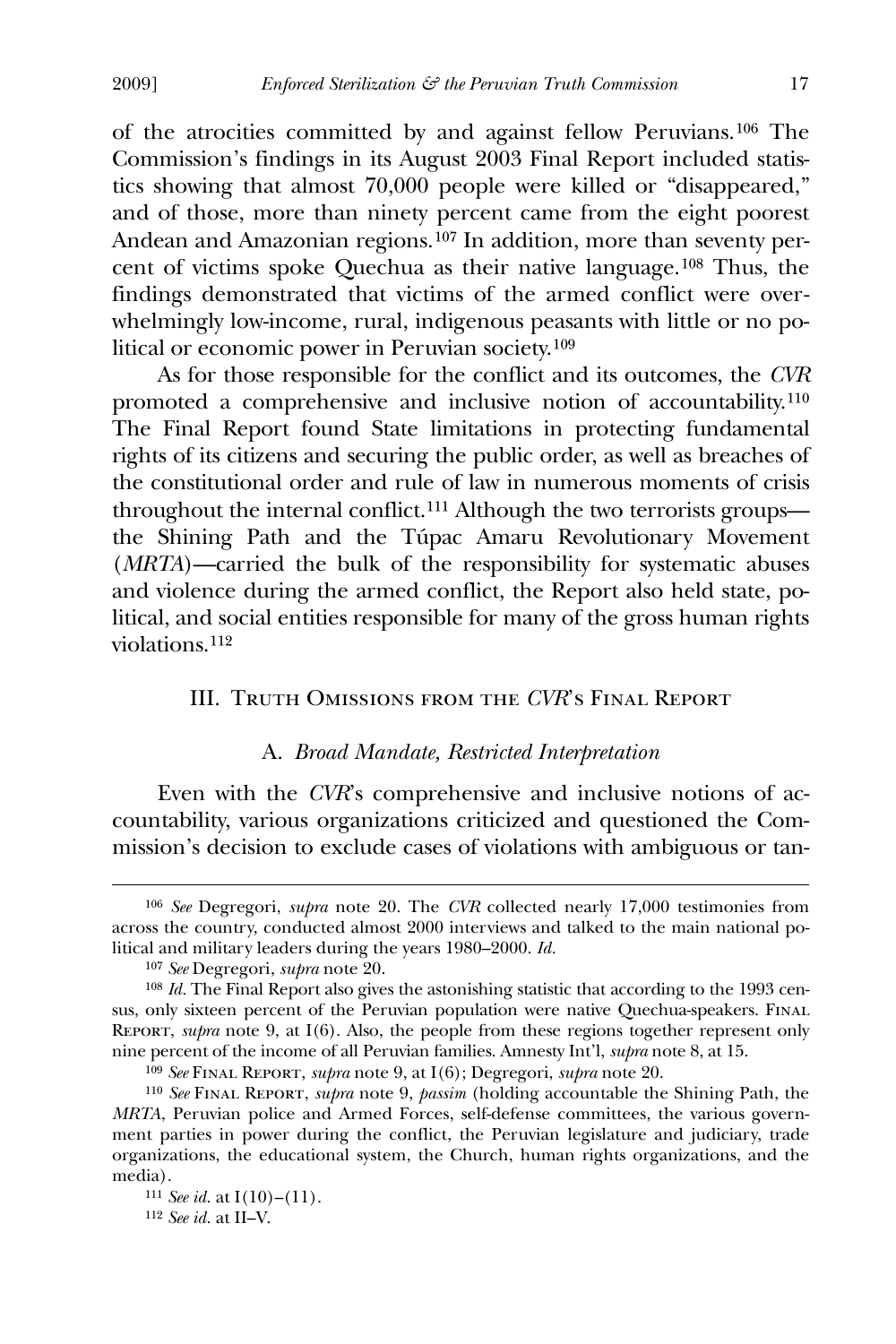gential relations to the armed conflict in the Final Report.[11](#page-18-0)3 Without a general policy to guide decision-making among the Commission's regional offices, Commissioners drew different lines as to which cases to investigate and publish under the mandate.[1](#page-18-1)14 As a result, cases such as those of the enforced sterilizations during the Fujimori regime were not considered in the context of insurgency or counter-insurgency and thus were seen by some of the Commissioners as outside of the Commission's mandate and not included in the *CVR*'s Final Report.[11](#page-18-2)5

 Because the Executive gave the *CVR* a sufficiently broad mandate to include State-sponsored enforced sterilizations, the Commission's omission was a self-imposed, interpretive—albeit inattentive— restriction on the Commission's investigation and Final Report.[1](#page-18-3)16 Of course, truth commissioners must make certain choices as to which cases commissions investigate and report as a result of time constraints, resource limits, insufficient information, unreliable evidence, repetition of wrongs already documented elsewhere, and political pressures.[11](#page-18-4)7 Reports should not, however, exclude cases of gross human rights violations if the effects are to perpetuate discrimination, racism, and classism as well as to impede justice, including reproductive justice, for victims.[1](#page-18-5)18 Rather, commissioners should make a careful and conscientious effort to investigate and report abuses committed against the most disenfranchised members of society, especially when their mandate so requires, but even when it is ambiguous.[11](#page-18-6)9 In the case of the *CVR*, its

 $\overline{a}$ 

<span id="page-18-6"></span><span id="page-18-5"></span><span id="page-18-4"></span><span id="page-18-3"></span>116 *See* Supreme Decree 065–2001-PCM; Degregori Interview, *supra* note 113; Lerner Febres Interview, *supra* note 115.

<span id="page-18-0"></span><sup>113</sup> *See* Amnesty Int'l, *supra* note 8, at 19–20; interview with Carlos Iván Degregori, former Commissioner of the Peruvian Truth Commission, in Ithaca, N.Y. (Nov. 28, 2005) [hereinafter Degregori Interview].

<sup>114</sup> *See id.*

<span id="page-18-2"></span><span id="page-18-1"></span><sup>115</sup> *See* Gianella, *supra* note 70, at 3; Guilia Tamayo, *Metas que Matan*, http://w3. desco.org.pe/publicaciones/QH/QH/qh111gt.htm (last visited Oct. 10, 2008). During separate interviews, two of the Peruvian Truth Commission's Commissioners, Salomón Lerner Febres and Carlos Iván Degregori, stated that they did not think that these enforced sterilization cases were within the Truth Commission's mandate. However, after looking at the text of the mandate once more, each one remarked that these cases could have been included in the mandate and that they were overlooked due to a lack of time and resources. Degregori Interview, *supra* note 113; Interview with Salomón Lerner Febres, former President of the Peruvian Truth Commission, in Lima, Perú ( June 15, 2006) [hereinafter Lerner Febres Interview].

<sup>117</sup> *See* Hayner, *supra* note 8, at 73.

<sup>118</sup> *See id.* at 24–31, 73; Amnesty Int'l, *supra* note 8, at 1–2, 19–20.

<sup>119</sup> *See* Supreme Decree 065–2001-PCM, *passim*; Amnesty Int'l, *supra* note 8, at 19–20.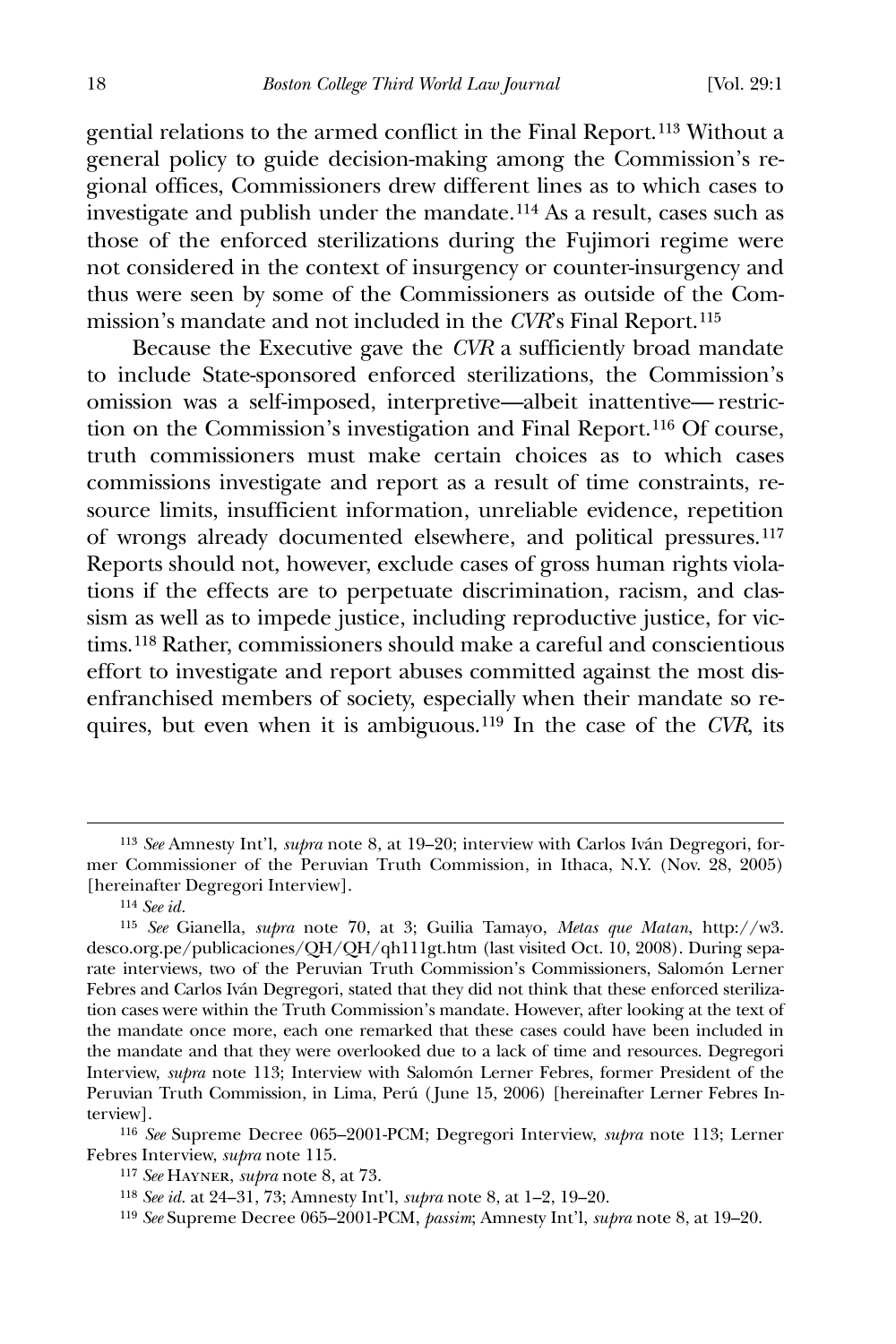mandate's broad language required an investigation of enforced sterilizations.[1](#page-19-0)20 Priscilla Hayner argues that:

[T]he practice of rape and other sexual crimes should be fully acknowledged in a commission's report where it is believed such a practice was widespread. If a truth commission does not take special care in addressing this issue, it is likely that it will remain largely shrouded in silence and hidden from the history books—and also likely that few policy, educational, or reparatory measures will be put in place to assist past victims, increase the public understanding of the issue, or reduce the prevalence of sexual abuse in the future.[12](#page-19-1)1

In the cases of enforced sterilizations, the *CVR* did not make such a conscientious, inclusive effort.[1](#page-19-2)22 As a result, impoverished, indigenous Quechua-speaking women continued to face multiple layers of discrimination—including social, racial, and gender discrimination—first as victims and later as unrecognized victims of State repression and denial of basic human rights during the twenty-year internal conflict.[1](#page-19-3)23 Thus, the omission of enforced sterilization cases excluded women who were already members of socially and politically marginalized groups and greatly decreased their chances for truth, accountability, and justice in Peruvian society.[12](#page-19-4)4

 The *CVR* Commissioners could give reasons for excluding enforced sterilization cases from their investigation and report, such as the mandate's restriction or the repetition of other investigations or reports, but none should outweigh the reasons to include such widespread, Statesponsored violations of reproductive rights as part of Peru's official collective memory.[1](#page-19-5)25 First, Commissioners did not see enforced sterilizations as an included crime in the Truth Commission's mandate.[1](#page-19-6)26 In contrast to the *CVR*'s inclusive mandate, the mandate of the South Afri-

<span id="page-19-1"></span><span id="page-19-0"></span> $\overline{a}$ 

<span id="page-19-6"></span>126 *See* Degregori Interview, *supra* note 113; González Cueva Interview, *supra* note 48.

<sup>120</sup> *See* Supreme Decree 065–2001-PCM, *passim.*

<sup>121</sup> Hayner, *supra* note 8, at 78–79.

<sup>122</sup> *See id.*; Final Report, *supra* note 9, *passim*.

<sup>123</sup> *See* Amnesty Int'l, *supra* note 8, at 19–20.

<sup>124</sup> *See id.* at 1–2, 19–20; Hayner, *supra* note 8, at 24–31; Minow, *supra* note 4, at 24–27.

<span id="page-19-5"></span><span id="page-19-4"></span><span id="page-19-3"></span><span id="page-19-2"></span><sup>125</sup> *See* Degregori Interview, *supra* note 113; Lerner Febres Interview, *supra* note 115. In speaking with *CVR* Commissioners, they defended their non-inclusion of the enforced sterilizations cases by pointing to the separate investigations and reports written on the subject. *See* Degregori Interview, *supra* note 113; Lerner Febres Interview, *supra* note 115. This, however, is not a valid reason for exclusion because all cases of violence reported by the Commission required an independent and effective investigation as well. *See* Supreme Decree 065–2001-PCM arts. 1–3.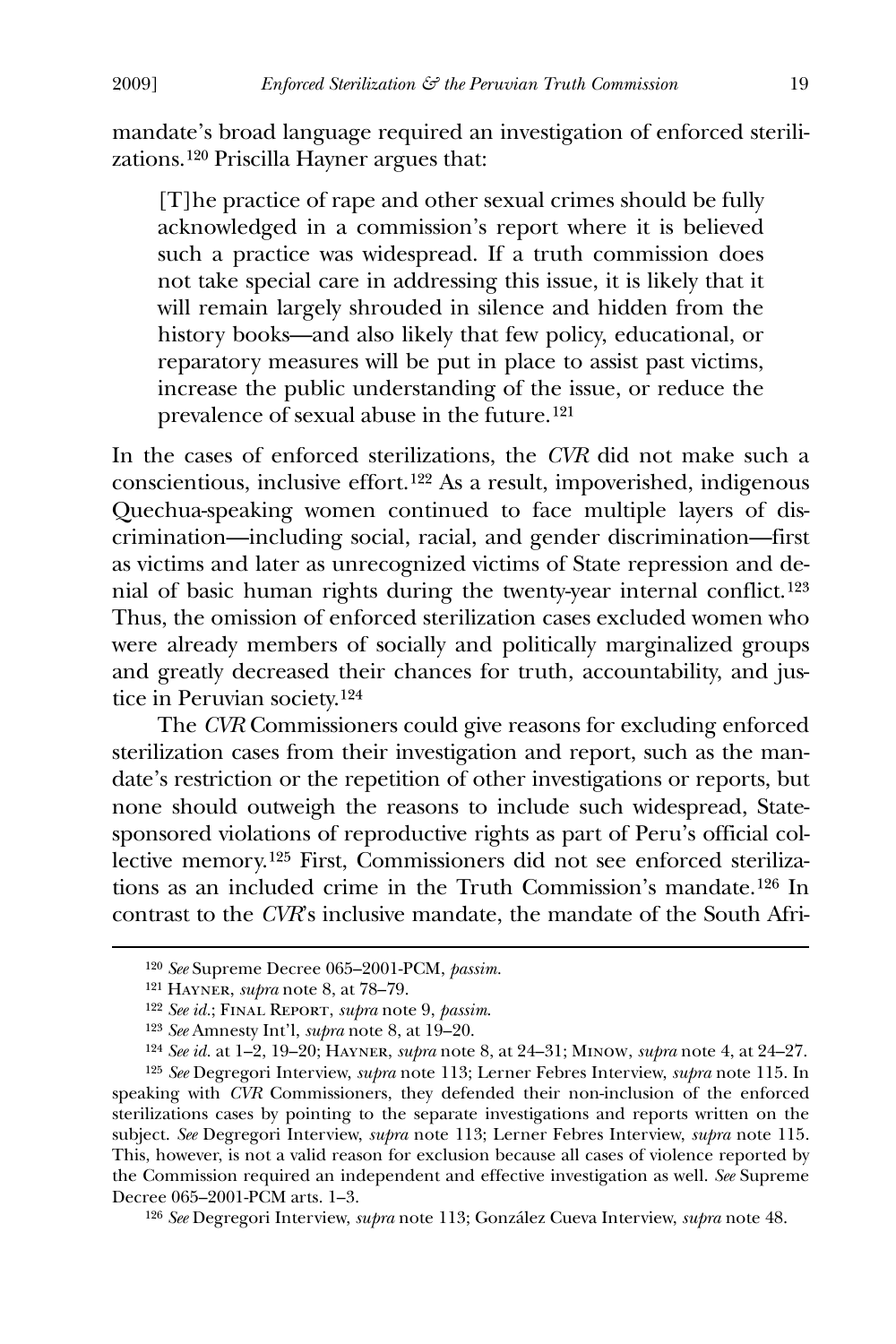can Truth and Reconciliation Commission (TRC) did not cover all of the abusive practices of apartheid, especially with regards to detention without trial, racial segregation, and the practice of "forced removals" of blacks to barren lands.[1](#page-20-0)27 Failing to include these and other apartheid practices in the final report, even where justified because the practices were already well-documented, "prevented many South Africans from seeing their own personal experience reflected in the commission's work."[12](#page-20-1)8 Despite its restrictive mandate, the South African TRC held institutional hearings and found fault with some social and institutional structures of the apartheid system.[1](#page-20-2)29 This limited investigation, however, did not counter the South African TRC's inclusion of mostly extreme violence to the exclusion of a comprehensive investigation and report on the widespread State-sponsored systematic abuses committed against many Africans.[1](#page-20-3)30 This exclusion, as a result, hindered the TRC's goal to ensure social justice for the African majority.[1](#page-20-4)31

 Unlike the South African TRC, however, the Peruvian *CVR*'s executive mandate did not limit the scope of investigations or reports to exclude enforced sterilizations.[1](#page-20-5)32 In fact, it specifically endorsed a broad mandate which could have included systemic abuses such as coerced surgical sterilizations.[1](#page-20-6)33 Although the *CVR*'s Final Report did recognize the rights of women and the gross violations of human rights—including finding rape to be an instrument of torture— committed against women largely by the Peruvian Armed Forces, it still fell short by excluding gross, systematic human rights abuses of enforced sterilizations against mainly low-income, indigenous Quechua women.[13](#page-20-7)4 Because the decree did not make distinctions between those human rights violations directly related to insurgency or counterinsurgency measures and those violations tangentially related, the Commissioners should not have made such distinctions that have led to the exclusion of more than 200,000 cases of enforced sterilizations from the Commission's Final Report.[1](#page-20-8)35 In doing so, the Commission allowed Lima, the capital city and center of political discourse and pub-

<span id="page-20-0"></span><sup>127</sup> *See* Hayner, *supra* note 8, at 73; Wilson, *supra* note 8, at 34.

<span id="page-20-1"></span><sup>128</sup> Hayner, *supra* note 8, at 73.

<span id="page-20-2"></span><sup>129</sup> *See* Wilson, *supra* note 8, at 35–36.

<span id="page-20-3"></span><sup>130</sup> *See id.* at 35.

<span id="page-20-4"></span><sup>131</sup> *See id.*

<sup>132</sup> Supreme Decree 065–2001-PCM art. 3.

<sup>133</sup> *Id.*

<sup>134</sup> *See* Amnesty Int'l, *supra* note 8, at 18, 19–20; Final Report, *supra* note 9, at III(A)(46).

<span id="page-20-8"></span><span id="page-20-7"></span><span id="page-20-6"></span><span id="page-20-5"></span><sup>135</sup> *See* Supreme Decree 065–2001-PCM arts. 1 & 3; Amnesty Int'l, *supra* note 8, at 19– 20; González Cueva, *supra* note 26, at 78.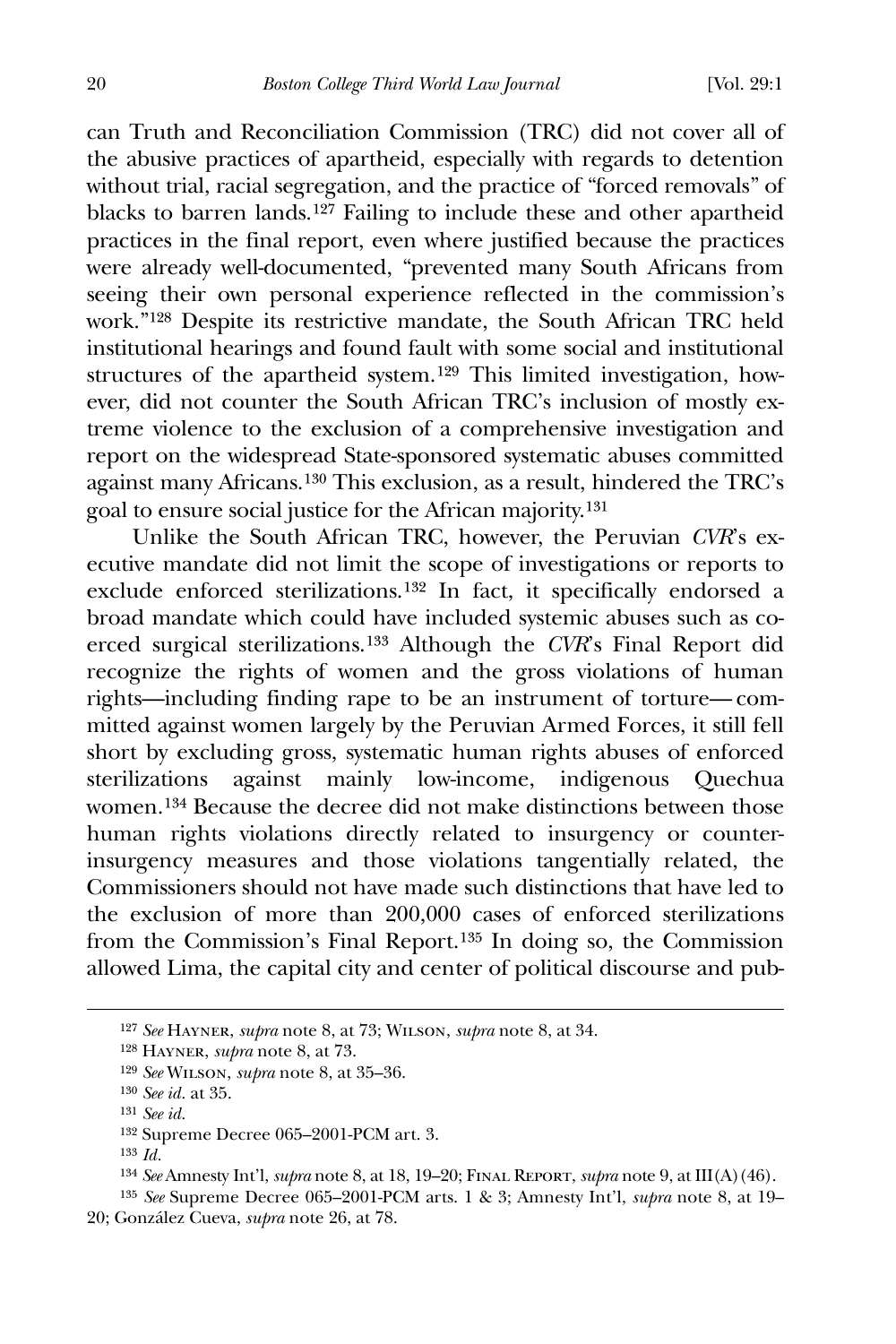lic opinion, to remain "emotionally distant" from these victims of Statesupported violence and helped to further alienate many victims from the *CVR*'s work.[1](#page-21-0)36 In this regard, the *CVR* helps to perpetuate and legitimize physical, racial, and class divides in Peruvian society and impedes public support for accountability and reproductive justice through the rule of law.[1](#page-21-1)37

 Additionally, the *CVR* Commissioners' reasoning did not apply in all cases since they were inconsistent when they investigated and published other crimes Fujimori committed—largely in the context of political corruption and authoritarian rule—during his regime that may not directly relate to the insurgency or counter-insurgency.[1](#page-21-2)38 Because incontrovertible evidence that demonstrated high levels of state and political corruption naturally affected Peruvians with economic and political power, public outrage and media coverage demanded that the *CVR* investigate and record those atrocities.[13](#page-21-3)9 Therefore, those abuses of power became part of the historical record, and efforts today continue to push for accountability and criminal responsibility for the corruption crimes that Fujimori committed against Peruvians.[14](#page-21-4)0 In the end, this inconsistency and selective treatment of cases demonstrates that, at least for the excluded victims of enforced sterilization, the truth-seeking process cannot be seen as "more than the reconfiguration of government pacts or domination between elites."[1](#page-21-5)41 As a result, in this version of reconciliation, the same speakers are speaking and the same voiceless victims are silenced.[1](#page-21-6)42

### B. *Enforced Sterilizations of Quechua Women as Genocide*

### 1. The Elements of Genocide

 When a Congressional subcommittee investigated cases of enforced sterilizations and issued its report, it accused the Fujimori regime of committing genocide against the Quechua people through the

<span id="page-21-0"></span> $\overline{a}$ 

<sup>141</sup> THEIDON, *supra* note 139, at 256 (author's translation). 142 *Id.*

<sup>136</sup> Degregori, *supra* note 20.

<sup>137</sup> *See id*.

<sup>138</sup> *See* Final Report, *supra* note 9, at III(D); González Cueva, *supra* note 26, at 78.

<span id="page-21-3"></span><span id="page-21-2"></span><span id="page-21-1"></span><sup>&</sup>lt;sup>139</sup> See Conaghan, *supra* note 49, at 229; KIMBERLY THEIDON, ENTRE PRÓJIMOS: EL CONflicto Armado Interno y la Política de la Reconciliación en el Perú 256 (2004).

<span id="page-21-6"></span><span id="page-21-5"></span><span id="page-21-4"></span><sup>140</sup> *See* Raúl Rosasco, *Y Después de la CVR ¿Qué?*: *Informe Seminal Sobre las Reacciones al Informe Final de la CVR y los Avances Respecto a sus Recomendaciones*, Nov. 14–20, 2005, at 3.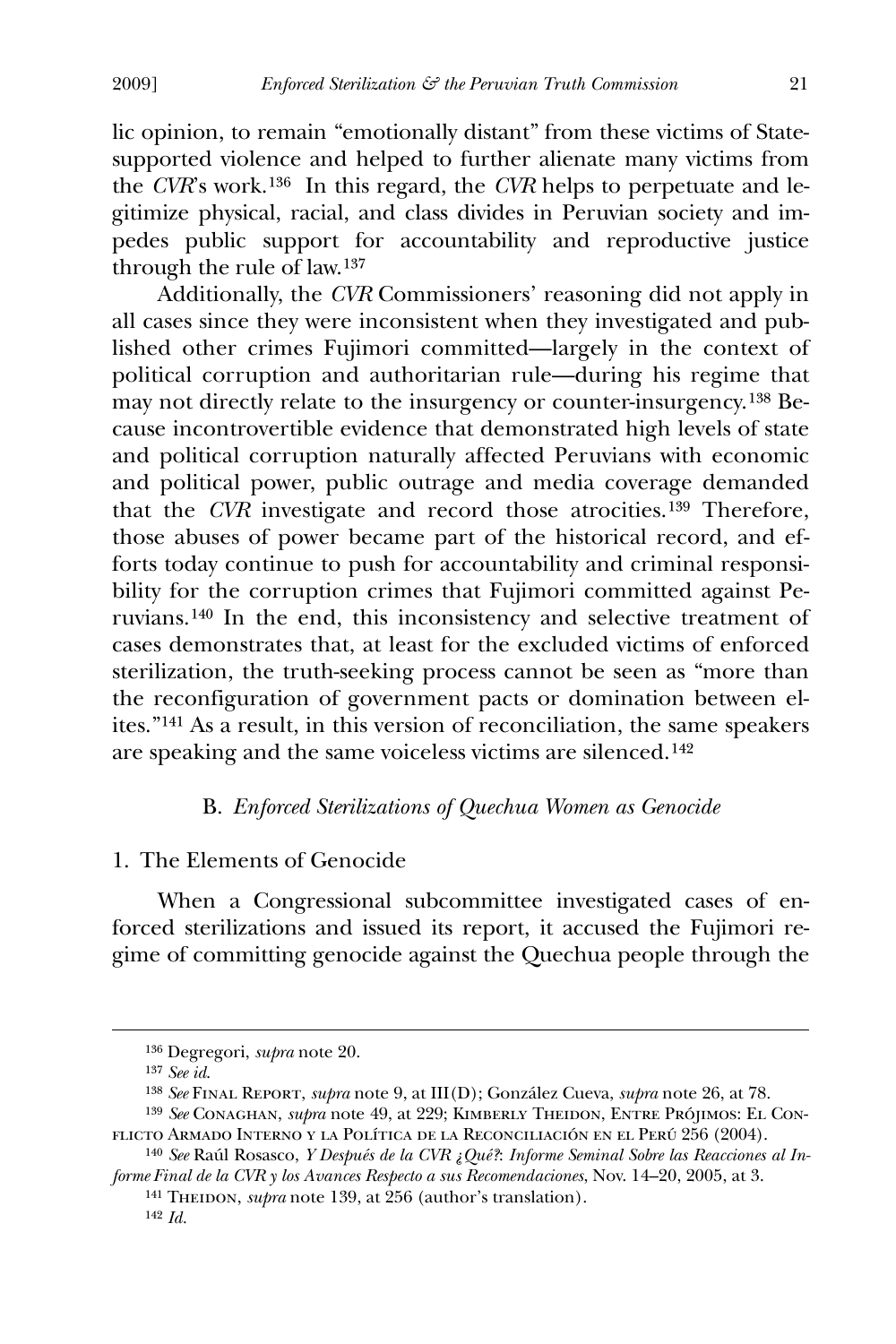Family Planning Program.[14](#page-22-0)3 There are arguments for and against classifying these cases of enforced sterilizations as acts of genocide, and these arguments will be discussed below.[14](#page-22-1)4 Ultimately, however, the victims of these human rights abuses need an impartial, independent investigation to take these issues out of the political realm and into the discourse of individual and collective reparations as well as reproductive justice.[1](#page-22-2)45

 First, the term "genocide" combines the Greek word *genos* (race or tribe) with the Latin suffix -*cide* (killing), and is the intentional killing, destruction or extermination of groups or members of a group.[1](#page-22-3)46 The crime of genocide is recognized as part of customary international law and a part of *jus cogens*, the body of peremptory international norms.[14](#page-22-4)7 In addition, Article II of the Convention on the Prevention and Punishment of the Crime of Genocide of 1948 defines genocide as follows:

[A]ny of the following acts committed with intent to destroy, in whole or in part, a national, ethnical, racial or religious group, as such:

(a) Killing members of the group;

 (b) Causing serious bodily or mental harm to members of the group;

 (c) Deliberately inflicting on the group conditions of life calculated to bring about its physical destruction in whole or in part;

 (d) Imposing measures intended to prevent births within the group;

 (e) Forcibly transferring children of the group to another group.[14](#page-22-5)8

<sup>143</sup> *AQV*, *supra* note 56, at 108.

<sup>144</sup> *See infra* notes 135–171 and accompanying text.

<sup>145</sup> *See infra* Part III(D).

<span id="page-22-3"></span><span id="page-22-2"></span><span id="page-22-1"></span><span id="page-22-0"></span><sup>146</sup> Antonio Cassese, International Criminal Law 127 (2d. ed. 2008); Kriangsak Kittichaisaree, International Criminal Law 67–68 (2001).

<span id="page-22-4"></span><sup>147</sup> Kittichaisaree, *supra* note 146, at 67. Under customary international law, the United Nations summit in September 2005 adopted the Outcome Document, which affirms that every state is responsible for protecting its citizens from genocide, war crimes, ethnic cleansing, and crimes against humanity. William A. Schabas, *Genocide, Crimes Against Humanity, and Darfur: The Commission of Inquiry's Findings on Genocide*, 27 CARDOZO L. REV. 1703, 1703 (2006).

<span id="page-22-5"></span><sup>148</sup> Genocide Convention, *supra* note 77. The Convention does prohibit genocide in times of war, in times of peace and holds perpetrators (and other participants) of genocide criminally responsible, while holding the state responsible as well. *See id.*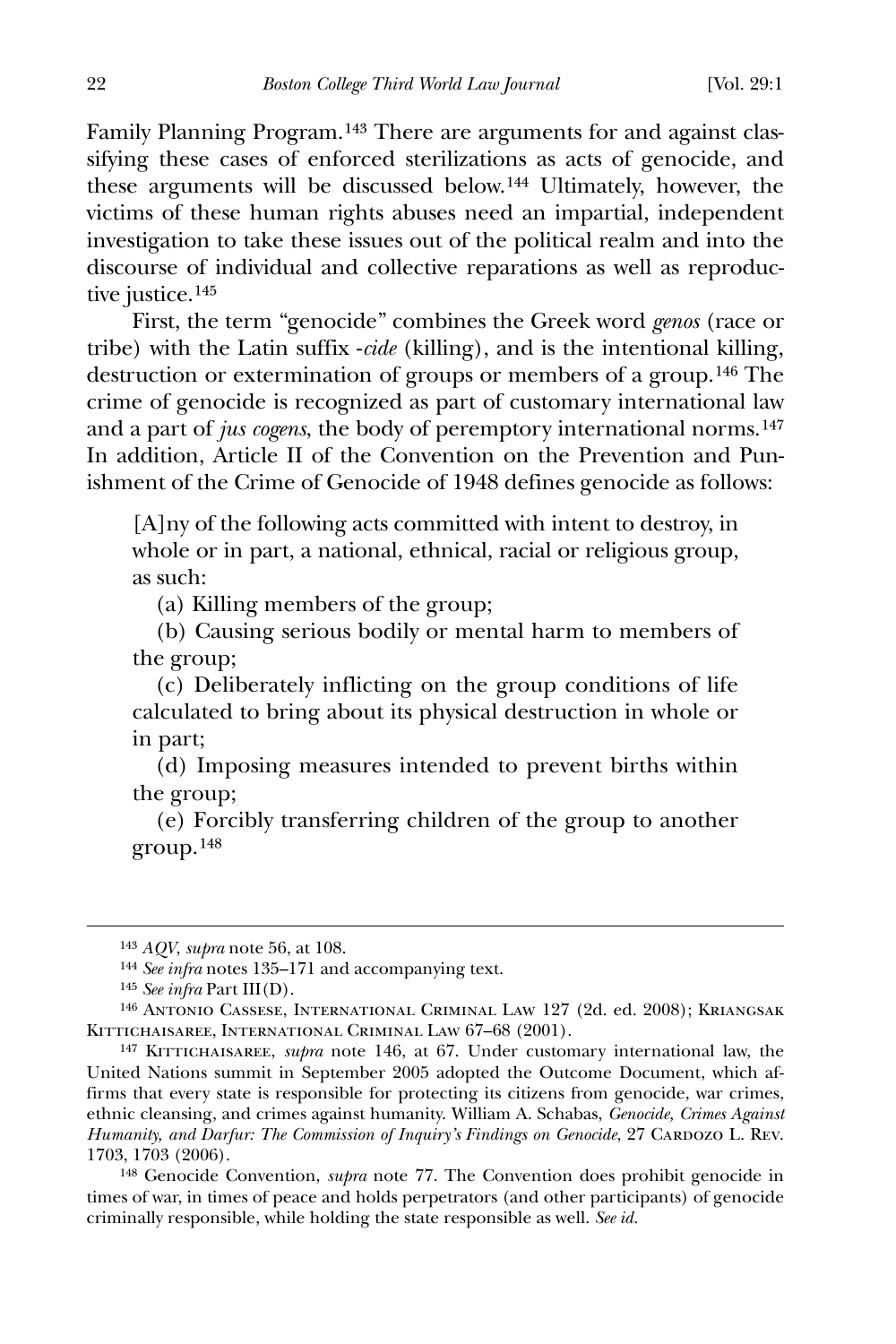The definition deliberately omits acts of cultural and political genocide, and the Convention provides an ineffective enforcement through domestic trials in the state where the genocide occurred.[1](#page-23-0)49 Much progress, however, has occurred at the international level to prosecute and punish perpetrators of genocide. For example, the statutes of the International Criminal Tribunal for the former Yugoslavia (ICTY), the International Criminal Tribunal for Rwanda (ICTR), and the International Criminal Court (ICC) provide for criminal action against perpetrators of genocide.[1](#page-23-1)50 The *ad hoc* tribunals in the former Yugoslavia, Rwanda, and Sierra Leone have tried individuals charged with genocide and have delivered landmark decisions that shape the evolving standards and norms for this crime against humanity.[15](#page-23-2)1

 In order to prove genocide, victims must fall under one or more of the definition's enumerated groups.[1](#page-23-3)52 To determine whether an enumerated group exists in a particular case, a court may analyze subjective criteria, objective criteria, or both.[15](#page-23-4)3 In a subjective analysis, the court "tak[es] into account the relevant evidence and the political and cultural context of the society concerned" on a case-by-case basis.[1](#page-23-5)54 For instance, in the case of Rwanda, the court examined the perceptions of Hutu and Tutsi members as well as Rwandan authorities adopted from colonial rule that Hutus and Tutsis belonged to two distinct ethnic groups.[1](#page-23-6)55 Alternatively, the court may use objective facts that indicate a population is a group with a distinct identity, such as state recognition or customary practices.[15](#page-23-7)6 In the case of Rwanda, the government required every citizen to carry identity cards displaying their ethnic identity as Hutu, Tutsi, or Twa, and the country's legislation at the time referred to citizens by their respective ethnic groups.[15](#page-23-8)7

 $\overline{a}$ 

<sup>157</sup> KITTICHAISAREE, *supra* note 146, at 71.

<span id="page-23-0"></span><sup>149</sup> *See* Cassese, *supra* note 146, at 130–32. Cultural Genocide is destroying a group's language or culture. *Id.* at 130. Political Genocide is exterminating a group based on political grounds. *Id.*

<sup>150</sup> *Id.* at 132.

<span id="page-23-2"></span><span id="page-23-1"></span><sup>151</sup> *Id. See generally* Prosecutor v. Jelisić, Case No. IT 95-10, Judgment (Dec. 14, 1999), *aff'd*, Case No. IT 95-10-A ( July 5, 2001); Prosecutor v. Kayishema & Ruzindana, Case No. ICTR 95-1-T, Judgment (May 21, 1999); Prosecutor v. Akayesu, Case No. ICTR 96-4-T, Judgment (Sept. 2, 1998).

<sup>152</sup> *See* Kittichaisaree, *supra* note 146, at 69.

<sup>153</sup> *Id.* at 70–71.

<span id="page-23-5"></span><span id="page-23-4"></span><span id="page-23-3"></span><sup>154</sup> *Id.* at 71(citing Prosecutor v. Rutaganda, Case No. ICTR 96-3, Judgment, ¶ 55 (Dec. 6, 1999)).

<sup>155</sup> *Id.*

<span id="page-23-8"></span><span id="page-23-7"></span><span id="page-23-6"></span><sup>156</sup> *See id.* There were objective indicators in the Rutaganda case, such as identity cards carried by the Tutsi population as well as the fact that customary determination of group membership was patrilineal. *Id.*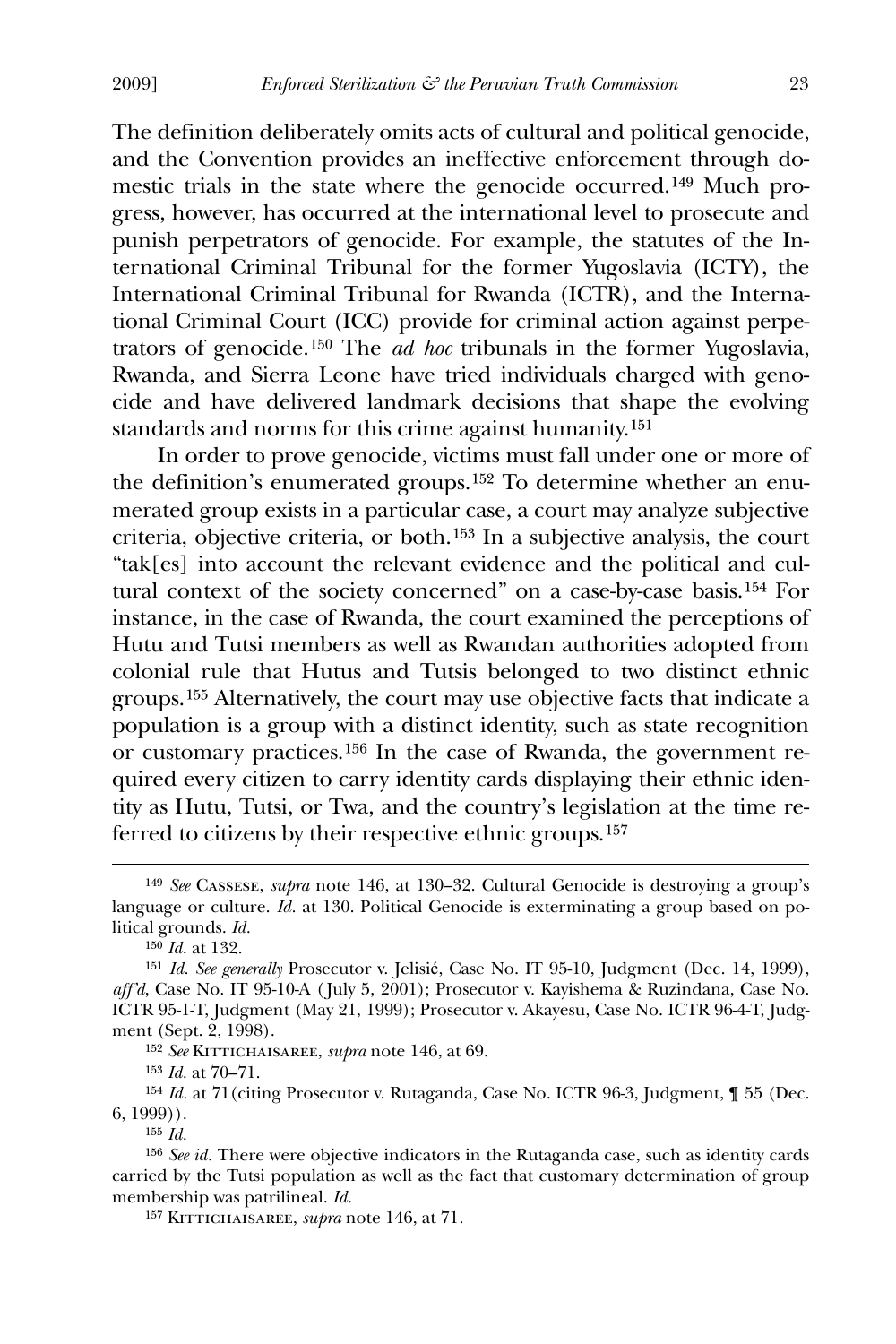In addition, a perpetrator commits genocide through the definition's enumerated discriminatory acts or omissions with the necessary *mens rea.*[1](#page-24-0)58 These acts or omissions, however, do not necessarily involve the actual extinction or annihilation of the group, and motive is not an element of the crime of genocide.[15](#page-24-1)9 Thus, the individual accused of genocide must have either known or should have known that "his act [or omission] would destroy, in whole or in part [the] protected group."[16](#page-24-2)0 In contrast to the crime against humanity of persecution, which requires a discriminatory intent, genocide requires that the prosecution prove the accused possessed the specific intent to de-stroy a particular group beyond a reasonable doubt.<sup>[16](#page-24-3)1</sup>

 In order to prove genocidal intent, the prosecution must show that the accused wanted either to destroy a large number of group members or to exterminate a limited number of group members selected because their annihilation would greatly impact the group's survival.[16](#page-24-4)2 Thus, killing or sterilizing a large number of women group members who are of child bearing age can be considered genocide even though they do not comprise a large percentage of the group's population.[16](#page-24-5)3 Also, the accused must form his specific intent to commit genocide before acting in furtherance of the genocidal intent.[16](#page-24-6)4

 Although the crimes committed must demonstrate genocidal intent, the prosecution can prove the element of intent by inferring from "facts such as words or deeds or a pattern of purposeful action that deliberately, consistently, and systematically targets victims on account of their membership of a particular group while excluding the members of other groups."[1](#page-24-7)65 Evidence to construct genocidal intent may include the general context of other acts committed against the same group, the physical targeting of the group, the extent of bodily injury, the methodical nature of planning, and the scale of actual or attempted de-

<span id="page-24-0"></span><sup>158</sup> *Id.* (citing *Akayesu*, Case No. ICTR 96-4-T, ¶ 497; *Jelisic*, Case No. IT 95-10, ¶ 62). Thus, failing to stop a massacre when the individual had the means and notice to stop it could be regarded as genocide. *See id.*

<span id="page-24-1"></span><sup>159</sup> *Id.* at 71, 76; *see* Steven R. Ratner & Jason S. Abrams, Accountability for Human Rights Atrocities in International Law: Beyond the Nuremberg Legacy 29 (2d ed. 2001).

<span id="page-24-4"></span><span id="page-24-3"></span><span id="page-24-2"></span><sup>160</sup> Kittichaisaree, *supra* note 146, at 72 (quoting *Akayesu*, Case No. ICTR 96-4-T,  $\P$  520).

<span id="page-24-5"></span><sup>161</sup> *Id.*

<sup>162</sup> *Id.* at 73.

<sup>163</sup> *See id.*

<span id="page-24-6"></span><sup>164</sup> *Id.* (citing *Kayishema & Ruzindana*, Case No. ICTR 95-1-T, ¶ 91).

<span id="page-24-7"></span><sup>165</sup> Kittichaisaree, *supra* note 146, at 74.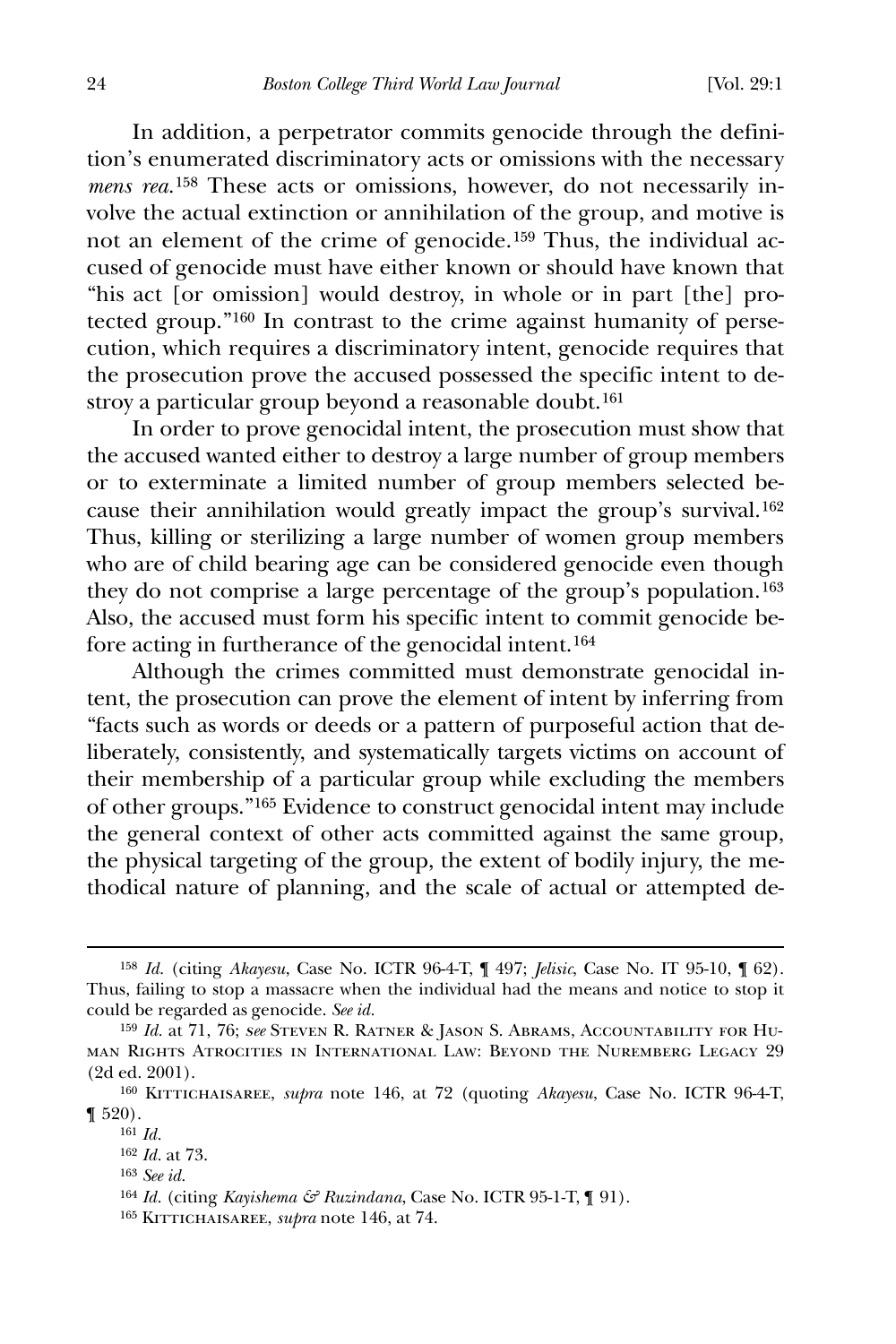struction of the group.[1](#page-25-0)66 In the end, even though it is difficult to prove genocidal intent in the case of an individual backed by the State, proving the required specific intent for genocide is somewhat easier than originally anticipated through the use of circumstantial evidence.[16](#page-25-1)7

## 2. Applying the Elements of Genocide Under the Convention to the Case of Enforced Sterilizations in Peru

 A strong case can be made that the enforced sterilizations of more than 200,000 low-income, indigenous Quechua-speaking women were acts of genocide.[1](#page-25-2)68 First, the indigenous Quechua-speaking women are members of two protected groups enumerated in the definition of genocide since the Quechua people are a distinct racial and ethnic group in Peru.[16](#page-25-3)9 The indigenous Quechua people objectively belong to a racial group since they share common, constant, and hereditary features, and are an ethnic group since they are "a community of persons linked by the same customs, the same language and the same race."[1](#page-25-4)70 Additionally, from a subjective analysis, the racial and ethnic divides among *criollos*, *mestizos*, *cholos*, and *indígenas* in Peruvian society also contribute to the notion that the Quechua people are a distinct cultural group.[1](#page-25-5)71 Although the overt motive behind Fujimori's Family Planning Program was to curb population growth and to alleviate poverty on a massive scale, it is clear that because motive is not an element of genocide, indigenous Quechua women would not lose their protected group status.[17](#page-25-6)2 In other words, their protected status as members of a racial or ethnic group would override their status as a member of a particular social demographic.[17](#page-25-7)3 Therefore, the motive of population control would not negate an intention to prevent births within the

<span id="page-25-0"></span> $\overline{a}$ 

169 *See* Genocide Convention, *supra* note 77, art. II.

<span id="page-25-4"></span><span id="page-25-3"></span><sup>170</sup> See RATNER & ABRAMS, *supra* note 159, at 33 (quoting STÉFAN GLASER, DROIT INternational Pénal Conventionnel 111–12 (1970), *translated and quoted in* Study of the Question of the Prevention and Punishment of the Crime of Genocide, prepared by Nicodéme Ruhashyamiko, July 4, 1978, UN Doc. E/CN.4/Sub.2/416, at 15–16).

171 *See* Degregori, *supra* note 20.

<span id="page-25-6"></span><span id="page-25-5"></span>172 *See* Coe, *supra* note 29, at 56, 61; *cf.* Ratner & Abrams, *supra* note 159, at 35. These authors speak of "political groups" and do not speak specifically of poverty as a group. Ratner & Abrams, *supra* note 159, at 35. The same could be said for poverty as a status incidental to (and not overriding) a group's protected status. *See* Ratner & Abrams, *supra* note 159, at 35.

<span id="page-25-7"></span>173 *See* Ratner & Abrams, *supra* note 159, at 33–35.

<sup>166</sup> *Id.*

<sup>167</sup> *See id.* at 74–75.

<span id="page-25-2"></span><span id="page-25-1"></span><sup>168</sup> *See* Genocide Convention, *supra* note 77, art. II; Ratner & Abrams, *supra* note 159, at 33–35.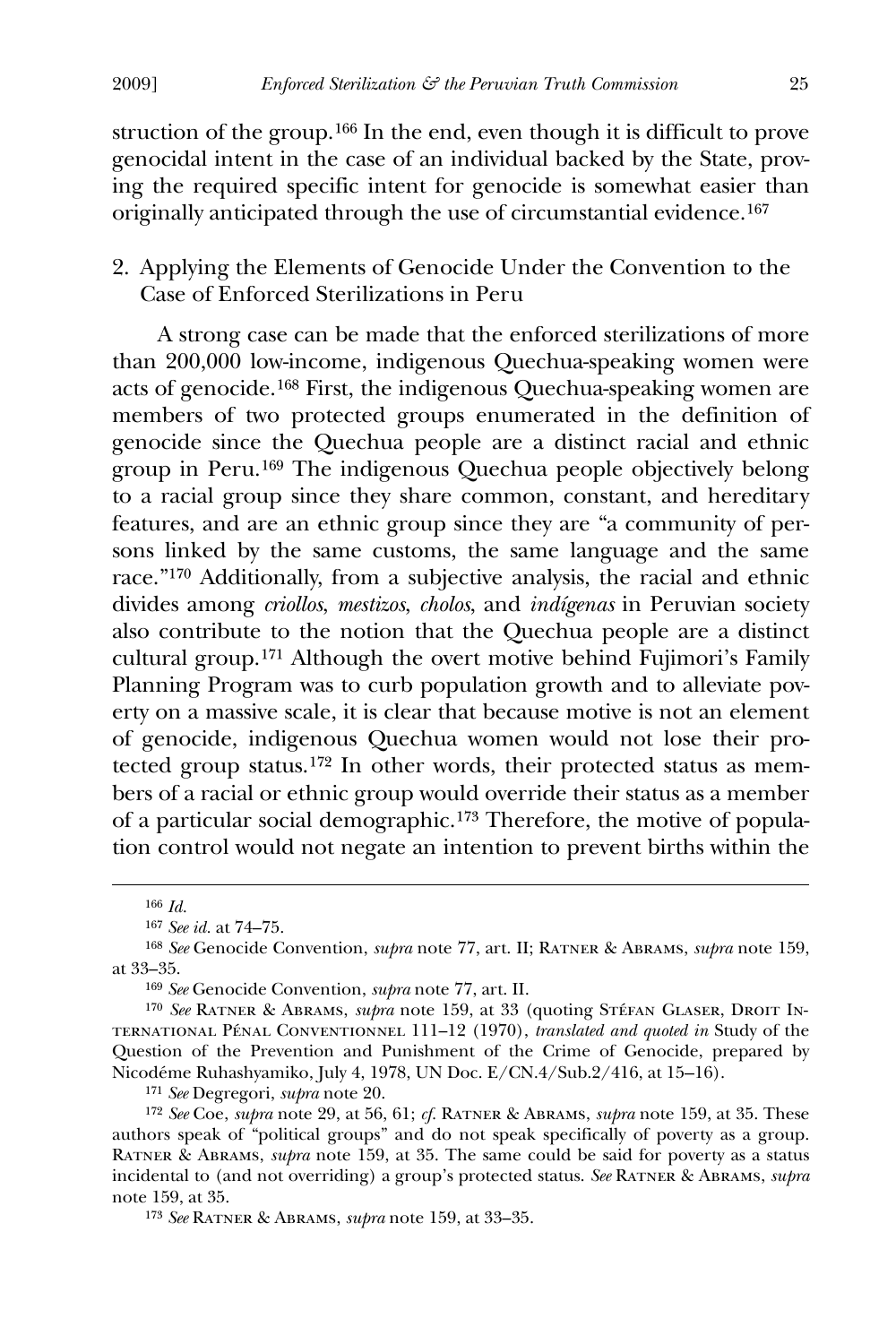group.[1](#page-26-0)74 As a result, one could prove that Fujimori's Family Planning Program intended to prevent births among the Quechua people, despite his alleged motives.[17](#page-26-1)5

 Next, those individuals responsible for orchestrating enforced sterilizations against indigenous Quechua women arguably acted with the necessary *mens rea* to commit genocide since they knew or should have known that these coercive sterilizations would destroy, in whole or in part, the Quechua people.[17](#page-26-2)6 Highly probative evidence with which one could infer genocidal intent would include the Family Planning Program's specific targeting of poor indigenous women and the systematic nature of its quota system, articulated in the 1989 Plan for a Government of National Reconstruction, or "Plan Verde."[1](#page-26-3)77 Specifically, the Plan stated that it was necessary to quickly curb population growth and mandate treatment for the "surplus beings [through a] generalized sterilization use among those culturally backward and impoverished groups."[1](#page-26-4)78 The Plan continued by arguing that because those individuals from the targeted areas possessed "incorrigible characters" and lacked resources, all that was left was their "total extermination."[17](#page-26-5)9 Seeking out particular groups to sterilize in violation of reproductive rights and imposing upon health care providers an obligatory quota system which caused coercive practices demonstrate a destructive pattern on the part of government officials to prevent births within the

<span id="page-26-0"></span> $\overline{a}$ 

Ha quedado demonstrado la necesidad de frenar lo más pronto posible el crecimiento demográfico y urge, adicionalmente, un tratamiento para los excedentes existentes: utilización generalizada de esterilización en los grupos culturalmente atrasados y económicamente pauperizados . . . . Los métodos compulsivos deben tener solo cáracter experimental, pero deben ser norma en todos los centros de salúd la ligadura de trompas . . . . Hay que discriminar el excedente poblacional y los sectores nocivos de la población. Para estos sectores, dado su cáracter de incorrigibles y la carencia de recursos . . . solo queda su exterminio total.

<span id="page-26-5"></span>*Id*.

179 *Id.*(author's translation).

<sup>174</sup> *See id.*

<sup>175</sup> *See id.*

<span id="page-26-2"></span><span id="page-26-1"></span><sup>&</sup>lt;sup>176</sup> KITTICHAISAREE, *supra* note 146, at 72 (quoting *Akayesu*, Case No. ICTR 96-4-T, ¶ 520).

<span id="page-26-3"></span><sup>177</sup> *See Historia de una Traición: Muchos Misterios Quedarán Revalados al Conocerse el Plan Militar que Se Consolidó el 5-IV-92*, at 9 (1993), http://www.resistencia.org/documentos/el\_ plan\_verde/historia\_de\_una\_traicion.pdf (last visited Oct. 24, 2008); Amnesty Int'l, *supra* note 8, at 20.

<span id="page-26-4"></span><sup>178</sup> *Historia de una Traición*, *supra* note 177, at 9 (author's translation). The Plan reads in Spanish: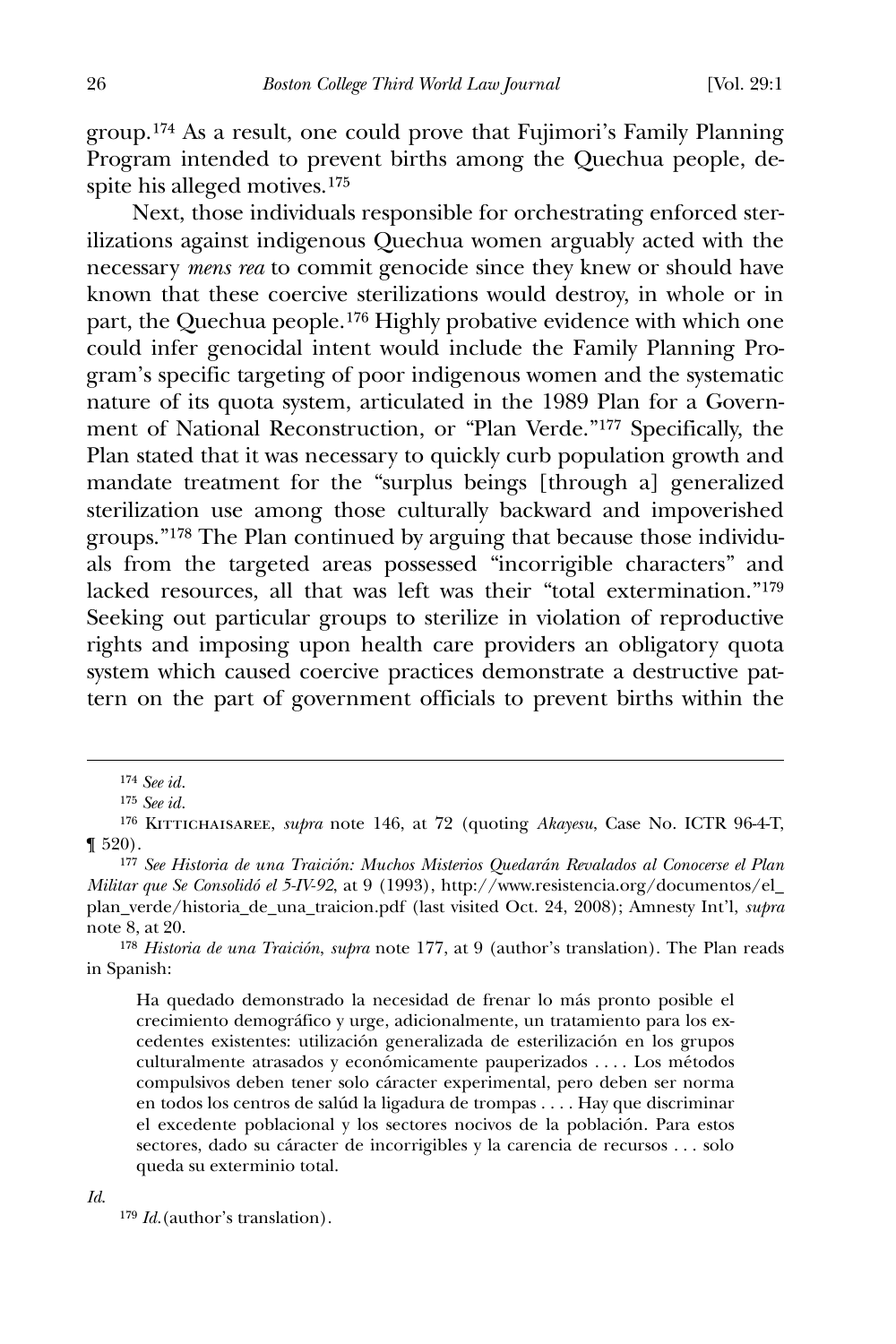indigenous Quechua-speaking population.[1](#page-27-0)80 Moreover, under Fujimori's population control program, there existed a clear pattern of victims—namely poor, indigenous Quechua-speaking women—a high level of planning at the state level through the formal Family Planning Program, and a large number of victims considering that in 1993 only a fifth of Peru's population spoke Quechua or other native languages.[18](#page-27-1)1

 On the other hand, there are legal and practical concerns with classifying the enforced sterilization of Quechua women as an act of genocide.[1](#page-27-2)82 For example, one could argue that the State did not administer population control and family planning programs to Quechua women to the exclusion of other racial and ethnic groups from enforced sterilization procedures.[1](#page-27-3)83 This argument is weak, however, because perpetrators of genocide can theoretically have the specific intent to destroy more than one protected group under the auspices of a single State-sponsored plan to eradicate poverty and curb population growth through sterilization procedures.[1](#page-27-4)84 Also, as a practical matter, conservative groups in Peru and abroad who oppose contraception and reproductive choice for women have capitalized on the classification of the Voluntary Surgical Contraception program as an act of genocide.[1](#page-27-5)85 As a result, international human rights advocates who promote accountability and justice for crimes against humanity and genocide must make strategic choices since their decisions and actions could negatively affect future reproductive rights, choice, and health among Quechua women who have already been victims of State-enforced sterilization campaigns.[1](#page-27-6)86

## C. *Enforced Sterilizations as Violations of Individual Human Rights*

 Aside from the viable claim that the systematic enforced sterilizations against Quechua women constituted an act of genocide, these actions also implicate numerous violations of other human rights, includ-

<sup>180</sup> *See id.*; Amnesty Int'l, *supra* note 8, at 20.

<sup>181</sup> Amnesty Int'l, *supra* note 8, at 15.

<sup>182</sup> *See id.*, at 20; *see AQV*, *supra* note 56, at 108.

<span id="page-27-3"></span><span id="page-27-2"></span><span id="page-27-1"></span><span id="page-27-0"></span><sup>183</sup> *See* Amnesty Int'l, *supra* note 8, at 20. Indigenous Amazonian women were also among those who reported enforced sterilization procedures. *Id.*

<sup>184</sup> *See* Kittichaisaree, *supra* note 146, at 72–75.

<span id="page-27-5"></span><span id="page-27-4"></span><sup>185</sup> *See AQV*, *supra* note 56, at 108; Cáceres et al., *supra* note 52, at 143. Within a year of Toledo's election into presidency, a conservative Catholic Opus Dei physician was appointed as Health Minister of Peru, and later went on to become the country's Prime Minister. Aramburu, *supra* note 52, at 11.

<span id="page-27-6"></span><sup>186</sup> *See* Amnesty Int'l, *supra* note 8, at 20; *AQV*, *supra* note 56, at 108; Cáceres et al., *supra* note 52, at 143.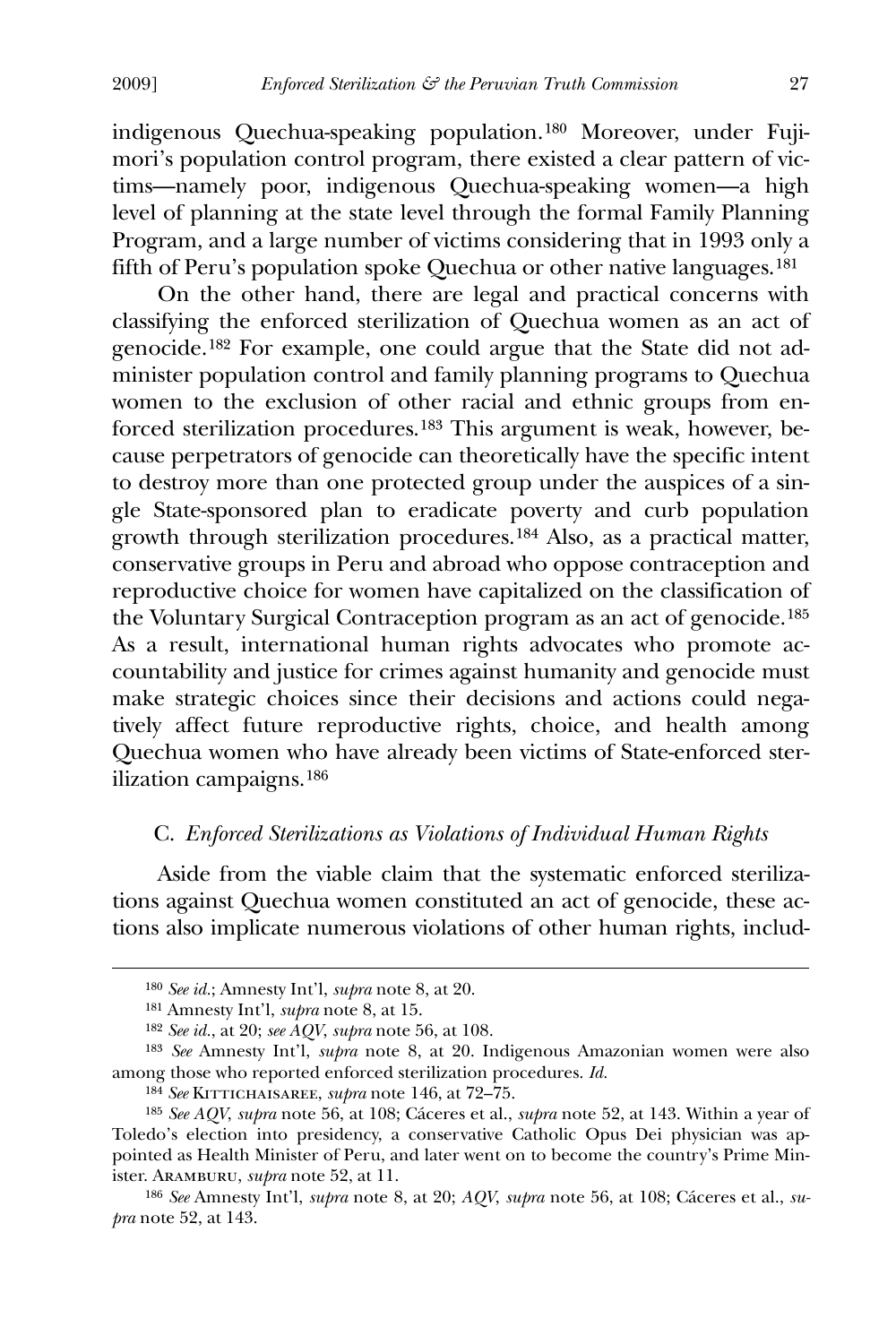ing reproductive rights, under national, regional, and international law.[18](#page-28-0)7 Legal instruments that obligate Peru to protect women against enforced sterilization include, but are not limited to, the Peruvian Constitution,[1](#page-28-1)88 the American Convention on Human Rights (American Convention),[1](#page-28-2)89 International Covenant on Civil and Political Rights (ICCPR),[1](#page-28-3)90 the International Covenant on Economic, Social and Cultural Rights (ICESCR),[1](#page-28-4)91 and the Convention on the Elimination of All Forms of Discrimination against Women (CEDAW).[1](#page-28-5)92 The protective provisions enumerated within these instruments include those that protect the right to personal autonomy, privacy, bodily integrity, and autonomous decision-making in women's reproductive lives.[19](#page-28-6)3

 For instance, the Peruvian Constitution guarantees all Peruvians the right to dignity; life; moral, psychological, and physical integrity; liberty and security of the person; and to be free from all forms of violence and from torture, inhuman, or degrading treatment.[1](#page-28-7)94 Thus, the State has the duty to respect, protect, and fulfill these rights through national laws and legal mechanisms to investigate and punish violations. In the case of enforced sterilizations, the Peruvian government has enacted laws to protect women; however, these laws are not enforced and violators continue to enjoy impunity from punish-

<sup>187</sup> *See, e.g.*, *infra* notes 188–192.

<span id="page-28-1"></span><span id="page-28-0"></span><sup>188</sup> Constitución Política del Perú [Political Constitution of Peru] [hereinafter Peruvian Constitution].

<span id="page-28-2"></span><sup>189</sup> Organization of American States, American Convention on Human Rights, Nov. 22, 1969, O.A.S.T.S. No. 36, 1144 U.N.T.S. 123 [hereinafter American Convention]. In addition, the Convention of Belem do Pará protects women against all forms of violence, including violence within the health care system. *See* Inter-American Convention on the Prevention, Punishment and Eradication of Violence Against Women, June 9, 1994, 33 I.L.M. 1534 [hereinafter Convention Belem do Pará].

<span id="page-28-3"></span><sup>190</sup> International Covenant on Civil and Political Rights, Dec. 16, 1966, 999 U.N.T.S. 171 [hereinafter ICCPR].

<span id="page-28-4"></span><sup>191</sup> International Covenant on Economic, Social and Cultural Rights, Dec. 16, 1966, 993 U.N.T.S. 3 [hereinafter ICESCR].

<span id="page-28-5"></span><sup>192</sup> Convention on the Elimination of All Forms of Discrimination Against Women, Dec. 18, 1979, 1249 U.N.T.S. 13 [hereinafter CEDAW]. The Declaration on the Elimination of Violence Against Women recognizes "that some groups of women, such as women belonging to minority groups, *indigenous women*, refugee women, migrant women, women living in rural or remote communities, destitute women, women in institutions or in detention, female children, women with disabilities, elderly women, and women in situations of armed conflict, are especially vulnerable to violence." Declaration on the Elimination of Violence Against Women, G.A. Res. 48/104, ¶ 7, U.N. Doc. A/RES/48/104 (Feb. 23, 1994) (emphasis added). 193 *See supra* notes 172–176.

<span id="page-28-7"></span><span id="page-28-6"></span><sup>194</sup> *See* Peruvian Constitution, *supra* note 188, at ch.1, arts. 1, 2-1, 2-24(a), 2-24(h).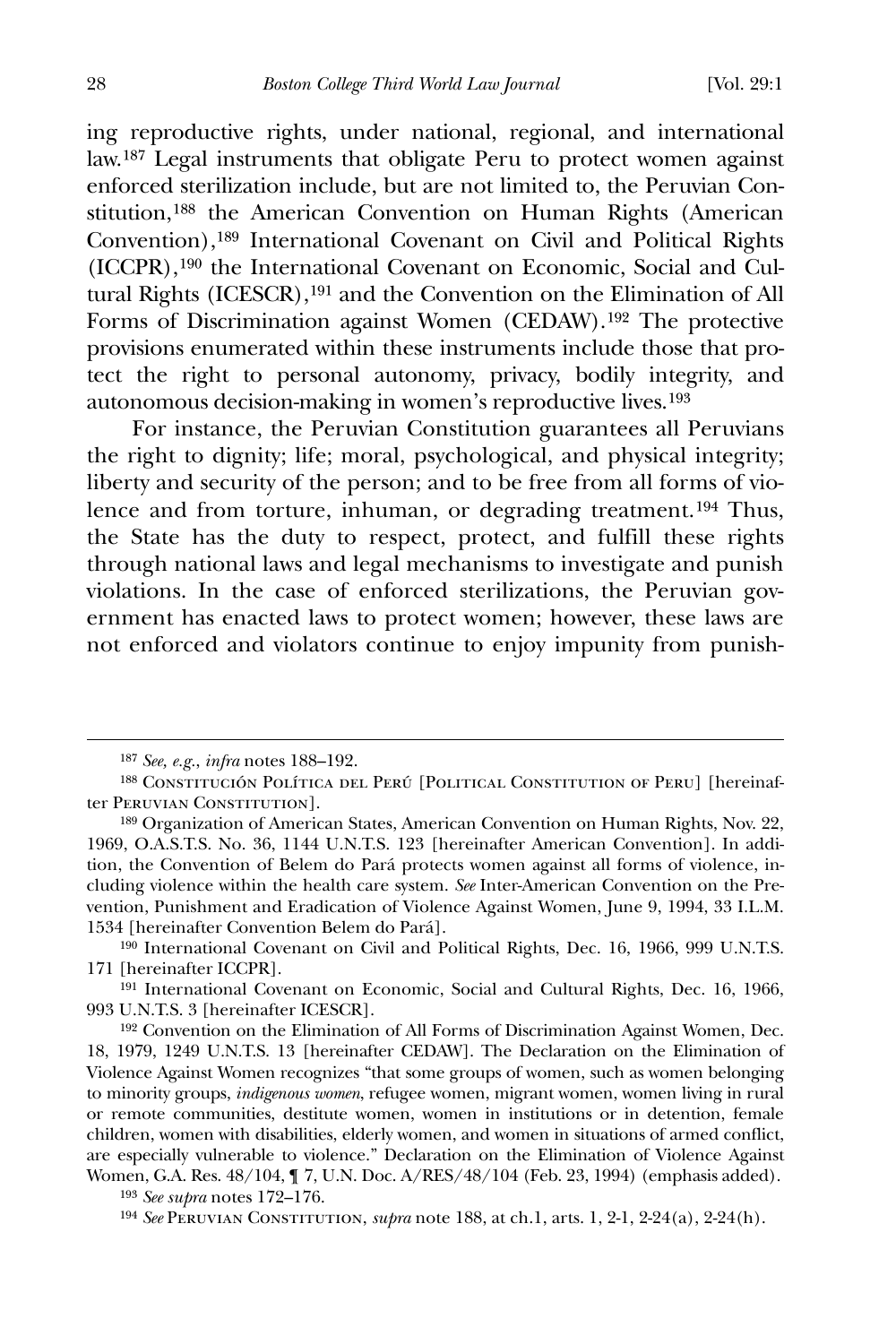ment.[1](#page-29-0)95 Even though abuses such as enforced sterilizations have been documented, public authorities have dismissed the violations as isolated incidents, and health care professionals paternalistically defend their actions as beneficial to their patients and "intended to avoid greater injury to the patient."[1](#page-29-1)96 In light of these protections, women victims of enforced sterilizations have viable claims at the national level to remedy the wrongs committed against them.[1](#page-29-2)97

 Many of these national protections, however, are unenforceable or inaccessible to the low-income women-victims of the Voluntary Surgical Contraception program.[19](#page-29-3)8 Thus, complaints to regional or international human rights bodies are also valid and actionable claims.[19](#page-29-4)9 The American Convention, for example, protects individuals' rights to life; personal integrity; health; to provide free and informed consent; privacy; equality; and non-discrimination.[20](#page-29-5)0 Public health care providers violated these rights when they performed unnecessary surgery on women-victims without obtaining informed consent, as well as when, in certain circumstances, they failed to perform preliminary examinations or to give post-operative care, which ultimately led to death and disability for women-victims.[20](#page-29-6)1

 Under the ICCPR, Peru has committed itself to respect, protect and fulfill its citizens' civil and political rights, including the rights to life, non-discrimination, gender equality, liberty, personal security,

<span id="page-29-3"></span>198 *See* CLADEM & CRLP, *supra* note 57, at 41–48. *See generally* Ctr. for Reprod. Rts. & Demus: Estudio para la Defensa de los Derechos de la Mujer, Women of the World: Laws and Politics That Affect Their Reproductive Lives, Latin America and the Caribbean 170–92 (1997); Ctr. for Reprod. Rts. & Demus: Estudio para la Defensa de los Derechos de la Mujer, Women of the World: Latin America and the Caribbean Progress Report 2000, at 83–102 (2001) (reporting on the laws regarding reproductive health and lives of women in Peru).

<span id="page-29-4"></span>199 *See* American Convention, *supra* note 189, arts. 4, 5, 7, 11 & 24. In order for a complaint to be admissible, the applicant must prove that she has exhausted all local remedies or that special circumstances exist that make exhaustion of local remedies impossible. For a more complete explanation, see Thomas Buergenthal, *The U.N. Human Rights Committee*, 5 Max Planck Y.B. of U.N.C. 341, 364–81 (2001); Velásquez Rodríguez, Inter-Am. Ct. H.R. (Ser. C) No. 4. ( July 29, 1988).

<span id="page-29-0"></span><sup>195</sup> *See, e.g.*, General Law on Health arts. 4, 6, 15, 26, 27 & 40 (promulgated by Legislative Decree No. 26842, July 15, 1997) (protecting rights to life and health); Peruvian Penal Code art. 376 (promulgated by Legislative Decree No. 635, Apr. 3, 1991) (abuse of authority). There is no crime of infliction of suffering on patients by health care providers. *See* CLADEM & CRLP, *supra* note 57, at 42–43.

<sup>196</sup> CLADEM & CRLP, *supra* note 57, at 43.

<span id="page-29-2"></span><span id="page-29-1"></span><sup>197</sup> *See generally* Peruvian Constitution, *supra* note 188; General Law on Health, *supra*  note 195; Peruvian Penal Code, *supra* note 195.

<span id="page-29-5"></span><sup>200</sup> *See* American Convention, *supra* note 189, arts. 4, 5, 7, 11 & 24.

<span id="page-29-6"></span><sup>201</sup> *See* Ctr. for Reprod. Rts., *supra* note 71, at 12–16.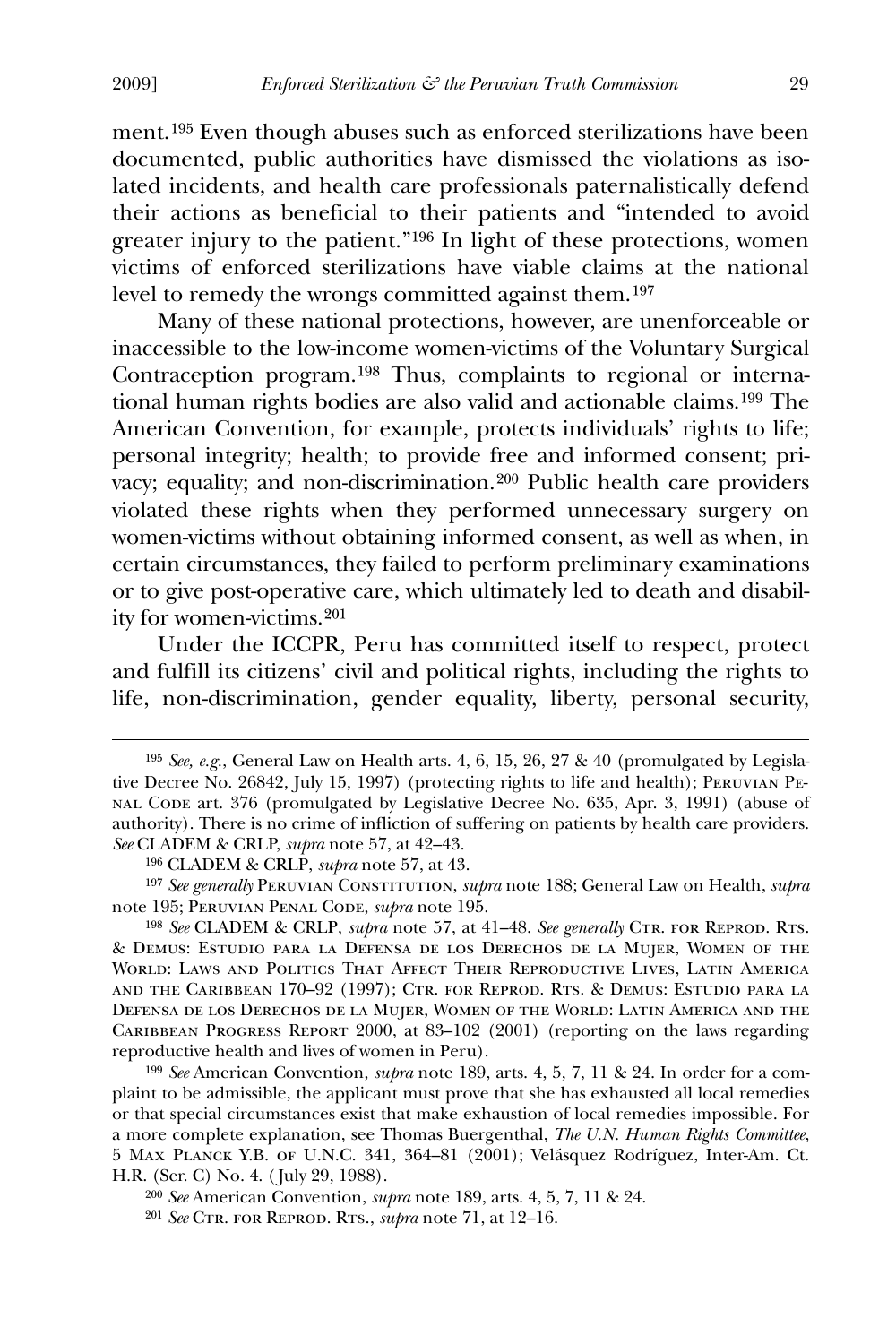and privacy, along with freedom from torture and cruel, inhuman or degrading treatment.[2](#page-30-0)02 Additionally, the ICESCR protects the rights to non-discrimination, equality, and health.[20](#page-30-1)3 Similarly, under the CEDAW, Peru guarantees rights to women that protect against enforced sterilization under Articles 5, 12, and 16, which are further articulated in General Recommendations 19, 21, and 24.[2](#page-30-2)04 For example, in General Recommendation 19, the CEDAW Committee asks States to take measures to "prevent coercion in regard to fertility and reproduction."[2](#page-30-3)05 All of these State duties at international law give individual women-victims of enforced sterilizations the ability to hold the Peruvian government responsible for the human rights violations committed against them.

 The Peruvian government officially acknowledged State responsibility for violations of international law under the American Convention when it settled the case of *María Mamérita Mestanza Chávez v. Perú.*[20](#page-30-4)6 Specifically, the settlement agreement recognized State violations of the victim's rights to life, physical integrity, humane treatment, equal protec-tion of the law, and freedom from gender-based violence.<sup>[20](#page-30-5)7</sup> Although settlement agreements with the Inter-American Commission on Human Rights are not binding jurisprudence at international law, these recognitions of State responsibility are highly persuasive admissions to use in any further legal action at the regional or international levels.[20](#page-30-6)8 Moreover, the Peruvian government undertook to investigate and punish those responsible for the violations as well as to reform legislation and create procedures to handle patient complaints within the health care system.[20](#page-30-7)9 As a result, ongoing rights violations are occurring as long as

<sup>202</sup> *See* ICCPR, *supra* note 190, arts. 2, 3, 6, 7, 9 & 17.

<sup>203</sup> *See* ICESCR, *supra* note 191, arts. 2, 3 & 12.

<span id="page-30-2"></span><span id="page-30-1"></span><span id="page-30-0"></span><sup>204</sup> *See* Comm. on the Elimination of Discrimination Against Women [CEDAW], *Report of the Comm. on the Elimination of Discrimination Against Women, General Recommendation No. 24*, ¶ 22, U.N. Doc. A/54/38/Rev.1 ( Jan. 1, 1999); Comm. on the Elimination of Discrimination Against Women [CEDAW], *Report of the Comm. on the Elimination of Discrimination Against Women, General Recommendation No. 21*, ¶ 22, U.N. Doc. A/49/38 ( Jan. 1, 1994); Comm. on the Elimination of Discrimination Against Women [CEDAW], *Report of the Comm. on the Elimination of Discrimination Against Women, General Recommendation No. 19*, ¶ 22, U.N. Doc. A/47/38 (Feb. 19, 1993) [hereinafter CEDAW General Recommendation 19].

<sup>205</sup> CEDAW General Recommendation 19, *supra* note 204.

<span id="page-30-6"></span><span id="page-30-5"></span><span id="page-30-4"></span><span id="page-30-3"></span><sup>206</sup> *See* María Mamérita Mestanza Chávez v. Perú, Case 12.191, Inter-Am. C.H.R., Report No. 71/03, OEA/Ser.L/V/II.118, doc. 70 rev. 2 ¶¶ 1, 14 (2003).

<sup>&</sup>lt;sup>207</sup> *See id.*; CTR. FOR REPROD. RTS., *supra* note 71, at 16.

<span id="page-30-7"></span><sup>208</sup> *See* American Convention, *supra* note 189, at art. 48.

<sup>209</sup> *See* Ctr. for Reprod. Rts., *supra* note 71, at 16–17.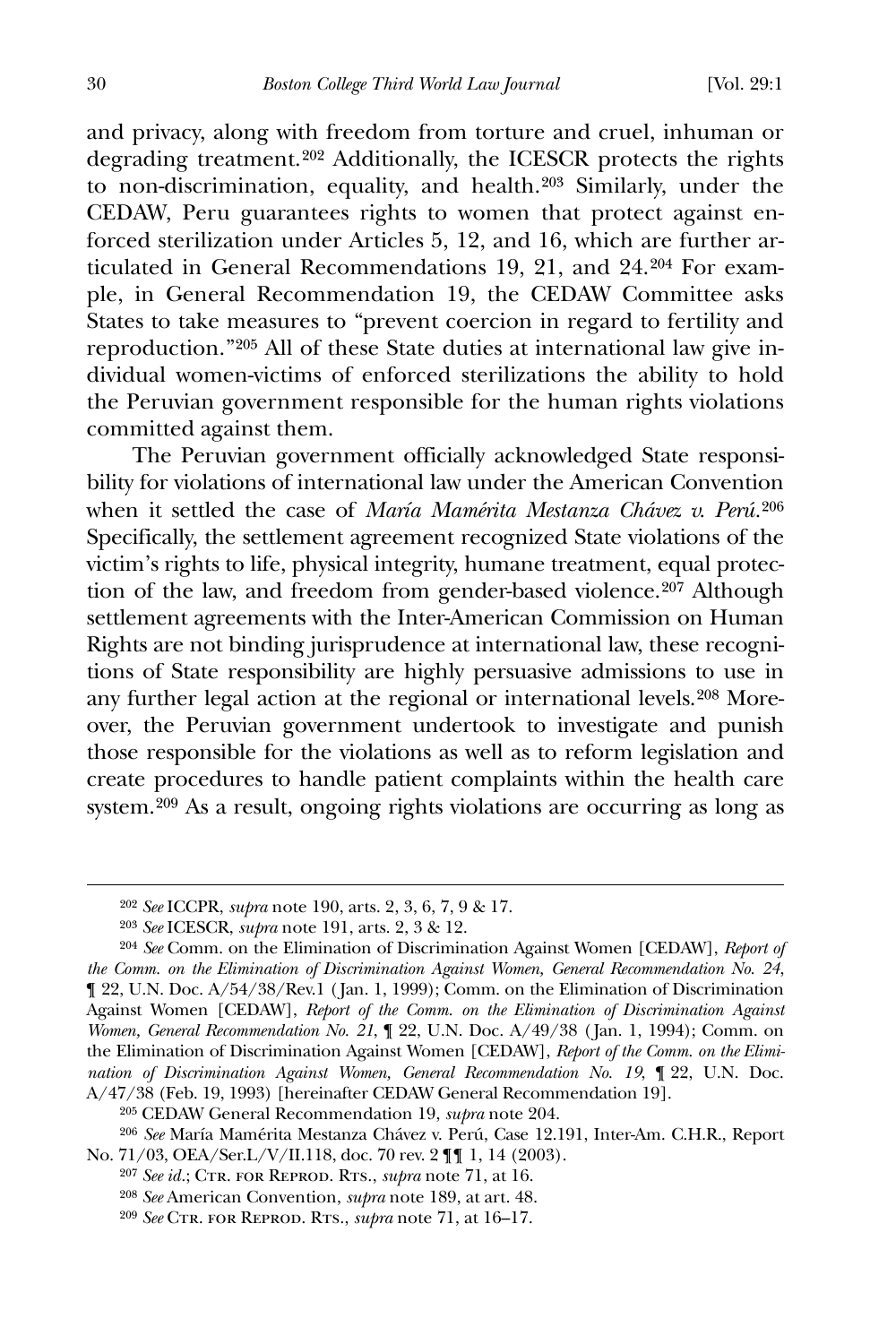Peru fails to implement these changes and denies women-victims their rights at national, regional, and international law.[2](#page-31-0)10

## D. *The Need for an Independent and Impartial Investigation*

 The *CVR* Commissioners recognized that other bodies within Peru's government and civil society either had conducted or were in the process of conducting their own investigations and reports on the cases of enforced sterilizations.[2](#page-31-1)11 Although a Congressional subcommittee and numerous activist groups investigated and published testimonies and cases condemning the State's Family Planning Program and its health care providers, members of each of these bodies had a specific political or social interest in advocating certain positions and conclusions.[2](#page-31-2)12 In contrast, the *CVR* was in a unique and disinterested position to evaluate, as it could have based "conclusions and recommendations on a close study of the record, while standing as an independent institution separate from the systems under review."[21](#page-31-3)3 Opinion polls in Lima confirmed the public confidence in the performance of the *CVR* and the positive impact the public saw the Final Report have on Peru.[21](#page-31-4)4 In addition, most individuals opined that the government should implement the *CVR*'s recommendations for reparations, reform, and justice.[21](#page-31-5)5 The *CVR*'s widespread public support and overall legitimacy helped create some institutional momentum to keep the possibility of criminal justice and accountability open for the future, but only for those cases investigated and reported.[2](#page-31-6)16 Thus, the exclusion of State-sponsored enforced sterilizations in the Final Report effectively impeded future criminal judicial action for thousands of marginalized Quechua women in Peru.[2](#page-31-7)17

 The conservative Congressional Committee members who submitted the final report on conclusions and recommendations in cases of State-led enforced sterilization campaigns have politicized these human rights abuses and have used human rights language to strategically restrict reproductive choice for Peruvian women through repeals of laws that make surgical sterilization a legal option for reproductive choice in

<span id="page-31-0"></span><sup>210</sup> *See id.*

<span id="page-31-1"></span><sup>211</sup> González Cueva, *supra* note 26, at 83–89.

<span id="page-31-3"></span><span id="page-31-2"></span><sup>212</sup> *See* CLADEM & CRLP, *supra* note 57, at 7.

<sup>213</sup> *See* Hayner, *supra* note 8, at 29.

<span id="page-31-4"></span><sup>214</sup> *See* Amnesty Int'l, *supra* note 8, at 27.

<span id="page-31-5"></span><sup>215</sup> *See id.*

<span id="page-31-6"></span><sup>216</sup> *See id.*

<span id="page-31-7"></span><sup>217</sup> *See id.*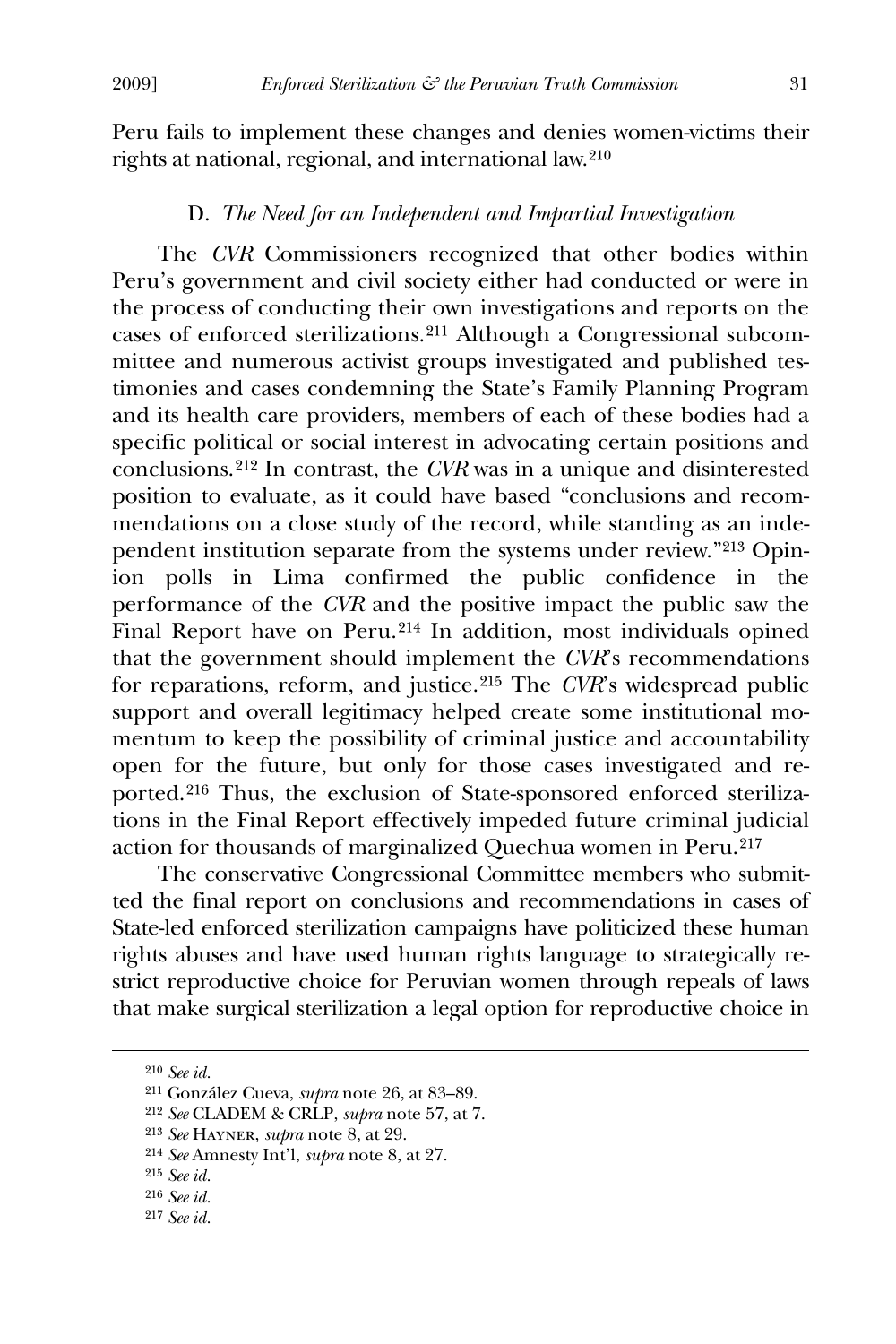Peru.[21](#page-32-0)8 As mentioned above, these conservatives are utilizing their investigation and report on human rights abuses to recommend committing further human rights abuses against women.[21](#page-32-1)9 During the Toledo regime, reproductive rights and health advances had nearly halted.<sup>[22](#page-32-2)0</sup> For example, new policy initiatives stress abstinence-only methods for sexually transmissible infection (STI) prevention and natural methods for family planning.[2](#page-32-3)21 In addition, government agencies have stopped promoting gender equality and sexual education, and health officials have prevented access to services and information on modern methods of contraception.[2](#page-32-4)22 These programs and future strategies have further subordinated women in Peruvian society and have increased reliance on natural reproductive methods and unsafe abortions.[22](#page-32-5)3

 Including the cases of enforced sterilizations in the *CVR* Final Report or even creating a separate impartial truth commission investigating and reporting these State-sponsored abuses could have served to prevent claims of genocide from instilling fear and causing a conservative backlash in reproductive rights issues.[2](#page-32-6)24 In addition, including these cases in the Commission's report could have created a legitimate independent declaration of human rights abuses as acts of genocide and as individual violations of reproductive choice and health.[22](#page-32-7)5 Moreover, including these cases could have kept these human rights atrocities out of the political arena and in the hands of the victims who deserve retribution, reparations, and reconciliation.[2](#page-32-8)26 Although including these abuses would not have guaranteed a tangible victory for the victims or their families, it would have constituted a moral, symbolic victory for low-income, rural Quechua women and a step forward in an uphill battle for recognition as Peruvian citizens.[2](#page-32-9)27 Though the Peru-

220 *See* Coe, *supra* note 29, at 65.

221 *Id.*

 $\overline{a}$ 

<span id="page-32-4"></span><span id="page-32-3"></span>222 *Id.* For example, HIV prevention was part of a "Risk Reduction" program that also included malaria, dengue and other infectious diseases. *Id.*

<span id="page-32-5"></span>223 *Id.* Coe argues that U.S. policy shifts toward the far right have also threatened reproductive rights in Peru. *Id.*

<span id="page-32-6"></span>224 *See* Cáceres et al., *supra* note 52, at 144–48; *see also*, *supra*, notes 211–223 and accompanying text.

<span id="page-32-9"></span><span id="page-32-8"></span><span id="page-32-7"></span>225 *See* Amnesty Int'l, *supra* note 8, at 27; Hayner, *supra* note 8, at 29. These are the two main arguments put forth by investigations and advocates. *See, e.g.*, Cáceres et al., *supra*  note 52, at 147–48, 162–63.

226 *See* CLADEM & CRLP, *supra* note 57, at 7.

227 *See* Amnesty Int'l, *supra* note 8, at 19–20; *supra* notes 8 and 12.

<span id="page-32-0"></span><sup>218</sup> *See AQV*, *supra* note 56, *passim*; CLADEM & CRLP, *supra* note 57, at 7; Coe, *supra* note 29, at 65.

<span id="page-32-2"></span><span id="page-32-1"></span><sup>219</sup> *See AQV*, *supra* note 56, *passim*; CLADEM & CRLP, *supra* note 57, at 7; Coe, *supra* note 29, at 65.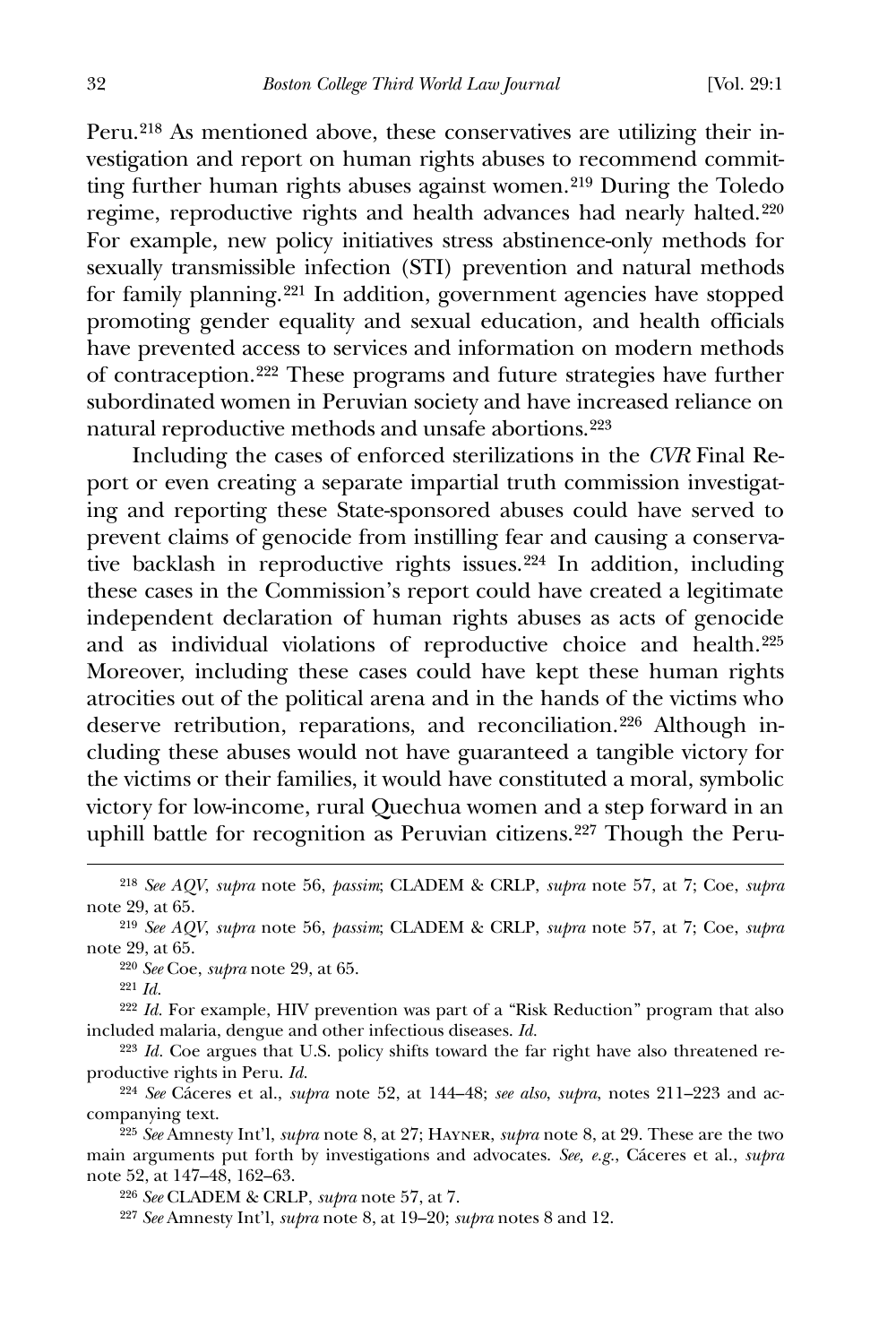vian government has issued a public apology for its mass sterilization campaign, excluding these cases from any commission of inquiry greatly reduces the possibility of individual accountability for the perpetrators and justice for the victims of enforced sterilizations in Peru.[2](#page-33-0)28

## **CONCLUSION**

 A distinctive feature of truth commissions is their focus on victims, reconciliation, and healing as well as their reporting to create a framework to ensure transitional justice as a mechanism to deal with a nation's past human rights abuses.[2](#page-33-1)29 One problem, however, is that truthtelling can never be comprehensive enough to encompass all of the competing perceptions of past events.[23](#page-33-2)0 In addition, healing and justice—especially in the field of reproductive rights and justice—seem incompatible and unworkable where victims have no political power or economic means to reconcile and rebuild their communities.[23](#page-33-3)1 Complex analyses by truth commissions, however, can produce a record and collective memory to prevent future human rights violations, and the exclusion of certain abuses creates a void in the attempt at finding truth, reconciliation, and justice for transitional states.<sup>[2](#page-33-4)32</sup>

 For more than 200,000 indigenous Quechua-speaking women in Peru, time has not healed their wounds of the past. These individuals deserve a legitimate, independent, and thorough investigation of the human rights abuses committed against them. Even if a lack of resources impedes the possibility for adequate monetary reparations or legal action for reproductive justice, a good faith inquiry to uncover the truth and an acknowledgement of past wrongs would constitute an important symbolic victory for indigenous rights, reproductive rights, and human rights for the indigenous Quechua peoples of Peru. Restoring dignity and recognizing individual rights of Quechua women could succeed as a step toward bridging the economic, racial, and ethnic divides that continue to perpetuate inequality, discrimination, and hatred among Peruvians.

<span id="page-33-0"></span><sup>228</sup> *See AQV*, *supra* note 56, at 108; Coe, *supra* note 29, at 65; *supra* notes 8 and 12. For a discussion on the issues and problems surrounding reparations and public apologies, see generally Minow, *supra* note 4.

<span id="page-33-2"></span><span id="page-33-1"></span><sup>229</sup> *See* Martha Minow, Between Vengeance and Forgiveness: Facing History After Genocide and Mass Violence 60–61 (1998).

<sup>230</sup> *See id.* at 62.

<sup>231</sup> *See id.* at 63.

<span id="page-33-4"></span><span id="page-33-3"></span><sup>232</sup> *See id.* at 78–79; Jeremy Sarkin & Erin Daly, *Too Many Questions, Too Few Answers: Reconciliation in Transitional Societies*, 35 Colum. Hum. Rts. L. Rev. 661, 665 (2004).